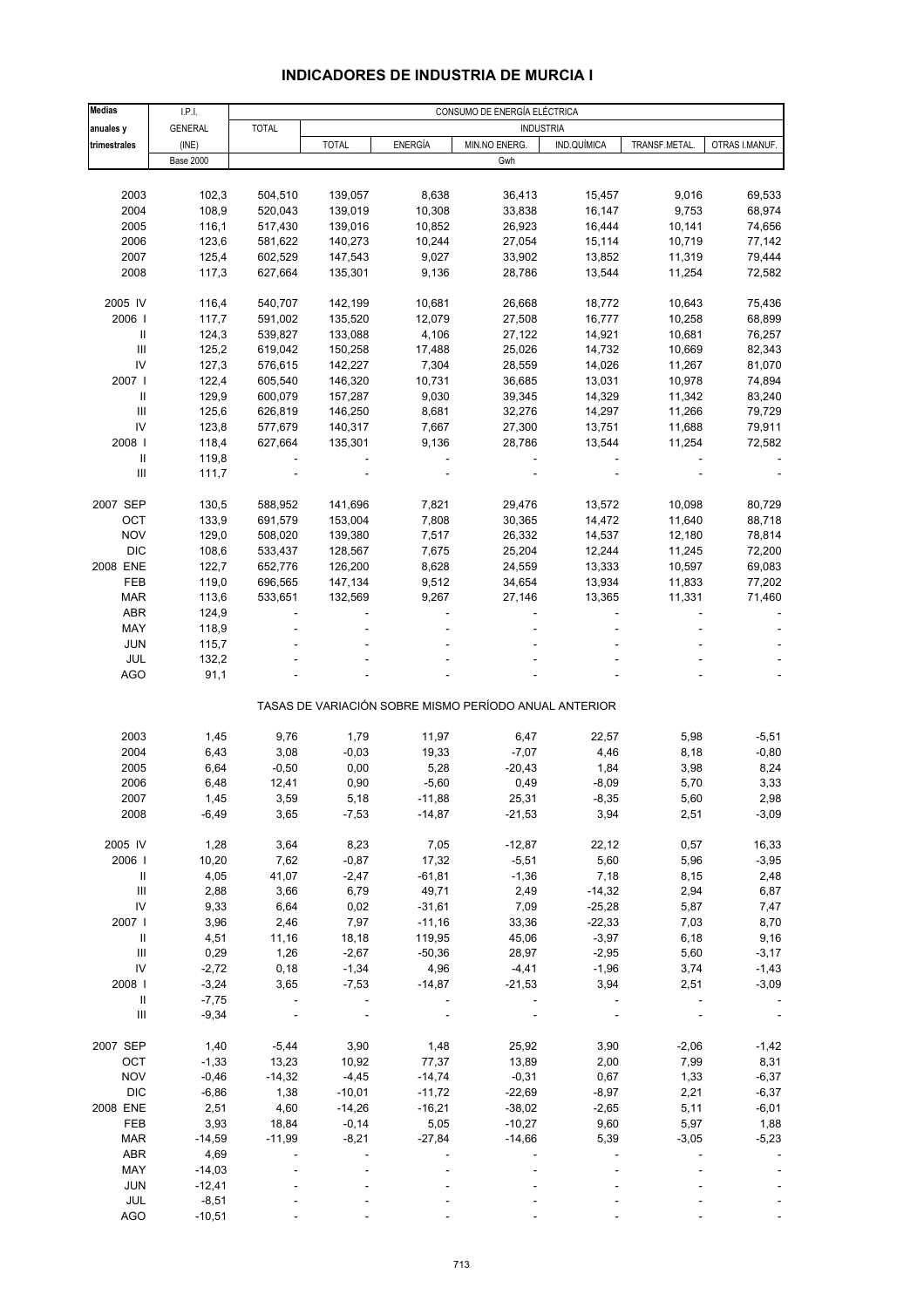# **INDICADORES DE INDUSTRIA DE MURCIA. II**

| <b>Medias</b>                      |               | ENCUESTA DE COYUNTURA INDUSTRIAL: TOTAL INDUSTRIA (1) |                   |               |             |
|------------------------------------|---------------|-------------------------------------------------------|-------------------|---------------|-------------|
| anuales y                          | INDICADOR DE  | NIVEL CARTERA                                         | <b>TENDENCIA</b>  | <b>NIVEL</b>  | UTILIZACIÓN |
| trimestrales                       | CLIMA INDUST. | <b>PEDIDOS</b>                                        | <b>PRODUCCIÓN</b> | <b>STOCKS</b> | CAPACIDAD   |
|                                    |               | Saldo de respuestas                                   |                   |               | $\%$        |
|                                    |               |                                                       |                   |               |             |
|                                    |               |                                                       |                   |               |             |
| 2003                               | 0,8           | -8                                                    | 14                | 2             | 63,5        |
| 2004                               | $-6,0$        | $-24$                                                 | 4                 | $-1$          | 60,1        |
| 2005                               | $-6,1$        | $-11$                                                 | -3                | 5             | 61,0        |
| 2006                               | $-0,2$        | $-11$                                                 | 18                | 1             | 54,1        |
| 2007                               | 0,5           | $-11$                                                 | 10                | 3             | 69,3        |
| 2008                               | $-6,1$        | $-18$                                                 | 16                | 10            | 65,8        |
|                                    |               |                                                       |                   |               |             |
| 2005 IV                            | $-5,1$        | -8                                                    | -30               | 9             | 67,6        |
| 2006                               | $-1,4$        | $-29$                                                 | 35                | -8            | 38,5        |
| Ш                                  | $-0,9$        | $-10$                                                 | 31                | 11            | 59,9        |
| $\ensuremath{\mathsf{III}}\xspace$ | 0,6           | 12                                                    | 4                 | $\mathbf{1}$  |             |
| IV                                 |               |                                                       | 4                 |               | 47,8        |
|                                    | 0,8           | $-15$                                                 |                   | 0             | 70,3        |
| 2007                               | 1,5           | $-18$                                                 | 15                | 8             | 73,2        |
| Ш                                  | 2,9           | -9                                                    | 42                | $-4$          | 64,9        |
| Ш                                  | $-0,5$        | 5                                                     | -5                | 0             | 72,1        |
| IV                                 | $-1,7$        | $-22$                                                 | $-13$             | 10            | 66,9        |
| 2008                               | $-4,4$        | $-21$                                                 | 26                | 14            | 60,9        |
| $\ensuremath{\mathsf{II}}$         | $-7,8$        | $-28$                                                 | 16                | 14            | 66,2        |
| $\mathsf{III}$                     | ä,            | -4                                                    | 8                 | 2             | 70,2        |
|                                    |               |                                                       |                   |               |             |
| 2007 OCT                           | $-1,5$        | -47                                                   | $-24$             | 2             |             |
| <b>NOV</b>                         | $-1,4$        | $-13$                                                 | $-21$             | 8             |             |
| <b>DIC</b>                         | $-2,2$        | $-6$                                                  | 6                 | 21            |             |
|                                    |               |                                                       |                   |               |             |
| 2008 ENE                           | $-2,9$        | -8                                                    | 34                | 21            |             |
| FEB                                | $-4,3$        | $-39$                                                 | 33                | 13            |             |
| <b>MAR</b>                         | $-6,2$        | $-17$                                                 | 11                | 8             |             |
| ABR                                | $-7,8$        | $-14$                                                 | 25                | 8             |             |
| MAY                                | $-7,8$        | $-22$                                                 | 25                | 15            |             |
| <b>JUN</b>                         | $-7,8$        | $-48$                                                 | $-3$              | 19            |             |
| JUL                                | ÷             | 3                                                     | 19                | 6             |             |
| AGO                                |               | 6                                                     | 9                 | 2             |             |
| <b>SEP</b>                         |               | $-21$                                                 | $-4$              | $-2$          |             |
|                                    |               |                                                       |                   |               |             |
|                                    |               | TASAS DE VARIACIÓN SOBRE MISMO PERÍODO ANUAL ANTERIOR |                   |               |             |
|                                    |               |                                                       |                   |               |             |
| 2003                               |               |                                                       | ÷,                |               |             |
| 2004                               |               |                                                       |                   |               |             |
| 2005                               |               |                                                       |                   |               |             |
| 2006                               |               |                                                       | L,                |               |             |
| 2007                               |               |                                                       |                   |               |             |
| 2008                               |               |                                                       |                   |               |             |
|                                    |               |                                                       |                   |               |             |
| 2005 IV                            |               |                                                       |                   |               |             |
| 2006                               |               |                                                       |                   |               |             |
|                                    |               |                                                       |                   |               |             |
| Ш                                  |               |                                                       |                   |               |             |
| Ш                                  |               |                                                       |                   |               |             |
| IV                                 |               |                                                       |                   |               |             |
| 2007 l                             |               |                                                       |                   |               |             |
| Ш                                  |               |                                                       |                   |               |             |
| Ш                                  |               |                                                       |                   |               |             |
| IV                                 |               |                                                       |                   |               |             |
| 2008                               |               |                                                       |                   |               |             |
| Ш                                  |               |                                                       |                   |               |             |
| Ш                                  |               |                                                       |                   |               |             |
|                                    |               |                                                       |                   |               |             |
| 2007 OCT                           |               |                                                       |                   |               |             |
| <b>NOV</b>                         |               |                                                       |                   |               |             |
| <b>DIC</b>                         |               |                                                       |                   |               |             |
| 2008 ENE                           |               |                                                       |                   |               |             |
|                                    |               |                                                       |                   |               |             |
| <b>FEB</b>                         |               |                                                       |                   |               |             |
| <b>MAR</b>                         |               |                                                       |                   |               |             |
| <b>ABR</b>                         |               |                                                       |                   |               |             |
| MAY                                |               |                                                       |                   |               |             |
| <b>JUN</b>                         |               |                                                       |                   |               |             |
| JUL                                |               |                                                       |                   |               |             |
| <b>AGO</b>                         |               |                                                       |                   |               |             |
| <b>SEP</b>                         |               |                                                       |                   |               |             |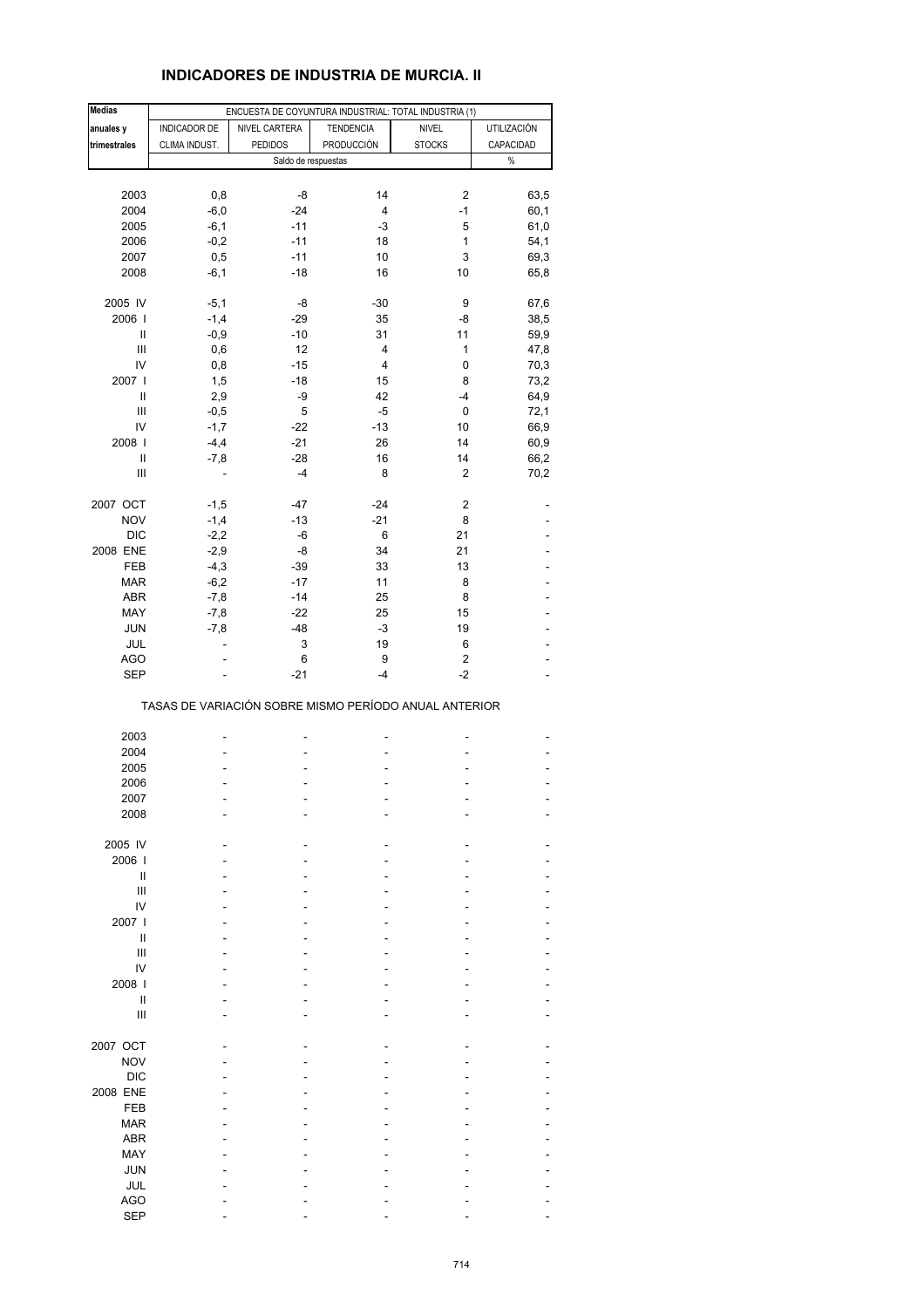| <b>Medias</b>                                |                      |                      | VISADOS: SUPERFICIE A CONSTRUIR                       |                      | LICENCIAS: SUPERFICIE A CONSTRUIR |                   |                           |                              |                              |
|----------------------------------------------|----------------------|----------------------|-------------------------------------------------------|----------------------|-----------------------------------|-------------------|---------------------------|------------------------------|------------------------------|
| anuales y                                    | <b>TOTAL</b>         | <b>EDIFICIOS</b>     | <b>SERVICIOS</b>                                      | <b>OTROS</b>         | <b>TOTAL</b>                      |                   | <b>RESIDENCIAL</b>        |                              | NO RESID.                    |
| trimestrales                                 |                      | <b>VIVIENDAS</b>     | COMERCIALES                                           | <b>DESTINOS</b>      |                                   | <b>TOTAL</b>      | <b>VIVIENDAS</b>          | COLECTIVOS                   |                              |
|                                              |                      |                      | Metros cuadrados                                      |                      |                                   |                   | Miles de metros cuadrados |                              |                              |
|                                              |                      |                      |                                                       |                      |                                   |                   |                           |                              |                              |
| 2003                                         | 494.901              | 456.911              | 12.885                                                | 25.106               | 397                               | 324               | 320                       | 3                            | 74                           |
| 2004                                         | 609.379              | 538.071              | 38.939                                                | 32.369               | 498                               | 403               | 400                       | 3                            | 95                           |
| 2005                                         | 649.197              | 565.970              | 38.200                                                | 45.027               | 420                               | 337               | 335                       | 3                            | 83                           |
| 2006                                         | 789.343              | 704.595              | 33.983                                                | 50.765               | 500                               | 421               | 417                       | 5                            | 79                           |
| 2007                                         | 677.731              | 576.346              | 47.716                                                | 53.669               | 501                               | 430               | 425                       | 5                            | 71                           |
| 2008                                         | 415.414              | 310.504              | 51.333                                                | 53.577               | 283                               | 229               | 222                       | $\overline{7}$               | 55                           |
|                                              |                      |                      |                                                       |                      |                                   |                   |                           |                              |                              |
| 2005 IV                                      | 638.957              | 586.453              | 16.595                                                | 35.910               | 546                               | 433               | 430                       | 3                            | 113                          |
| 2006                                         | 732.686              | 635.004              | 36.374                                                | 61.308               | 401                               | 348               | 346                       | 2                            | 53                           |
| Ш                                            | 767.115              | 708.405              | 11.764                                                | 46.945               | 403                               | 353               | 348                       | 5                            | 50                           |
| $\ensuremath{\mathsf{III}}\xspace$           | 1.065.179            | 936.189              | 66.192                                                | 62.798               | 582                               | 468               | 467                       | $\mathbf{1}$                 | 114                          |
| IV                                           | 592.394              | 538.781              | 21.603                                                | 32.010               | 613                               | 515               | 506                       | 10                           | 98                           |
| 2007                                         | 930.972              | 807.638              | 79.852                                                | 43.482               | 525                               | 460               | 453                       | 7                            | 65                           |
| Ш                                            | 647.194              | 545.983              | 23.686                                                | 77.525               | 585                               | 499               | 496                       | 3                            | 86                           |
| Ш                                            | 635.840              | 521.457              | 77.362                                                | 37.021               | 354                               | 293               | 286                       | $\overline{7}$               | 60                           |
| IV                                           | 496.918              | 430.305              | 9.965                                                 | 56.648               | 541                               | 466               | 465                       | 1                            | 75                           |
| 2008                                         | 503.630              | 361.752              | 79.304                                                | 62.574               | 237                               | 190               | 184                       | 6                            | 48                           |
| $\ensuremath{\mathsf{II}}$<br>$\mathbf{III}$ | 290.145              | 237.630              | 8.076<br>97.188                                       | 44.439               | 420                               | 345               | 335                       | 10<br>÷,                     | 75<br>$\overline{a}$         |
|                                              | 526.577              | 375.385              |                                                       | 54.004               |                                   |                   |                           |                              |                              |
| 2007 AGO                                     | 346.830              | 266.069              | 27.434                                                | 53.327               | 146                               | 133               | 114                       | 19                           | 13                           |
| <b>SEP</b>                                   | 805.884              | 758.086              | 26.183                                                | 21.615               | 300                               | 247               | 247                       | 0                            | 53                           |
| OCT                                          | 547.455              | 482.817              | 8.315                                                 | 56.323               | 670                               | 593               | 593                       | 0                            | 77                           |
| <b>NOV</b>                                   | 579.100              | 474.909              | 9.320                                                 | 94.871               | 585                               | 489               | 488                       | 1                            | 96                           |
| <b>DIC</b>                                   | 364.200              | 333.190              | 12.260                                                | 18.750               | 367                               | 316               | 315                       | $\mathbf{1}$                 | 51                           |
| 2008 ENE                                     | 456.051              | 406.488              | 29.639                                                | 19.924               | 249                               | 214               | 198                       | 16                           | 35                           |
| FEB                                          | 509.019              | 320.395              | 141.025                                               | 47.599               | 197                               | 176               | 176                       | 0                            | 21                           |
| <b>MAR</b>                                   | 545.819              | 358.372              | 67.249                                                | 120.198              | 266                               | 179               | 178                       | $\mathbf{1}$                 | 87                           |
| <b>ABR</b>                                   | 367.920              | 283.901              | 2.360                                                 | 81.659               | 420                               | 345               | 335                       | 10                           | 75                           |
| MAY                                          | 314.604              | 268.340              | 303                                                   | 45.961               | $\overline{\phantom{a}}$          | ÷,                | $\blacksquare$            | ÷,                           | $\qquad \qquad \blacksquare$ |
| <b>JUN</b>                                   | 187.911              | 160.648              | 21.566                                                | 5.697                |                                   |                   |                           |                              |                              |
| JUL                                          | 526.577              | 375.385              | 97.188                                                | 54.004               |                                   |                   |                           |                              |                              |
|                                              |                      |                      | TASAS DE VARIACIÓN SOBRE MISMO PERÍODO ANUAL ANTERIOR |                      |                                   |                   |                           |                              |                              |
|                                              |                      |                      |                                                       |                      |                                   |                   |                           |                              |                              |
| 2003<br>2004                                 | 33,19                | 38,57                | $-33,32$                                              | 11,41                | 11,79                             | 19,99             | 19,58                     | 78,26                        | $-13,99$                     |
| 2005                                         | 23,13<br>6,53        | 17,76<br>5,18        | 202,20<br>$-1,90$                                     | 28,93<br>39,11       | 25,21<br>$-15,54$                 | 24,44<br>$-16,27$ | 24,91<br>$-16,36$         | $-19,51$<br>$-3,03$          | 28,59<br>$-12,48$            |
| 2006                                         | 21,59                | 24,49                | $-11,04$                                              | 12,74                | 18,94                             | 24,86             | 24,51                     | 68,75                        | $-5,12$                      |
| 2007                                         | -14,14               | -18,20               | 40,41                                                 | 5,72                 | 0,23                              | 2,04              | 2,06                      | 0,00                         | -9,42                        |
| 2008                                         | $-47,03$             | $-52,76$             | $-26,53$                                              | $-6,04$              | $-45,42$                          | $-49,67$          | $-50,42$                  | 0,00                         | $-15,50$                     |
|                                              |                      |                      |                                                       |                      |                                   |                   |                           |                              |                              |
| 2005 IV                                      | $-21,88$             | $-14,98$             | $-84,06$                                              | 49,42                | $-33,09$                          | $-30,26$          | $-30,72$                  | 400,00                       | $-42, 12$                    |
| 2006                                         | 35,54                | 46,33                | $-13,41$                                              | $-5,11$              | 11,19                             | 26,12             | 26,31                     | 0,00                         | $-37,40$                     |
| Ш                                            | $-2,81$              | 4,20                 | $-83,31$                                              | 20,53                | 4,23                              | 7,96              | 7,53                      | 50,00                        | $-16,20$                     |
| Ш                                            | 69,62                | 66,10                | 179,29                                                | 54,53                | 50,09                             | 49,63             | 50,16                     | $-33,33$                     | 52,00                        |
| IV                                           | $-7,29$              | $-8,13$              | 30, 18                                                | $-10,86$             | 12,33                             | 18,92             | 17,60                     | 190,00                       | $-13,02$                     |
| 2007 l                                       | 27,06                | 27,19                | 119,53                                                | $-29,08$             | 30,95                             | 32,31             | 31,15                     | 233,33                       | 22,01                        |
| Ш                                            | $-15,63$             | $-22,93$             | 101,34                                                | 65,14                | 45,20                             | 41,49             | 42,57                     | $-33,33$                     | 71,33                        |
| $\ensuremath{\mathsf{III}}\xspace$           | $-40,31$             | $-44,30$             | 16,87                                                 | $-41,05$             | $-39,27$                          | $-37,37$          | $-38,76$                  | 450,00                       | $-47,08$                     |
| IV                                           | $-16, 12$            | $-20,13$             | $-53,87$                                              | 76,97                | $-11,85$                          | $-9,57$           | $-7,98$                   | $-93,10$                     | $-23,81$                     |
| 2008                                         | $-45,90$             | $-55,21$             | $-0,69$                                               | 43,91                | $-54,76$                          | $-58,77$          | $-59,41$                  | $-15,00$                     | $-26,29$                     |
| $\mathbf{II}$                                | $-55,17$             | $-56,48$             | $-65,90$                                              | $-42,68$             | $-16,00$                          | $-20,87$          | $-21,91$                  | 42,86                        | 17,19                        |
| Ш                                            | $-30,24$             | $-30,51$             | $-45,54$                                              | 49,51                |                                   |                   |                           |                              |                              |
| 2007 AGO                                     | 4,99                 | $-8,99$              | 692,43                                                | 54,34                | $-29,81$                          | $-8,28$           | $-21,38$                  | $\blacksquare$               | $-79,37$                     |
| <b>SEP</b>                                   | $-42,77$             | $-41,29$             | $-56,23$                                              | $-62,22$             | $-56,27$                          | $-58,35$          | $-58,35$                  | $\qquad \qquad \blacksquare$ | $-43,01$                     |
| OCT                                          | $-9,92$              | $-14,89$             | $-11,50$                                              | 81,33                | 9,48                              | 18,36             | 22,27                     | $\overline{\phantom{a}}$     | $-30,63$                     |
| <b>NOV</b>                                   | $-10,05$             | $-16,33$             | $-72,15$                                              | 121,81               | 9,96                              | 8,43              | 10,66                     | $-90,00$                     | 18,52                        |
| <b>DIC</b>                                   | $-30,71$             | $-30,80$             | $-44, 15$                                             | $-15,53$             | $-47,27$                          | $-46,80$          | $-46,70$                  | $-66,67$                     | $-50,00$                     |
| 2008 ENE                                     | $-38,41$             | $-39,93$             | 246,37                                                | $-63,86$             | $-32,52$                          | $-31,19$          | $-36,33$                  | $\blacksquare$               | $-39,66$                     |
| FEB                                          | $-18,76$             | $-42,63$             | 434,02                                                | 14,14                | $-71,03$                          | $-70,62$          | $-70,62$                  | $\sim$                       | $-74,07$                     |
| <b>MAR</b>                                   | $-61,72$             | $-69,83$             | $-67,13$                                              | 257,54               | $-49,33$                          | $-61,91$          | $-60,44$                  | $-95,00$                     | 58,18                        |
| ABR<br>MAY                                   | $-36,80$<br>$-50,87$ | $-37,37$<br>$-49,47$ | $-91,74$<br>$-94,76$                                  | $-18,61$<br>$-55,59$ | $-16,00$                          | $-20,87$          | $-21,91$                  | 42,86                        | 17,19                        |
| <b>JUN</b>                                   | $-73,87$             | $-75,42$             | $-41,25$                                              | $-80,18$             |                                   |                   |                           |                              |                              |
| JUL                                          | $-30,24$             | $-30,51$             | $-45,54$                                              | 49,51                |                                   |                   |                           |                              |                              |

# **INDICADORES DE CONSTRUCCIÓN DE MURCIA. I**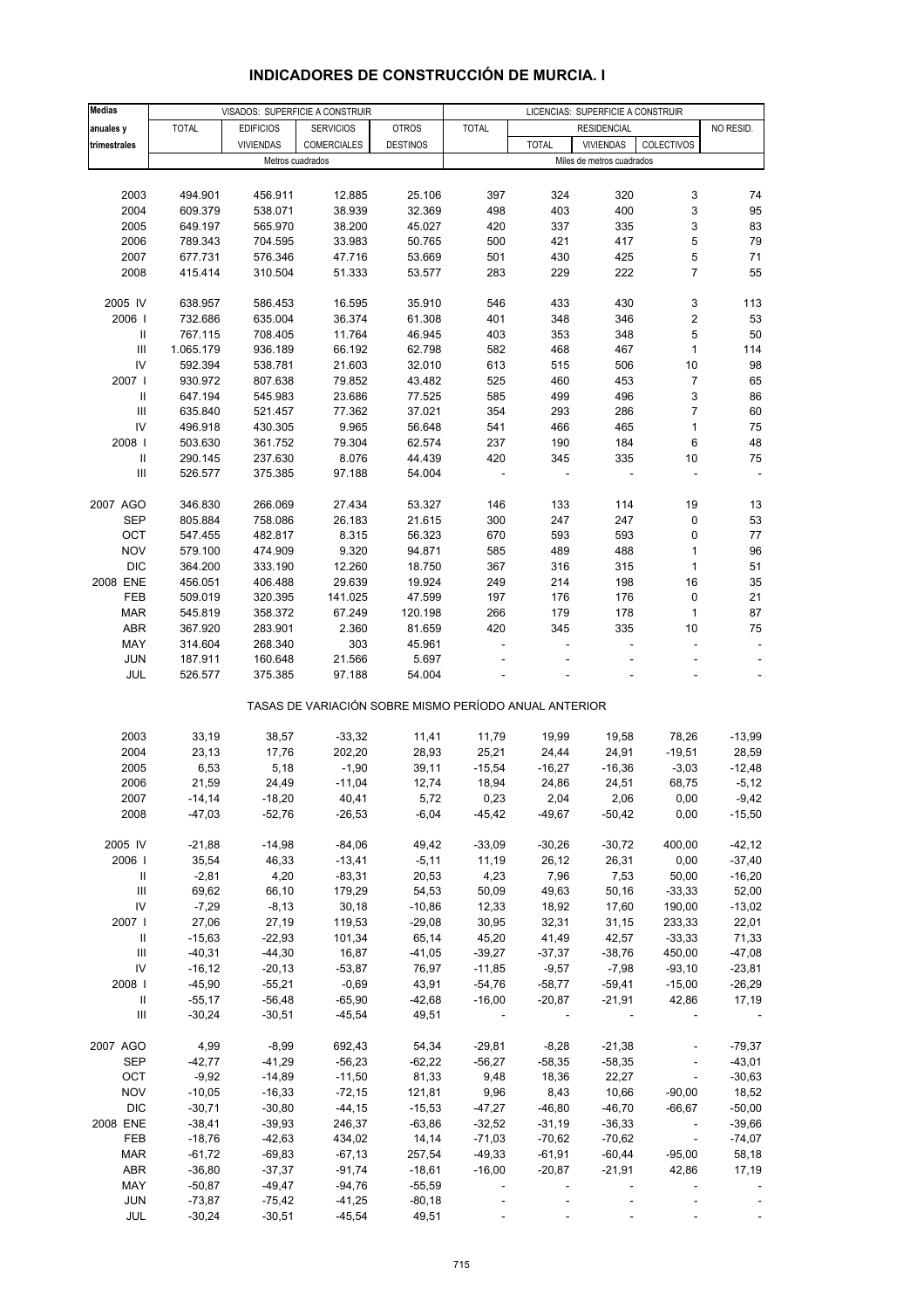| <b>Medias</b>                      |              |              |            | VIVIENDAS VISADAS COLEGIO ARQUITECTOS TÉCNICOS | LICENCIAS MUNIC.: Nº DE VIVIENDAS                     |                 |              |          |               |
|------------------------------------|--------------|--------------|------------|------------------------------------------------|-------------------------------------------------------|-----------------|--------------|----------|---------------|
| anuales y                          | <b>TOTAL</b> |              | OBRA NUEVA |                                                | Α                                                     | A               | <b>OBRA</b>  | REHABI-  | DEMO-         |
| trimestrales                       |              | <b>TOTAL</b> | EDIF.VIV.  | OTROS EDIF.                                    | AMPLIAR                                               | <b>REFORMAR</b> | <b>NUEVA</b> | LITACIÓN | <b>LICIÓN</b> |
|                                    |              |              |            |                                                | Unidades                                              |                 |              |          |               |
|                                    |              |              |            |                                                |                                                       |                 |              |          |               |
| 2003                               | 2.859        | 2.742        | 2.728      | 14                                             | 30                                                    | 87              | 1.895        | 21       | 66            |
| 2004                               | 3.140        | 3.047        | 3.046      | $\mathbf 1$                                    | 34                                                    | 59              | 2.378        | 31       | 90            |
| 2005                               | 3.386        | 3.281        | 3.279      | 2                                              | 41                                                    | 65              | 1.989        | 22       | 107           |
| 2006                               | 4.377        | 4.278        | 4.278      | 0                                              | 40                                                    | 59              | 2.436        | 27       | 115           |
| 2007                               | 4.011        | 3.923        | 3.923      | 0                                              | 33                                                    | 55              | 2.896        | 26       | 118           |
| 2008                               | 1.897        | 1.813        | 1.813      | 0                                              | 27                                                    | 57              | 1.527        | 32       | 63            |
|                                    |              |              |            |                                                |                                                       |                 |              |          |               |
| 2005 IV                            | 3.645        | 3.575        | 3.575      | $\pmb{0}$                                      | 39                                                    | 30              | 2.764        | 29       | 138           |
| 2006                               | 3.995        | 3.867        | 3.867      | 0                                              | 37                                                    | 90              | 1.996        | 25       | 125           |
| $\ensuremath{\mathsf{II}}$         | 4.401        | 4.300        | 4.300      | 0                                              | 38                                                    | 63              | 2.021        | 26       | 94            |
| $\ensuremath{\mathsf{III}}\xspace$ | 5.775        | 5.688        | 5.688      | 0                                              | 52                                                    | 36              | 2.709        | 20       | 122           |
| IV                                 | 3.337        | 3.258        | 3.257      | $\mathbf 1$                                    | 33                                                    | 45              | 3.020        | 36       | 118           |
| 2007 l                             | 5.746        | 5.663        | 5.663      | 0                                              | 26                                                    | 57              | 2.805        | 27       | 138           |
| $\ensuremath{\mathsf{II}}$         | 3.719        | 3.632        | 3.632      | 0                                              | 28                                                    | 59              | 3.477        | 26       | 134           |
| III                                | 4.115        | 4.035        | 4.035      | 0                                              | 29                                                    | 51              | 2.065        | 21       | 78            |
| IV                                 | 2.463        | 2.361        | 2.361      | 0                                              | 49                                                    | 53              | 3.235        | 31       | 120           |
| 2008                               | 2.117        | 2.043        | 2.043      | 0                                              | 25                                                    | 50              | 1.111        | 36       | 68            |
| $\ensuremath{\mathsf{II}}$         | 1.594        | 1.502        | 1.502      | 0                                              | 33                                                    | 59              | 2.773        | 20       | 47            |
| Ш                                  | 2.143        | 2.055        | 2.055      | 0                                              | 17                                                    | 71              |              |          |               |
|                                    |              |              |            |                                                |                                                       |                 |              |          |               |
| 2007 AGO                           | 2.070        | 2.043        | 2.043      | 0                                              | 5                                                     | 22              | 1.143        | 12       | 36            |
| <b>SEP</b>                         | 6.482        | 6.371        | 6.371      | 0                                              | 61                                                    | 50              | 1.835        | 22       | 55            |
| OCT                                | 3.084        | 2.965        | 2.965      | 0                                              | 67                                                    | 52              | 4.644        | 16       | 179           |
| <b>NOV</b>                         | 2.503        | 2.402        | 2.402      | 0                                              | 32                                                    | 69              | 2.946        | 63       | 104           |
| <b>DIC</b>                         | 1.801        | 1.717        | 1.717      | 0                                              | 47                                                    | 37              | 2.116        | 15       | 78            |
| 2008 ENE                           | 2.290        | 2.218        | 2.218      | 0                                              | 33                                                    | 39              | 1.161        | 57       | 82            |
| FEB                                | 1.825        | 1.745        | 1.745      | 0                                              | 14                                                    | 66              | 1.197        | 42       | 64            |
| <b>MAR</b>                         | 2.237        | 2.165        | 2.165      | 0                                              | 27                                                    | 45              | 976          | 9        | 57            |
| ABR                                | 1.973        | 1.882        | 1.882      | 0                                              | 29                                                    | 62              | 2.773        | 20       | 47            |
| MAY                                | 1.753        | 1.654        | 1.654      | 0                                              | 41                                                    | 58              |              | ÷,       |               |
| <b>JUN</b>                         | 1.056        | 969          | 969        | 0                                              | 30                                                    | 57              |              |          |               |
| JUL                                | 2.143        | 2.055        | 2.055      | 0                                              | 17                                                    | 71              |              |          |               |
|                                    |              |              |            |                                                | TASAS DE VARIACIÓN SOBRE MISMO PERÍODO ANUAL ANTERIOR |                 |              |          |               |
|                                    |              |              |            |                                                |                                                       |                 |              |          |               |
| 2003                               | 41,34        | 40,86        | 40,89      | 35,71                                          | 19,08                                                 | 70,42           | 17,18        | $-33,69$ | 3,26          |
| 2004                               | 9,80         | 11,12        | 11,67      | $-93,57$                                       | 11,33                                                 | $-32,31$        | 25,48        | 48,00    | 35,86         |
| 2005                               | 7,86         | 7,67         | 7,63       | 154,55                                         | 21,34                                                 | 9,77            | $-16,35$     | $-29,73$ | 19,80         |
| 2006                               | 29,26        | 30,40        | 30,48      | $-89,29$                                       | $-1,43$                                               | $-9,29$         | 22,49        | 22,69    | 6,90          |
| 2007                               | $-8,37$      | $-8,31$      | -8,31      |                                                | -17,84                                                | $-5,97$         | 18,85        | -1,57    | 2,47          |
| 2008                               | $-58,75$     | $-59,81$     | $-59,81$   |                                                | 3,80                                                  | $-7,66$         | $-44,67$     | 25,49    | $-49,49$      |
|                                    |              |              |            |                                                |                                                       |                 |              |          |               |
| 2005 IV                            | $-4,83$      | $-4,22$      | $-4,22$    |                                                | 26,88                                                 | $-54,55$        | $-27,02$     | 6, 10    | 21,35         |
| 2006                               | 62,12        | 63,53        | 63,53      |                                                | $-25,33$                                              | 83,11           | 14,19        | $-7,32$  | 38,24         |
| Ш                                  | 6,54         | 6,65         | 6,85       |                                                | 35,29                                                 | $-10,90$        | 15,46        | 32,76    | 1,43          |
| $\ensuremath{\mathsf{III}}\xspace$ | 74,73        | 80,48        | 80,56      |                                                | 13,97                                                 | $-66,87$        | 59,93        | 78,79    | 13,31         |
| IV                                 | $-8,45$      | $-8,88$      | $-8,90$    | 200,00                                         | $-15,25$                                              | 51,11           | 9,25         | 22,99    | $-14,94$      |
| 2007 l                             | 43,84        | 46,44        | 46,44      |                                                | $-30,36$                                              | $-36,53$        | 40,51        | 5,26     | 10,11         |
| $\, \parallel$                     | $-15,51$     | $-15,55$     | $-15,55$   |                                                | $-26,96$                                              | $-5,85$         | 72,06        | 1,30     | 42,40         |
| Ш                                  | $-28,74$     | $-29,06$     | $-29,06$   |                                                | $-43,23$                                              | 42,59           | $-23,76$     | 5,08     | $-36,07$      |
| IV                                 | $-26,19$     | $-27,52$     | $-27,50$   | $\overline{a}$                                 | 46,00                                                 | 16,18           | 7,13         | $-12,15$ | 2,27          |
| 2008 l                             | $-63,15$     | $-63,93$     | $-63,93$   |                                                | $-5,13$                                               | $-12,79$        | $-60,38$     | 35,00    | $-50,97$      |
| Ш                                  | $-57,14$     | $-58,65$     | $-58,65$   |                                                | 19,05                                                 | 0,00            | 5,72         | $-9,09$  | $-41,98$      |
| $\ensuremath{\mathsf{III}}\xspace$ | $-43,52$     | $-44,31$     | $-44,31$   | $\blacksquare$                                 | $-22,73$                                              | $-13,41$        |              |          |               |
| 2007 AGO                           | 4,86         | 4,93         | 4,93       |                                                | $-75,00$                                              | 214,29          | 52,40        | 200,00   | 125,00        |
| SEP                                | $-16,76$     | $-16,78$     | $-16,78$   |                                                | $-24,69$                                              | 0,00            | $-45,97$     | $-42,11$ | $-58,33$      |
| OCT                                | $-5,66$      | $-6,70$      | $-6,61$    |                                                | 81,08                                                 | $-3,70$         | 63,52        | $-36,00$ | 45,53         |
| <b>NOV</b>                         | $-27,60$     | $-28,77$     | $-28,77$   |                                                | $-27,27$                                              | 68,29           | 16,26        | 3,28     | 0,97          |
| <b>DIC</b>                         | $-45,16$     | $-46,74$     | $-46,74$   |                                                | 147,37                                                | $-9,76$         | $-42,59$     | $-28,57$ | $-38,58$      |
| 2008 ENE                           | $-44,54$     | $-45,48$     | $-45,48$   |                                                | 106,25                                                | $-13,33$        | $-41,60$     | 418,18   | $-51,19$      |
| FEB                                | $-51,27$     | $-52,61$     | $-52,61$   |                                                | $-30,00$                                              | 53,49           | $-67,66$     | 61,54    | $-38,46$      |
| <b>MAR</b>                         | $-76, 11$    | $-76,56$     | $-76,56$   |                                                | $-35,71$                                              | $-46, 43$       | $-64,18$     | $-79,07$ | $-59,86$      |
| ABR                                | $-24,95$     | $-26,34$     | $-26,34$   |                                                | $-9,38$                                               | 47,62           | 5,72         | $-9,09$  | $-41,98$      |
| MAY                                | $-48,29$     | $-50,03$     | $-50,03$   |                                                | 105,00                                                | $-3,33$         |              |          |               |
| <b>JUN</b>                         | $-79,44$     | $-80,74$     | $-80,74$   |                                                | $-6,25$                                               | $-24,00$        |              |          |               |
| JUL                                | $-43,52$     | $-44,31$     | $-44,31$   |                                                | $-22,73$                                              | $-13,41$        |              |          |               |

#### **INDICADORES DE CONSTRUCCIÓN DE MURCIA. II**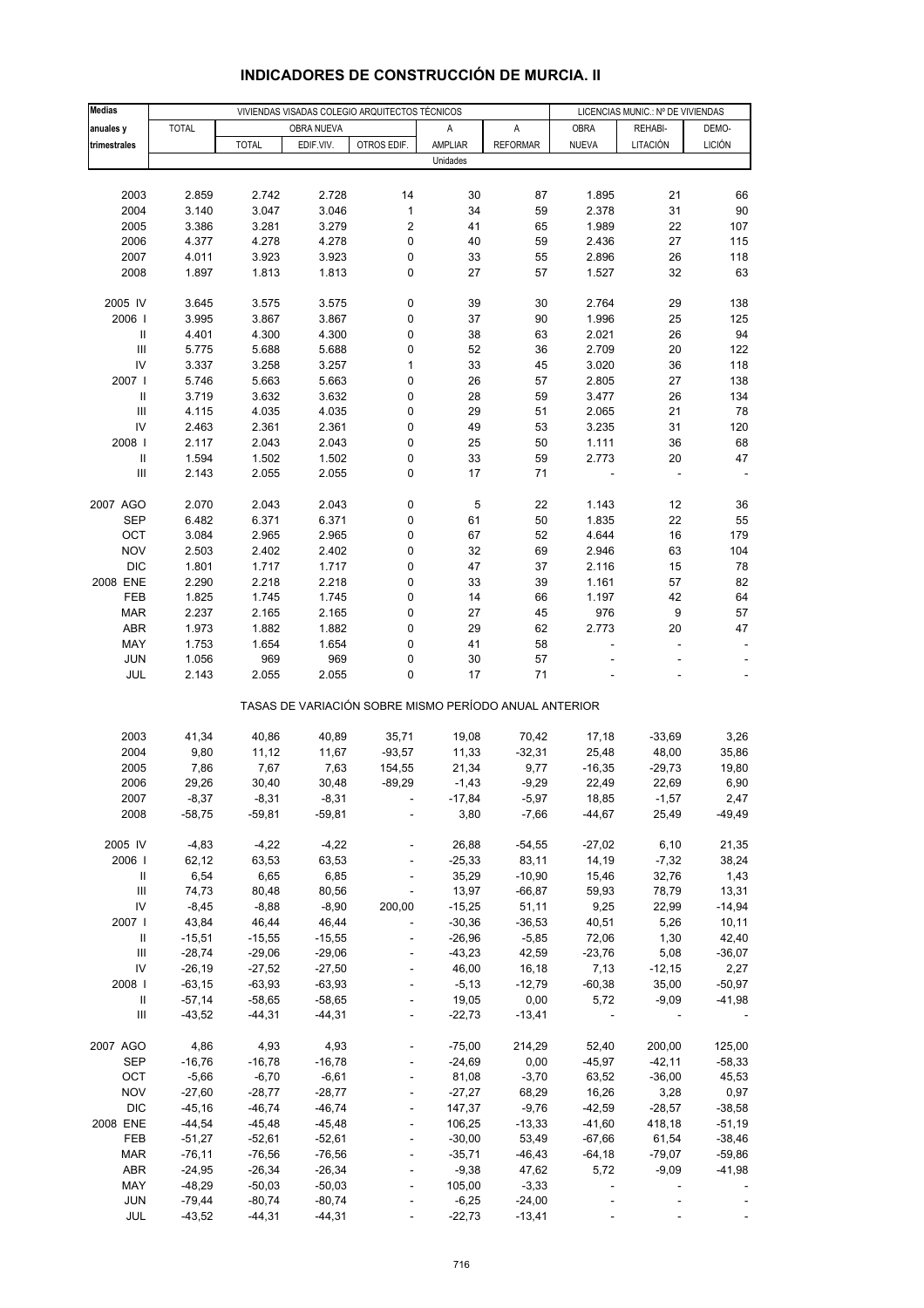| <b>Medias</b>                      |                          |                          |                          | VIVIENDAS (2) |                                                       |               |              | PROYECTOS VISADOS             |                          | CERTIFICAC.  | LIQUIDACIÓN      |
|------------------------------------|--------------------------|--------------------------|--------------------------|---------------|-------------------------------------------------------|---------------|--------------|-------------------------------|--------------------------|--------------|------------------|
|                                    |                          |                          |                          |               |                                                       |               |              |                               |                          |              |                  |
| anuales y                          |                          | <b>INICIADAS</b>         |                          |               | <b>TERMINADAS</b>                                     |               |              | POR EL COLEGIO DE ARQUITECTOS |                          | FIN DE OBRA  | <b>EJECUCIÓN</b> |
| trimestrales                       | <b>TOTAL</b>             | <b>PROTEGIDAS</b>        | <b>LIBRES</b>            | <b>TOTAL</b>  | <b>PROTEGIDAS</b>                                     | <b>LIBRES</b> | <b>TOTAL</b> | <b>PROTEGIDOS</b>             | <b>LIBRES</b>            | Nº VIVIENDAS | MAT. OBRA        |
|                                    |                          |                          |                          |               | Unidades                                              |               |              |                               |                          | Unidades     | Miles €          |
|                                    |                          |                          |                          |               |                                                       |               |              |                               |                          |              |                  |
| 2003                               | 1.864                    | 169                      | 1.695                    | 1.305         | 144                                                   | 1.161         | 2.344        | 149                           | 2.195                    | 1.595        | 75.440           |
| 2004                               | 3.640                    | 171                      | 3.469                    | 1.889         | 134                                                   | 1.755         | 4.154        | 173                           | 3.981                    | 2.003        | 92.425           |
| 2005                               | 3.389                    | 114                      | 3.275                    | 2.451         | 123                                                   | 2.329         | 3.477        | 184                           | 3.293                    | 1.905        | 93.506           |
| 2006                               | 3.361                    | 272                      | 3.088                    | 3.589         | 100                                                   | 3.490         | 3.905        | 162                           | 3.744                    | 2.592        | 142.720          |
| 2007                               | 2.973                    | 169                      | 2.804                    | 2.854         | 82                                                    | 2.772         | 3.541        | 64                            | 3.477                    | 2.899        | 151.209          |
| 2008                               | 1.995                    | 65                       | 1.931                    | 3.486         | 154                                                   | 3.332         | 1.788        | 97                            | 1.691                    | 3.856        | 186.773          |
|                                    |                          |                          |                          |               |                                                       |               |              |                               |                          |              |                  |
| 2005 IV                            | 3.210                    | $\pmb{0}$                | 3.210                    | 2.886         | 153                                                   | 2.732         | 2.101        | 120                           | 1.980                    | 1.806        | 91.327           |
| 2006                               | 2.350                    | 662                      | 1.688                    | 3.107         | 140                                                   | 2.967         | 3.425        | 64                            | 3.361                    | 2.714        | 126.041          |
| Ш                                  | 3.017                    | 102                      | 2.916                    | 4.159         | 88                                                    | 4.071         | 3.675        | 269                           | 3.407                    | 2.675        | 125.513          |
| $\ensuremath{\mathsf{III}}\xspace$ |                          |                          | 3.779                    |               |                                                       | 3.679         | 5.153        |                               | 4.951                    | 2.282        | 161.030          |
| ${\sf IV}$                         | 3.779                    | $\pmb{0}$                |                          | 3.768         | 89                                                    |               |              | 202                           |                          | 2.697        |                  |
|                                    | 4.296                    | 326                      | 3.970                    | 3.324         | 82                                                    | 3.242         | 3.368        | 113                           | 3.255                    |              | 158.297          |
| 2007                               | 2.911                    | 271                      | 2.639                    | 2.025         | 90                                                    | 1.934         | 5.017        | 43                            | 4.974                    | 2.752        | 153.425          |
| $\mathbf{II}$                      | 3.367                    | 205                      | 3.162                    | 3.800         | 73                                                    | 3.727         | 3.766        | 108                           | 3.658                    | 3.312        | 165.678          |
| $\ensuremath{\mathsf{III}}\xspace$ | 1.996                    | 112                      | 1.884                    | 2.662         | 87                                                    | 2.575         | 3.702        | 26                            | 3.676                    | 2.494        | 124.074          |
| ${\sf IV}$                         | 3.618                    | 88                       | 3.530                    | 2.929         | 79                                                    | 2.850         | 1.681        | 80                            | 1.601                    | 3.036        | 161.659          |
| 2008                               | 2.074                    | 27                       | 2.047                    | 3.011         | 126                                                   | 2.884         | 1.886        | 67                            | 1.819                    | 3.148        | 169.326          |
| $\, \parallel$                     | 1.917                    | 103                      | 1.814                    | 3.961         | 182                                                   | 3.779         | 1.690        | 127                           | 1.563                    | 3.431        | 165.204          |
| III                                | $\overline{\phantom{a}}$ | ÷,                       | $\overline{\phantom{a}}$ |               | ÷,                                                    |               |              | $\frac{1}{2}$                 | $\overline{\phantom{a}}$ | 7.254        | 303.824          |
|                                    |                          |                          |                          |               |                                                       |               |              |                               |                          |              |                  |
| 2007 AGO                           | 1.858                    | 0                        | 1.858                    | 2.990         | 0                                                     | 2.990         | 2.805        | 0                             | 2.805                    | 321          | 15.566           |
| <b>SEP</b>                         | 2.104                    | 272                      | 1.832                    | 2.519         | 36                                                    | 2.483         | 2.253        | 9                             | 2.244                    | 3.290        | 155.979          |
| OCT                                | 3.263                    | $\pmb{0}$                | 3.263                    | 2.142         | 34                                                    | 2.108         | 2.036        | 192                           | 1.844                    | 2.823        | 142.723          |
| <b>NOV</b>                         | 2.926                    | 87                       | 2.839                    | 3.686         | 204                                                   | 3.482         | 1.493        | 47                            | 1.446                    | 3.270        | 165.317          |
| <b>DIC</b>                         | 4.665                    | 176                      | 4.489                    | 2.959         | 0                                                     | 2.959         | 1.514        | 0                             | 1.514                    | 3.016        | 176.936          |
| 2008 ENE                           |                          |                          |                          |               |                                                       |               |              |                               | 1.540                    |              |                  |
|                                    | 2.708                    | 39                       | 2.669                    | 3.052         | 86                                                    | 2.966         | 1.540        | 0                             |                          | 3.001        | 164.316          |
| FEB                                | 2.096                    | 12                       | 2.084                    | 2.031         | 214                                                   | 1.817         | 2.619        | 19                            | 2.600                    | 3.786        | 230.456          |
| <b>MAR</b>                         | 1.417                    | 30                       | 1.387                    | 3.949         | 79                                                    | 3.870         | 1.500        | 183                           | 1.317                    | 2.656        | 113.207          |
| ABR                                | 1.963                    | 2                        | 1.961                    | 2.878         | 114                                                   | 2.764         | 2.210        | 188                           | 2.022                    | 3.169        | 162.296          |
| MAY                                | 1.651                    | 91                       | 1.560                    | 4.567         | 95                                                    | 4.472         | 1.786        | 177                           | 1.609                    | 3.206        | 154.491          |
| JUN                                | 2.137                    | 215                      | 1.922                    | 4.437         | 337                                                   | 4.100         | 1.075        | 16                            | 1.059                    | 3.918        | 178.824          |
| JUL                                |                          |                          |                          |               |                                                       |               |              | ä,                            |                          | 7.254        | 303.824          |
|                                    |                          |                          |                          |               |                                                       |               |              |                               |                          |              |                  |
|                                    |                          |                          |                          |               | TASAS DE VARIACIÓN SOBRE MISMO PERÍODO ANUAL ANTERIOR |               |              |                               |                          |              |                  |
|                                    |                          |                          |                          |               |                                                       |               |              |                               |                          |              |                  |
| 2003                               | 11,31                    | $-33,38$                 | 19,29                    | 9,06          | $-37,44$                                              | 20,16         | 31,63        | $-25,59$                      | 38,87                    | 15,46        | 20,41            |
| 2004                               | 95,24                    | 1,13                     | 104,62                   | 44,74         | $-6,82$                                               | 51,15         | 77,23        | 16,02                         | 81,38                    | 25,60        | 22,51            |
| 2005                               | $-6,90$                  | $-33,25$                 | $-5,60$                  | 29,78         | $-8,80$                                               | 32,73         | $-16,29$     | 6,86                          | $-17,29$                 | $-4,92$      | 1,17             |
| 2006                               | $-0,84$                  | 138,79                   | $-5,70$                  | 46,42         | $-18,63$                                              | 49,85         | 12,32        | $-12,20$                      | 13,69                    | 36,09        | 52,63            |
| 2007                               | $-11,54$                 | $-37,93$                 | $-9,21$                  | $-20,49$      | $-17,38$                                              | $-20,58$      | $-9,32$      | $-60,37$                      | $-7,11$                  | 11,82        | 5,95             |
|                                    |                          |                          | $-33,44$                 |               |                                                       |               |              |                               |                          |              |                  |
| 2008                               | $-36,43$                 | $-72,80$                 |                          | 19,68         | 88,78                                                 | 17,69         | $-59,28$     | 28,41                         | $-60,81$                 | 22,33        | 12,90            |
|                                    |                          |                          |                          |               |                                                       |               |              |                               |                          |              |                  |
| 2005 IV                            | $-18,03$                 | $\overline{\phantom{a}}$ | $-14,74$                 | 46,80         | 17,05                                                 | 48,93         | $-46,16$     | $-34,12$                      | $-46,75$                 | $-29,09$     | $-18,66$         |
| 2006                               | $-32,92$                 | 322,77                   | $-49,57$                 | 54,04         | $-4,98$                                               | 58,69         | 7,24         | $-33,45$                      | 8,51                     | 29,77        | 32,84            |
| Ш                                  | 3,94                     | $-53,00$                 | 8,52                     | 58,76         | $-25,14$                                              | 62,72         | $-22,75$     | $-20,36$                      | $-22,94$                 | 28,25        | 14,54            |
| Ш                                  | $-4,07$                  | $\sim$ $\sim$            | $-2,00$                  | 65,01         | 23,72                                                 | 66,35         | 33,66        | 10, 18                        | 34,83                    | 39,57        | 105,82           |
| ${\sf IV}$                         | 33,82                    | $\sim$ $-$               | 23,67                    | 15,19         | $-46,52$                                              | 18,65         | 60,33        | $-6,37$                       | 64,38                    | 49,31        | 73,33            |
| 2007                               | 23,84                    | $-59,03$                 | 56,36                    | $-34,84$      | $-35,48$                                              | $-34,81$      | 46,47        | $-33,16$                      | 48,00                    | 1,39         | 21,73            |
| Ш                                  | 11,59                    | 101,97                   | 8,44                     | $-8,62$       | $-17,36$                                              | $-8,43$       | 2,47         | $-59,68$                      | 7,37                     | 23,81        | 32,00            |
| Ш                                  | $-47,19$                 | $\sim$ $-$               | $-50,15$                 | $-29,35$      | $-1,88$                                               | $-30,01$      | $-28,16$     | $-87,29$                      | $-25,75$                 | 9,29         | $-22,95$         |
| ${\sf IV}$                         | $-15,78$                 | $-73,08$                 | $-11,08$                 | $-11,88$      | $-3,25$                                               | $-12,10$      | $-50,09$     | $-29,29$                      | $-50,81$                 | 12,58        | 2,12             |
| 2008                               | $-28,76$                 | $-90,05$                 | $-22,46$                 | 48,70         | 39,85                                                 | 49,11         | $-62,40$     | 56,59                         | $-63,43$                 | 14,38        | 10,36            |
| Ш                                  | $-43,07$                 | $-50,00$                 | $-42,61$                 | 4,22          | 149,32                                                | 1,38          | $-55,12$     | 17,23                         | $-57,26$                 | 3,58         | $-0,29$          |
| Ш                                  |                          |                          |                          | $\sim$        |                                                       |               |              |                               | $\sim$                   | 87,39        | 51,40            |
|                                    |                          |                          |                          |               |                                                       |               |              |                               |                          |              |                  |
| 2007 AGO                           | $-58,45$                 | $\overline{\phantom{a}}$ | $-58,45$                 | 244,07        | $\overline{\phantom{a}}$                              | 244,07        | 143,28       |                               | 149,78                   | 7,72         | 13,24            |
|                                    |                          |                          |                          |               |                                                       |               |              | $\overline{\phantom{a}}$      |                          |              |                  |
| SEP                                | $-48,68$                 | $\blacksquare$           | $-55,32$                 | $-49,36$      | $-58,62$                                              | $-49,19$      | $-60,12$     | $-92,11$                      | $-59,46$                 | 35,00        | $-27,35$         |
| OCT                                | $-52,90$                 | $\blacksquare$           | $-51,40$                 | $-33,75$      | $-74,24$                                              | $-32,02$      | $-51,67$     | 69,91                         | $-55,02$                 | 6,97         | $-24,67$         |
| <b>NOV</b>                         | 60,42                    | 20,83                    | 62,04                    | 28,88         | 374,42                                                | 23,61         | $-50,42$     | 34,29                         | $-51,41$                 | 6,41         | $-6,59$          |
| DIC                                | 12,79                    | $-74,53$                 | 30,30                    | $-23,72$      | $\sim$                                                | $-22,30$      | $-47,43$     | $\sim$                        | $-43,72$                 | 26,78        | 63,16            |
| 2008 ENE                           | $-5,45$                  | $-80,10$                 | 0,04                     | 70,41         | 68,63                                                 | 70,46         | $-62,39$     | $\sim$                        | $-61,79$                 | 27,81        | 46,97            |
| FEB                                | $-41,14$                 | $-97,97$                 | $-29,83$                 | $-6,32$       | 89,38                                                 | $-11,58$      | 0,89         | $-69,84$                      | 2,65                     | 40,90        | 18,01            |
| <b>MAR</b>                         | $-38,58$                 | 11,11                    | $-39,17$                 | 86,71         | $-26,17$                                              | 92,73         | $-82,06$     | $\sim$                        | $-84,24$                 | $-17,54$     | $-26,09$         |
| ABR                                | $-47,03$                 | $-99,47$                 | $-41,11$                 | $-29,86$      | 11,76                                                 | $-30,92$      | $-23,58$     | 308,70                        | $-28,95$                 | $-5,35$      | 9,16             |
| MAY                                | $-40,87$                 | $-32,09$                 | $-41,31$                 | 10,69         | 61,02                                                 | 9,96          | $-62,46$     | $-16,51$                      | $-64,60$                 | $-1,20$      | $-17,43$         |
| JUN                                | $-40,69$                 | 102,83                   | $-45,04$                 | 39,88         | 481,03                                                | 31,66         | $-70,54$     | $-76, 12$                     | $-70,44$                 | 17,17        | 10,90            |
| JUL                                |                          |                          |                          |               |                                                       |               |              |                               |                          | 87,39        | 51,40            |
|                                    |                          |                          |                          |               |                                                       |               |              |                               |                          |              |                  |

# **INDICADORES DE CONSTRUCCIÓN DE MURCIA. III**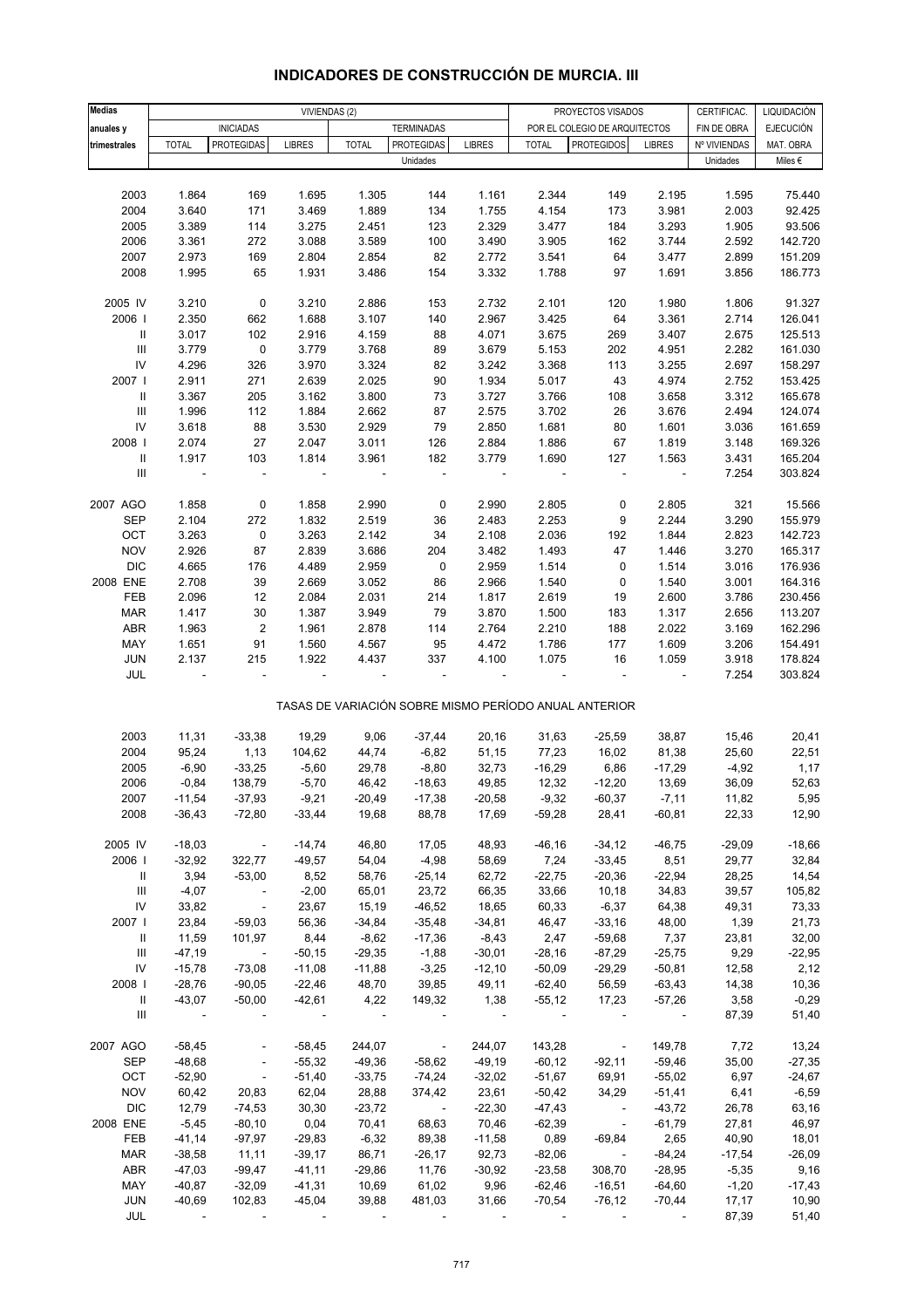| <b>Medias</b>                           |                        | LICITACIÓN OFICIAL (SEOPAN) |                       |                                                       | LICITACIÓN OFICIAL (FOMENTO) |                    |                        |
|-----------------------------------------|------------------------|-----------------------------|-----------------------|-------------------------------------------------------|------------------------------|--------------------|------------------------|
| anuales y                               | <b>TOTAL</b>           | <b>EDIFICACIÓN</b>          | OBRA CIVIL            | <b>TOTAL</b>                                          | <b>EDIFICACIÓN</b>           | INGENIERÍA         | CONSUMO<br>E.ELECTRICA |
| trimestrales                            |                        |                             |                       |                                                       |                              | <b>CIVIL</b>       | CONSTRUC.              |
|                                         |                        |                             |                       | Miles €                                               |                              |                    | Gwh                    |
|                                         |                        |                             |                       |                                                       |                              |                    |                        |
| 2003                                    | 45.605,5               | 12.119,9                    | 33.485,6              | 43.923                                                | 10.516                       | 33.407             | 5,875                  |
| 2004                                    | 62.590,0               | 10.970,4                    | 51.619,6              | 57.753                                                | 12.817                       | 44.935             | 6,904                  |
| 2005                                    | 79.209,4               | 30.848,8                    | 48.360,6              | 77.072                                                | 28.183                       | 48.889             | 8,203                  |
| 2006                                    | 71.612,2               | 31.067,8                    | 40.544,4              | 105.766                                               | 28.857                       | 68.555             | 9,965                  |
| 2007                                    | 113.622,3              | 28.800,1                    | 84.822,3              | 92.024                                                | 22.357                       | 69.667             | 10,153                 |
| 2008                                    | 61.535,3               | 36.128,6                    | 25.406,6              | 52.171                                                | 31.833                       | 20.339             | 12,803                 |
|                                         |                        |                             |                       |                                                       |                              |                    |                        |
| 2005 IV                                 | 39.272,0               | 12.332,3                    | 26.939,7              | 36.449                                                | 9.359                        | 27.090             | 8,914                  |
| 2006                                    | 81.818,7               | 23.550,7                    | 58.268,0              | 79.234                                                | 19.810                       | 59.424             | 11,524                 |
| Ш                                       | 48.906,7               | 18.798,0                    | 30.108,7              | 181.682                                               | 14.924                       | 133.343            | 8,644                  |
| Ш                                       | 74.672,3               | 27.546,0                    | 47.126,3              | 69.766                                                | 21.453                       | 48.313             | 10,000                 |
| IV<br>2007 l                            | 81.051,0               | 54.376,3                    | 26.674,7              | 92.381                                                | 59.242                       | 33.140             | 9,693                  |
| $\mathbf{II}$                           | 126.532,0<br>155.863,0 | 47.896,3<br>22.187,7        | 78.635,7<br>133.675,3 | 65.947<br>145.246                                     | 44.054<br>15.219             | 21.893<br>130.027  | 10,988<br>10,049       |
| $\ensuremath{\mathsf{III}}\xspace$      | 73.103,0               | 22.900,0                    | 50.203,0              | 70.402                                                | 19.075                       | 51.327             | 9,720                  |
| IV                                      | 98.991,3               | 22.216,3                    | 76.775,0              | 86.503                                                | 11.082                       | 75.421             | 9,855                  |
| 2008                                    | 50.573,7               | 15.030,7                    | 35.543,0              | 50.102                                                | 19.368                       | 30.735             | 12,803                 |
| $\ensuremath{\mathsf{II}}$              | 65.577,3               | 53.520,3                    | 12.057,0              | 61.332                                                | 51.275                       | 10.058             |                        |
| Ш                                       | 71.914,5               | 41.688,0                    | 30.226,5              | 30.896                                                | 10.901                       | 19.995             |                        |
|                                         |                        |                             |                       |                                                       |                              |                    |                        |
| 2007 SEP                                | 31.088,0               | 21.297,0                    | 9.791,0               | 30.157                                                | 20.797                       | 9.360              | 9,190                  |
| OCT                                     | 116.078,0              | 38.144,0                    | 77.934,0              | 96.094                                                | 12.105                       | 83.989             | 10,592                 |
| <b>NOV</b>                              | 107.686,0              | 18.043,0                    | 89.643,0              | 85.381                                                | 12.742                       | 72.639             | 9,645                  |
| <b>DIC</b>                              | 73.210,0               | 10.462,0                    | 62.748,0              | 78.034                                                | 8.399                        | 69.635             | 9,328                  |
| 2008 ENE                                | 85.026,0               | 9.994,0                     | 75.032,0              | 91.959                                                | 22.987                       | 68.972             | 15,179                 |
| FEB                                     | 41.346,0               | 24.176,0                    | 17.170,0              | 36.078                                                | 24.190                       | 11.888             | 12,588                 |
| <b>MAR</b>                              | 25.349,0               | 10.922,0                    | 14.427,0              | 22.270                                                | 10.927                       | 11.344             | 10,642                 |
| ABR                                     | 175.727,0              | 146.421,0                   | 29.306,0              | 157.604                                               | 132.827                      | 24.777             |                        |
| MAY                                     | 3.359,0                | 2.692,0                     | 667,0                 | 10.518                                                | 10.006                       | 512                |                        |
| <b>JUN</b><br>JUL                       | 17.646,0<br>30.277,0   | 11.448,0<br>9.724,0         | 6.198,0<br>20.553,0   | 15.875<br>30.896                                      | 10.991<br>10.901             | 4.885<br>19.995    |                        |
| <b>AGO</b>                              | 113.552,0              | 73.652,0                    | 39.900,0              |                                                       |                              |                    |                        |
|                                         |                        |                             |                       |                                                       |                              |                    |                        |
|                                         |                        |                             |                       | TASAS DE VARIACIÓN SOBRE MISMO PERÍODO ANUAL ANTERIOR |                              |                    |                        |
|                                         |                        |                             |                       |                                                       |                              |                    |                        |
| 2003                                    | 45,29                  | $-4,51$                     | 79,09                 | 29,99                                                 | $-24,48$                     | 68,18              | 21,99                  |
| 2004                                    | 37,24                  | $-9,48$                     | 54,15                 | 31,49                                                 | 21,89                        | 34,51              | 17,52                  |
| 2005                                    | 26,55                  | 181,20                      | $-6,31$               | 33,45                                                 | 119,88                       | 8,80               | 18,82                  |
| 2006                                    | $-9,59$                | 0,71                        | $-16, 16$             | 37,23                                                 | 2,39                         | 40,23              | 21,48                  |
| 2007                                    | 58,66                  | $-7,30$                     | 109,21                | $-12,99$                                              | $-22,52$                     | 1,62               | 1,88                   |
| 2008                                    | $-52,46$               | 12,18                       | $-73,87$              | $-52,69$                                              | 16,11                        | $-75,45$           | 16,52                  |
|                                         |                        |                             |                       |                                                       |                              |                    |                        |
| 2005 IV                                 | $-36,48$               | $-11,61$                    | $-43,73$              | $-35,89$                                              | $-28,83$                     | $-38,01$           | 20,83                  |
| 2006                                    | 1,48                   | $-60,86$                    | 184,85                | $-2,02$                                               | $-65,50$                     | 153,34             | 46,92                  |
| Ш<br>$\ensuremath{\mathsf{III}}\xspace$ | $-26,70$               | 1,22<br>$-14,77$            | $-37,46$<br>$-51,86$  | 197,25<br>$-46,27$                                    | $-8,83$<br>$-27,50$          | 197,96<br>$-51,81$ | 13,83<br>18,20         |
| IV                                      | -42,66<br>106,38       | 340,92                      | $-0,98$               | 153,45                                                | 532,99                       | 22,33              | 8,73                   |
| 2007 l                                  | 54,65                  | 103,38                      | 34,96                 | $-16,77$                                              | 122,38                       | $-63,16$           | $-4,65$                |
| Ш                                       | 218,69                 | 18,03                       | 343,98                | $-20,06$                                              | 1,97                         | $-2,49$            | 16,25                  |
| $\mathsf{III}$                          | $-2,10$                | $-16,87$                    | 6,53                  | 0,91                                                  | $-11,08$                     | 6,24               | $-2,80$                |
| IV                                      | 22,13                  | $-59,14$                    | 187,82                | $-6,36$                                               | $-81,29$                     | 127,59             | 1,67                   |
| 2008                                    | $-60,03$               | $-68,62$                    | $-54,80$              | $-24,03$                                              | $-56,04$                     | 40,39              | 16,52                  |
| Ш                                       | $-57,93$               | 141,22                      | $-90,98$              | $-57,77$                                              | 236,92                       | $-92,26$           |                        |
| $\mathsf{III}$                          | $-23,59$               | 75,89                       | $-57,07$              | $-77,66$                                              | $-22,68$                     | $-83,90$           |                        |
|                                         |                        |                             |                       |                                                       |                              |                    |                        |
| 2007 SEP                                | $-17,79$               | 160,35                      | $-66,96$              | $-13,00$                                              | 569,79                       | $-70,34$           | $-11,30$               |
| ОСТ                                     | $-5,11$                | $-63,78$                    | 358,19                | $-16,00$                                              | $-87,55$                     | 389,93             | 11,62                  |
| <b>NOV</b>                              | 49,40                  | $-47,42$                    | 137,40                | 15,56                                                 | $-69,56$                     | 126,81             | $-9,06$                |
| <b>DIC</b>                              | 50,19                  | $-55,46$                    | 148,47                | $-12,19$                                              | $-78,25$                     | 38,58              | 3,83                   |
| 2008 ENE                                | $-63,14$               | $-75,73$                    | $-60,41$              | 49,25                                                 | $-41,04$                     | 204,86             | 36,33                  |
| FEB                                     | $-52,97$               | $-62,21$                    | $-28,28$              | $-41,45$                                              | $-37,96$                     | $-47,45$           | 19,48                  |
| <b>MAR</b><br>ABR                       | $-58,44$<br>291,12     | $-71,65$<br>460,51          | $-35,79$<br>55,83     | $-70,15$<br>436,65                                    | $-79,83$<br>888,44           | $-44,48$<br>55,54  | $-5,77$                |
| MAY                                     | $-96,18$               | $-89,41$                    | $-98,93$              | $-86,47$                                              | $-53,36$                     | $-99,09$           |                        |
| <b>JUN</b>                              | $-94,73$               | $-23,75$                    | $-98,06$              | $-95,17$                                              | 2,10                         | $-98,46$           |                        |
| JUL                                     | $-78,72$               | $-51,34$                    | $-83,20$              | $-77,66$                                              | $-22,68$                     | $-83,90$           |                        |

# **INDICADORES DE CONSTRUCCIÓN DE MURCIA. IV**

AGO 147,34 168,61 115,80 - - - - - - -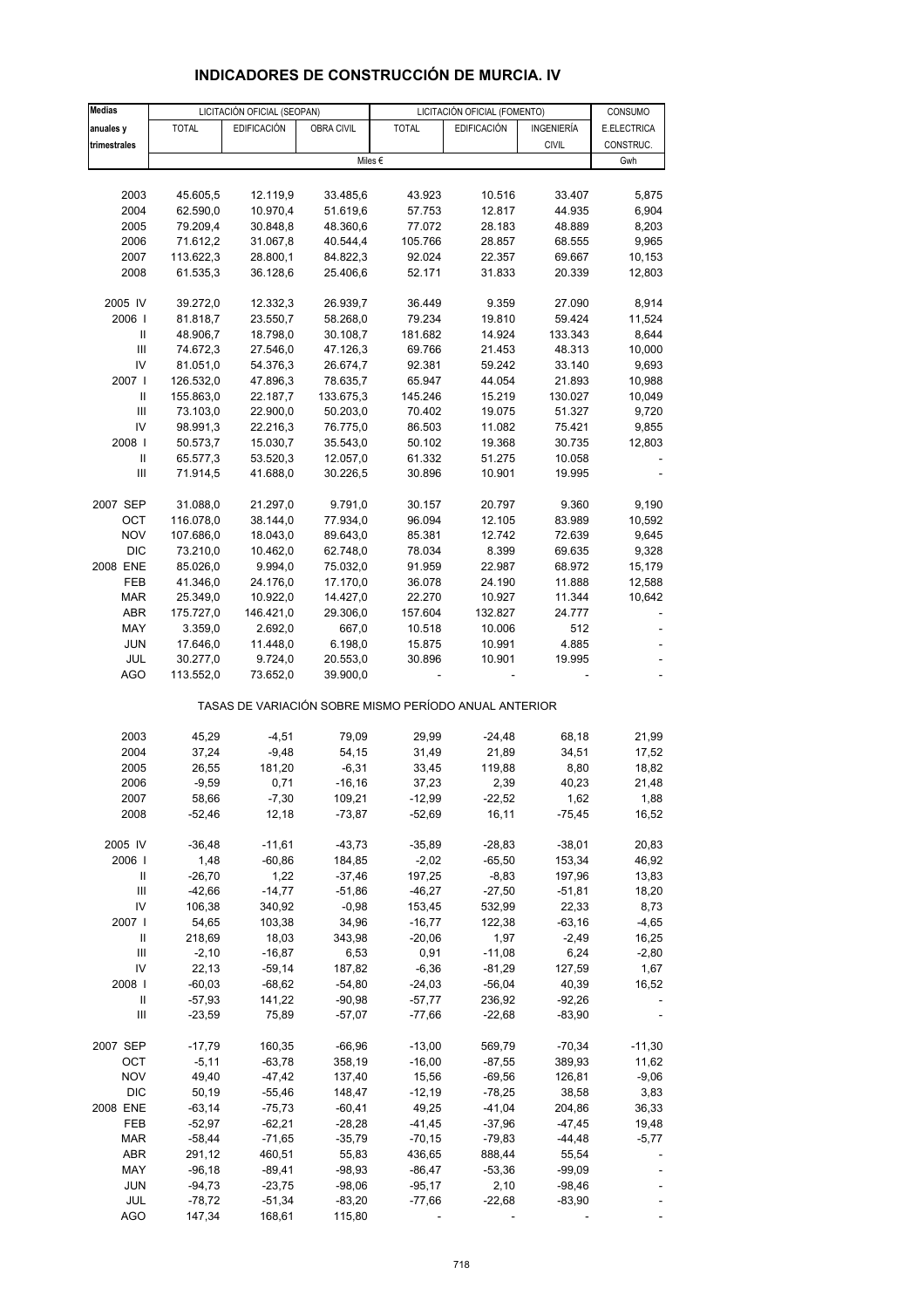| NÚMERO DE PERNOCTACIONES<br>NÚMERO DE VIAJEROS<br><b>GRADO DE</b><br>anuales y<br><b>ESPAÑOLES</b><br><b>TOTAL</b><br><b>ESPAÑOLES</b><br><b>OCUPACIÓN</b><br>trimestrales<br><b>TOTAL</b><br><b>EXTRANJEROS</b><br><b>EXTRANJEROS</b><br>$\%$<br>Unidades<br>2003<br>79.401<br>63.961<br>15.500<br>209.513<br>166.774<br>43.068<br>2004<br>83.281<br>67.494<br>15.852<br>205.689<br>166.871<br>39.142<br>2005<br>89.945<br>16.509<br>209.665<br>39.355<br>73.436<br>170.626<br>2006<br>97.374<br>79.205<br>18.169<br>225.636<br>185.481<br>40.155<br>2007<br>104.847<br>86.935<br>17.912<br>260.900<br>215.175<br>45.725<br>2008<br>103.282<br>84.982<br>18.300<br>264.318<br>49.361<br>214.957<br>2005 IV<br>81.148<br>65.803<br>15.345<br>162.917<br>127.300<br>35.617<br>40,29<br>2006  <br>82.807<br>64.798<br>18.009<br>185.340<br>149.198<br>36.143<br>43,33<br>Ш<br>104.659<br>85.489<br>19.170<br>241.100<br>196.219<br>44.881<br>47,62<br>III<br>114.529<br>95.041<br>19.488<br>304.835<br>259.424<br>45.411<br>55,65<br>IV<br>87.500<br>171.267<br>34.183<br>40,82<br>71.492<br>16.008<br>137.084<br>2007 l<br>85.631<br>70.907<br>14.724<br>203.065<br>166.655<br>36.409<br>44,78<br>Ш<br>111.789<br>94.481<br>17.308<br>285.933<br>238.178<br>47.755<br>51,46<br>III<br>101.331<br>57,21<br>123.878<br>22.547<br>346.562<br>287.551<br>59.011<br>IV<br>98.092<br>81.021<br>17.070<br>208.041<br>168.317<br>39.724<br>41,83<br>2008  <br>84.531<br>69.920<br>14.611<br>201.866<br>163.617<br>38.249<br>41,13<br>$\mathbf{II}$<br>105.933<br>87.221<br>18.713<br>272.637<br>51.212<br>46,72<br>221.425<br>III<br>127.433<br>104.219<br>23.214<br>345.516<br>282.263<br>63.253<br>55,00<br>2007 SEP<br>110.909<br>91.692<br>19.217<br>313.635<br>259.748<br>53.887<br>OCT<br>106.971<br>86.556<br>20.415<br>239.170<br>187.123<br>52.047<br>45,41<br><b>NOV</b><br>100.448<br>82.852<br>17.596<br>211.482<br>175.650<br>35.832<br><b>DIC</b><br>86.856<br>13.200<br>173.471<br>142.177<br>31.294<br>73.656<br>2008 ENE<br>64.111<br>52.200<br>11.911<br>130.789<br>101.265<br>29.524<br>FEB<br>86.100<br>72.227<br>13.873<br>166.279<br>200.595<br>34.316<br><b>MAR</b><br>103.381<br>85.332<br>18.049<br>274.214<br>223.307<br>50.907<br><b>ABR</b><br>101.063<br>82.245<br>18.818<br>251.885<br>202.631<br>49.254<br>MAY<br>111.812<br>90.389<br>21.423<br>285.061<br>220.564<br>64.497<br><b>JUN</b><br>104.925<br>89.028<br>15.897<br>280.964<br>241.080<br>39.884<br>JUL<br>124.663<br>102.493<br>22.170<br>325.126<br>58.260<br>266.866<br><b>AGO</b><br>130.203<br>105.945<br>24.258<br>365.906<br>297.660<br>68.246<br>TASAS DE VARIACIÓN SOBRE MISMO PERÍODO ANUAL ANTERIOR<br>2003<br>9,21<br>8,98<br>10,26<br>7,86<br>7,97<br>7,43<br>9,40<br>2004<br>4,89<br>5,52<br>2,27<br>$-1,83$<br>0,06<br>$-9,12$<br>$-4,25$<br>2005<br>4,15<br>1,93<br>0,03<br>8,00<br>8,80<br>2,25<br>0,55<br>5,90<br>2006<br>8,26<br>7,86<br>10,05<br>7,62<br>8,71<br>2,03<br>2007<br>7,67<br>9,76<br>-1,41<br>15,63<br>16,01<br>13,87<br>4,19<br>2008<br>$-3, 13$<br>$-4,04$<br>1,30<br>$-3,58$<br>$-5,38$<br>5,12<br>2005 IV<br>9,99<br>8,14<br>18,84<br>6,34<br>9,16<br>8,10<br>5,58<br>2006  <br>4,10<br>5,71<br>7,97<br>24,60<br>6,50<br>$-0,99$<br>8,78<br>4,33<br>Ш<br>5,04<br>8,34<br>9,62<br>9,41<br>10,55<br>6,68<br>$\mathsf{III}$<br>11,96<br>13,48<br>5,09<br>8,69<br>1,59<br>10,03<br>IV<br>7,83<br>8,65<br>4,32<br>5,13<br>7,69<br>$-4,03$<br>2007 l<br>3,41<br>9,43<br>$-18,24$<br>9,56<br>11,70<br>0,74<br>Ш<br>6,81<br>$-9,71$<br>18,60<br>10,52<br>21,38<br>6,40<br>$\mathbf{III}$<br>8,16<br>6,62<br>15,70<br>13,69<br>10,84<br>29,95<br>IV<br>13,33<br>6,64<br>12,10<br>21,47<br>22,78<br>16,21<br>2008  <br>$-1,29$<br>$-1,39$<br>$-0,77$<br>$-1,82$<br>5,05<br>$-0,59$<br>Ш<br>$-5,24$<br>$-7,68$<br>8,11<br>$-4,65$<br>$-7,03$<br>7,24<br>$\mathsf{III}$<br>$-2,25$<br>$-1,82$<br>$-4, 12$<br>$-4,82$<br>$-6,37$<br>2,73<br>$-5,51$<br>2007 SEP<br>0,06<br>1,88<br>$-7,78$<br>13,72<br>17,43<br>18,22<br>5,26<br>4,11<br>OCT<br>5,53<br>6,60<br>6,68<br>6,33<br><b>NOV</b><br>10,69<br>13,28<br>$-0,09$<br>25,80<br>29,69<br>9,66<br><b>DIC</b><br>23,87<br>24,17<br>22,19<br>42,98<br>41,61<br>49,56<br>8,23<br>2008 ENE<br>$-4,47$<br>$-5,73$<br>1,43<br>$-11,74$<br>$-16,63$<br>10,52<br>$-12,30$<br>FEB<br>$-1,84$<br>0,56<br>$-12,68$<br>$-2,67$<br>0,17<br>$-14,42$<br>$-8,68$<br>1,29<br>$-0,23$<br>7,57<br><b>MAR</b><br>9,11<br>5,08<br>20,02<br>$-4,81$<br>ABR<br>$-9,03$<br>$-12,07$<br>7,18<br>$-10,96$<br>$-14,62$<br>8,08<br>$-14,77$<br>MAY<br>1,68<br>$-2,96$<br>27,36<br>2,50<br>$-2,84$<br>26,21<br>$-3,49$<br><b>JUN</b><br>$-8,21$<br>$-7,99$<br>$-9,40$<br>$-5,33$<br>$-3,64$<br>$-14,39$<br>$-9,01$<br>JUL<br>$-3,15$<br>$-2,51$<br>$-5,98$<br>$-5,91$<br>$-7,61$<br>2,75<br>$-7,10$<br><b>AGO</b><br>$-1,37$<br>$-1,14$<br>$-2,36$<br>$-3,83$<br>$-5,22$<br>2,71 | <b>Medias</b> |  | ESTABLECIMIENTOS HOTELEROS |  |         |
|----------------------------------------------------------------------------------------------------------------------------------------------------------------------------------------------------------------------------------------------------------------------------------------------------------------------------------------------------------------------------------------------------------------------------------------------------------------------------------------------------------------------------------------------------------------------------------------------------------------------------------------------------------------------------------------------------------------------------------------------------------------------------------------------------------------------------------------------------------------------------------------------------------------------------------------------------------------------------------------------------------------------------------------------------------------------------------------------------------------------------------------------------------------------------------------------------------------------------------------------------------------------------------------------------------------------------------------------------------------------------------------------------------------------------------------------------------------------------------------------------------------------------------------------------------------------------------------------------------------------------------------------------------------------------------------------------------------------------------------------------------------------------------------------------------------------------------------------------------------------------------------------------------------------------------------------------------------------------------------------------------------------------------------------------------------------------------------------------------------------------------------------------------------------------------------------------------------------------------------------------------------------------------------------------------------------------------------------------------------------------------------------------------------------------------------------------------------------------------------------------------------------------------------------------------------------------------------------------------------------------------------------------------------------------------------------------------------------------------------------------------------------------------------------------------------------------------------------------------------------------------------------------------------------------------------------------------------------------------------------------------------------------------------------------------------------------------------------------------------------------------------------------------------------------------------------------------------------------------------------------------------------------------------------------------------------------------------------------------------------------------------------------------------------------------------------------------------------------------------------------------------------------------------------------------------------------------------------------------------------------------------------------------------------------------------------------------------------------------------------------------------------------------------------------------------------------------------------------------------------------------------------------------------------------------------------------------------------------------------------------------------------------------------------------------------------------------------------------------------------------------------------------------------------------------------------------------------------------------------------------------------------------------------------------------------------------------------------------------------------------------------------------------------------------------------------------------------------------------------------------------------------------------------------------------------------------------------------------------------------------------------------------------------------------------------------------------------------------------------------------------------------------------------------------------------------------------------------------------------------------------------------------------------|---------------|--|----------------------------|--|---------|
|                                                                                                                                                                                                                                                                                                                                                                                                                                                                                                                                                                                                                                                                                                                                                                                                                                                                                                                                                                                                                                                                                                                                                                                                                                                                                                                                                                                                                                                                                                                                                                                                                                                                                                                                                                                                                                                                                                                                                                                                                                                                                                                                                                                                                                                                                                                                                                                                                                                                                                                                                                                                                                                                                                                                                                                                                                                                                                                                                                                                                                                                                                                                                                                                                                                                                                                                                                                                                                                                                                                                                                                                                                                                                                                                                                                                                                                                                                                                                                                                                                                                                                                                                                                                                                                                                                                                                                                                                                                                                                                                                                                                                                                                                                                                                                                                                                                                                                                |               |  |                            |  |         |
|                                                                                                                                                                                                                                                                                                                                                                                                                                                                                                                                                                                                                                                                                                                                                                                                                                                                                                                                                                                                                                                                                                                                                                                                                                                                                                                                                                                                                                                                                                                                                                                                                                                                                                                                                                                                                                                                                                                                                                                                                                                                                                                                                                                                                                                                                                                                                                                                                                                                                                                                                                                                                                                                                                                                                                                                                                                                                                                                                                                                                                                                                                                                                                                                                                                                                                                                                                                                                                                                                                                                                                                                                                                                                                                                                                                                                                                                                                                                                                                                                                                                                                                                                                                                                                                                                                                                                                                                                                                                                                                                                                                                                                                                                                                                                                                                                                                                                                                |               |  |                            |  |         |
|                                                                                                                                                                                                                                                                                                                                                                                                                                                                                                                                                                                                                                                                                                                                                                                                                                                                                                                                                                                                                                                                                                                                                                                                                                                                                                                                                                                                                                                                                                                                                                                                                                                                                                                                                                                                                                                                                                                                                                                                                                                                                                                                                                                                                                                                                                                                                                                                                                                                                                                                                                                                                                                                                                                                                                                                                                                                                                                                                                                                                                                                                                                                                                                                                                                                                                                                                                                                                                                                                                                                                                                                                                                                                                                                                                                                                                                                                                                                                                                                                                                                                                                                                                                                                                                                                                                                                                                                                                                                                                                                                                                                                                                                                                                                                                                                                                                                                                                |               |  |                            |  |         |
|                                                                                                                                                                                                                                                                                                                                                                                                                                                                                                                                                                                                                                                                                                                                                                                                                                                                                                                                                                                                                                                                                                                                                                                                                                                                                                                                                                                                                                                                                                                                                                                                                                                                                                                                                                                                                                                                                                                                                                                                                                                                                                                                                                                                                                                                                                                                                                                                                                                                                                                                                                                                                                                                                                                                                                                                                                                                                                                                                                                                                                                                                                                                                                                                                                                                                                                                                                                                                                                                                                                                                                                                                                                                                                                                                                                                                                                                                                                                                                                                                                                                                                                                                                                                                                                                                                                                                                                                                                                                                                                                                                                                                                                                                                                                                                                                                                                                                                                |               |  |                            |  |         |
|                                                                                                                                                                                                                                                                                                                                                                                                                                                                                                                                                                                                                                                                                                                                                                                                                                                                                                                                                                                                                                                                                                                                                                                                                                                                                                                                                                                                                                                                                                                                                                                                                                                                                                                                                                                                                                                                                                                                                                                                                                                                                                                                                                                                                                                                                                                                                                                                                                                                                                                                                                                                                                                                                                                                                                                                                                                                                                                                                                                                                                                                                                                                                                                                                                                                                                                                                                                                                                                                                                                                                                                                                                                                                                                                                                                                                                                                                                                                                                                                                                                                                                                                                                                                                                                                                                                                                                                                                                                                                                                                                                                                                                                                                                                                                                                                                                                                                                                |               |  |                            |  | 46,20   |
|                                                                                                                                                                                                                                                                                                                                                                                                                                                                                                                                                                                                                                                                                                                                                                                                                                                                                                                                                                                                                                                                                                                                                                                                                                                                                                                                                                                                                                                                                                                                                                                                                                                                                                                                                                                                                                                                                                                                                                                                                                                                                                                                                                                                                                                                                                                                                                                                                                                                                                                                                                                                                                                                                                                                                                                                                                                                                                                                                                                                                                                                                                                                                                                                                                                                                                                                                                                                                                                                                                                                                                                                                                                                                                                                                                                                                                                                                                                                                                                                                                                                                                                                                                                                                                                                                                                                                                                                                                                                                                                                                                                                                                                                                                                                                                                                                                                                                                                |               |  |                            |  | 44,23   |
|                                                                                                                                                                                                                                                                                                                                                                                                                                                                                                                                                                                                                                                                                                                                                                                                                                                                                                                                                                                                                                                                                                                                                                                                                                                                                                                                                                                                                                                                                                                                                                                                                                                                                                                                                                                                                                                                                                                                                                                                                                                                                                                                                                                                                                                                                                                                                                                                                                                                                                                                                                                                                                                                                                                                                                                                                                                                                                                                                                                                                                                                                                                                                                                                                                                                                                                                                                                                                                                                                                                                                                                                                                                                                                                                                                                                                                                                                                                                                                                                                                                                                                                                                                                                                                                                                                                                                                                                                                                                                                                                                                                                                                                                                                                                                                                                                                                                                                                |               |  |                            |  | 44,25   |
|                                                                                                                                                                                                                                                                                                                                                                                                                                                                                                                                                                                                                                                                                                                                                                                                                                                                                                                                                                                                                                                                                                                                                                                                                                                                                                                                                                                                                                                                                                                                                                                                                                                                                                                                                                                                                                                                                                                                                                                                                                                                                                                                                                                                                                                                                                                                                                                                                                                                                                                                                                                                                                                                                                                                                                                                                                                                                                                                                                                                                                                                                                                                                                                                                                                                                                                                                                                                                                                                                                                                                                                                                                                                                                                                                                                                                                                                                                                                                                                                                                                                                                                                                                                                                                                                                                                                                                                                                                                                                                                                                                                                                                                                                                                                                                                                                                                                                                                |               |  |                            |  | 46,86   |
|                                                                                                                                                                                                                                                                                                                                                                                                                                                                                                                                                                                                                                                                                                                                                                                                                                                                                                                                                                                                                                                                                                                                                                                                                                                                                                                                                                                                                                                                                                                                                                                                                                                                                                                                                                                                                                                                                                                                                                                                                                                                                                                                                                                                                                                                                                                                                                                                                                                                                                                                                                                                                                                                                                                                                                                                                                                                                                                                                                                                                                                                                                                                                                                                                                                                                                                                                                                                                                                                                                                                                                                                                                                                                                                                                                                                                                                                                                                                                                                                                                                                                                                                                                                                                                                                                                                                                                                                                                                                                                                                                                                                                                                                                                                                                                                                                                                                                                                |               |  |                            |  | 48,82   |
|                                                                                                                                                                                                                                                                                                                                                                                                                                                                                                                                                                                                                                                                                                                                                                                                                                                                                                                                                                                                                                                                                                                                                                                                                                                                                                                                                                                                                                                                                                                                                                                                                                                                                                                                                                                                                                                                                                                                                                                                                                                                                                                                                                                                                                                                                                                                                                                                                                                                                                                                                                                                                                                                                                                                                                                                                                                                                                                                                                                                                                                                                                                                                                                                                                                                                                                                                                                                                                                                                                                                                                                                                                                                                                                                                                                                                                                                                                                                                                                                                                                                                                                                                                                                                                                                                                                                                                                                                                                                                                                                                                                                                                                                                                                                                                                                                                                                                                                |               |  |                            |  | 46,69   |
|                                                                                                                                                                                                                                                                                                                                                                                                                                                                                                                                                                                                                                                                                                                                                                                                                                                                                                                                                                                                                                                                                                                                                                                                                                                                                                                                                                                                                                                                                                                                                                                                                                                                                                                                                                                                                                                                                                                                                                                                                                                                                                                                                                                                                                                                                                                                                                                                                                                                                                                                                                                                                                                                                                                                                                                                                                                                                                                                                                                                                                                                                                                                                                                                                                                                                                                                                                                                                                                                                                                                                                                                                                                                                                                                                                                                                                                                                                                                                                                                                                                                                                                                                                                                                                                                                                                                                                                                                                                                                                                                                                                                                                                                                                                                                                                                                                                                                                                |               |  |                            |  |         |
|                                                                                                                                                                                                                                                                                                                                                                                                                                                                                                                                                                                                                                                                                                                                                                                                                                                                                                                                                                                                                                                                                                                                                                                                                                                                                                                                                                                                                                                                                                                                                                                                                                                                                                                                                                                                                                                                                                                                                                                                                                                                                                                                                                                                                                                                                                                                                                                                                                                                                                                                                                                                                                                                                                                                                                                                                                                                                                                                                                                                                                                                                                                                                                                                                                                                                                                                                                                                                                                                                                                                                                                                                                                                                                                                                                                                                                                                                                                                                                                                                                                                                                                                                                                                                                                                                                                                                                                                                                                                                                                                                                                                                                                                                                                                                                                                                                                                                                                |               |  |                            |  |         |
|                                                                                                                                                                                                                                                                                                                                                                                                                                                                                                                                                                                                                                                                                                                                                                                                                                                                                                                                                                                                                                                                                                                                                                                                                                                                                                                                                                                                                                                                                                                                                                                                                                                                                                                                                                                                                                                                                                                                                                                                                                                                                                                                                                                                                                                                                                                                                                                                                                                                                                                                                                                                                                                                                                                                                                                                                                                                                                                                                                                                                                                                                                                                                                                                                                                                                                                                                                                                                                                                                                                                                                                                                                                                                                                                                                                                                                                                                                                                                                                                                                                                                                                                                                                                                                                                                                                                                                                                                                                                                                                                                                                                                                                                                                                                                                                                                                                                                                                |               |  |                            |  |         |
|                                                                                                                                                                                                                                                                                                                                                                                                                                                                                                                                                                                                                                                                                                                                                                                                                                                                                                                                                                                                                                                                                                                                                                                                                                                                                                                                                                                                                                                                                                                                                                                                                                                                                                                                                                                                                                                                                                                                                                                                                                                                                                                                                                                                                                                                                                                                                                                                                                                                                                                                                                                                                                                                                                                                                                                                                                                                                                                                                                                                                                                                                                                                                                                                                                                                                                                                                                                                                                                                                                                                                                                                                                                                                                                                                                                                                                                                                                                                                                                                                                                                                                                                                                                                                                                                                                                                                                                                                                                                                                                                                                                                                                                                                                                                                                                                                                                                                                                |               |  |                            |  |         |
|                                                                                                                                                                                                                                                                                                                                                                                                                                                                                                                                                                                                                                                                                                                                                                                                                                                                                                                                                                                                                                                                                                                                                                                                                                                                                                                                                                                                                                                                                                                                                                                                                                                                                                                                                                                                                                                                                                                                                                                                                                                                                                                                                                                                                                                                                                                                                                                                                                                                                                                                                                                                                                                                                                                                                                                                                                                                                                                                                                                                                                                                                                                                                                                                                                                                                                                                                                                                                                                                                                                                                                                                                                                                                                                                                                                                                                                                                                                                                                                                                                                                                                                                                                                                                                                                                                                                                                                                                                                                                                                                                                                                                                                                                                                                                                                                                                                                                                                |               |  |                            |  |         |
|                                                                                                                                                                                                                                                                                                                                                                                                                                                                                                                                                                                                                                                                                                                                                                                                                                                                                                                                                                                                                                                                                                                                                                                                                                                                                                                                                                                                                                                                                                                                                                                                                                                                                                                                                                                                                                                                                                                                                                                                                                                                                                                                                                                                                                                                                                                                                                                                                                                                                                                                                                                                                                                                                                                                                                                                                                                                                                                                                                                                                                                                                                                                                                                                                                                                                                                                                                                                                                                                                                                                                                                                                                                                                                                                                                                                                                                                                                                                                                                                                                                                                                                                                                                                                                                                                                                                                                                                                                                                                                                                                                                                                                                                                                                                                                                                                                                                                                                |               |  |                            |  |         |
|                                                                                                                                                                                                                                                                                                                                                                                                                                                                                                                                                                                                                                                                                                                                                                                                                                                                                                                                                                                                                                                                                                                                                                                                                                                                                                                                                                                                                                                                                                                                                                                                                                                                                                                                                                                                                                                                                                                                                                                                                                                                                                                                                                                                                                                                                                                                                                                                                                                                                                                                                                                                                                                                                                                                                                                                                                                                                                                                                                                                                                                                                                                                                                                                                                                                                                                                                                                                                                                                                                                                                                                                                                                                                                                                                                                                                                                                                                                                                                                                                                                                                                                                                                                                                                                                                                                                                                                                                                                                                                                                                                                                                                                                                                                                                                                                                                                                                                                |               |  |                            |  |         |
|                                                                                                                                                                                                                                                                                                                                                                                                                                                                                                                                                                                                                                                                                                                                                                                                                                                                                                                                                                                                                                                                                                                                                                                                                                                                                                                                                                                                                                                                                                                                                                                                                                                                                                                                                                                                                                                                                                                                                                                                                                                                                                                                                                                                                                                                                                                                                                                                                                                                                                                                                                                                                                                                                                                                                                                                                                                                                                                                                                                                                                                                                                                                                                                                                                                                                                                                                                                                                                                                                                                                                                                                                                                                                                                                                                                                                                                                                                                                                                                                                                                                                                                                                                                                                                                                                                                                                                                                                                                                                                                                                                                                                                                                                                                                                                                                                                                                                                                |               |  |                            |  |         |
|                                                                                                                                                                                                                                                                                                                                                                                                                                                                                                                                                                                                                                                                                                                                                                                                                                                                                                                                                                                                                                                                                                                                                                                                                                                                                                                                                                                                                                                                                                                                                                                                                                                                                                                                                                                                                                                                                                                                                                                                                                                                                                                                                                                                                                                                                                                                                                                                                                                                                                                                                                                                                                                                                                                                                                                                                                                                                                                                                                                                                                                                                                                                                                                                                                                                                                                                                                                                                                                                                                                                                                                                                                                                                                                                                                                                                                                                                                                                                                                                                                                                                                                                                                                                                                                                                                                                                                                                                                                                                                                                                                                                                                                                                                                                                                                                                                                                                                                |               |  |                            |  |         |
|                                                                                                                                                                                                                                                                                                                                                                                                                                                                                                                                                                                                                                                                                                                                                                                                                                                                                                                                                                                                                                                                                                                                                                                                                                                                                                                                                                                                                                                                                                                                                                                                                                                                                                                                                                                                                                                                                                                                                                                                                                                                                                                                                                                                                                                                                                                                                                                                                                                                                                                                                                                                                                                                                                                                                                                                                                                                                                                                                                                                                                                                                                                                                                                                                                                                                                                                                                                                                                                                                                                                                                                                                                                                                                                                                                                                                                                                                                                                                                                                                                                                                                                                                                                                                                                                                                                                                                                                                                                                                                                                                                                                                                                                                                                                                                                                                                                                                                                |               |  |                            |  |         |
|                                                                                                                                                                                                                                                                                                                                                                                                                                                                                                                                                                                                                                                                                                                                                                                                                                                                                                                                                                                                                                                                                                                                                                                                                                                                                                                                                                                                                                                                                                                                                                                                                                                                                                                                                                                                                                                                                                                                                                                                                                                                                                                                                                                                                                                                                                                                                                                                                                                                                                                                                                                                                                                                                                                                                                                                                                                                                                                                                                                                                                                                                                                                                                                                                                                                                                                                                                                                                                                                                                                                                                                                                                                                                                                                                                                                                                                                                                                                                                                                                                                                                                                                                                                                                                                                                                                                                                                                                                                                                                                                                                                                                                                                                                                                                                                                                                                                                                                |               |  |                            |  |         |
|                                                                                                                                                                                                                                                                                                                                                                                                                                                                                                                                                                                                                                                                                                                                                                                                                                                                                                                                                                                                                                                                                                                                                                                                                                                                                                                                                                                                                                                                                                                                                                                                                                                                                                                                                                                                                                                                                                                                                                                                                                                                                                                                                                                                                                                                                                                                                                                                                                                                                                                                                                                                                                                                                                                                                                                                                                                                                                                                                                                                                                                                                                                                                                                                                                                                                                                                                                                                                                                                                                                                                                                                                                                                                                                                                                                                                                                                                                                                                                                                                                                                                                                                                                                                                                                                                                                                                                                                                                                                                                                                                                                                                                                                                                                                                                                                                                                                                                                |               |  |                            |  |         |
|                                                                                                                                                                                                                                                                                                                                                                                                                                                                                                                                                                                                                                                                                                                                                                                                                                                                                                                                                                                                                                                                                                                                                                                                                                                                                                                                                                                                                                                                                                                                                                                                                                                                                                                                                                                                                                                                                                                                                                                                                                                                                                                                                                                                                                                                                                                                                                                                                                                                                                                                                                                                                                                                                                                                                                                                                                                                                                                                                                                                                                                                                                                                                                                                                                                                                                                                                                                                                                                                                                                                                                                                                                                                                                                                                                                                                                                                                                                                                                                                                                                                                                                                                                                                                                                                                                                                                                                                                                                                                                                                                                                                                                                                                                                                                                                                                                                                                                                |               |  |                            |  |         |
|                                                                                                                                                                                                                                                                                                                                                                                                                                                                                                                                                                                                                                                                                                                                                                                                                                                                                                                                                                                                                                                                                                                                                                                                                                                                                                                                                                                                                                                                                                                                                                                                                                                                                                                                                                                                                                                                                                                                                                                                                                                                                                                                                                                                                                                                                                                                                                                                                                                                                                                                                                                                                                                                                                                                                                                                                                                                                                                                                                                                                                                                                                                                                                                                                                                                                                                                                                                                                                                                                                                                                                                                                                                                                                                                                                                                                                                                                                                                                                                                                                                                                                                                                                                                                                                                                                                                                                                                                                                                                                                                                                                                                                                                                                                                                                                                                                                                                                                |               |  |                            |  | 55,21   |
|                                                                                                                                                                                                                                                                                                                                                                                                                                                                                                                                                                                                                                                                                                                                                                                                                                                                                                                                                                                                                                                                                                                                                                                                                                                                                                                                                                                                                                                                                                                                                                                                                                                                                                                                                                                                                                                                                                                                                                                                                                                                                                                                                                                                                                                                                                                                                                                                                                                                                                                                                                                                                                                                                                                                                                                                                                                                                                                                                                                                                                                                                                                                                                                                                                                                                                                                                                                                                                                                                                                                                                                                                                                                                                                                                                                                                                                                                                                                                                                                                                                                                                                                                                                                                                                                                                                                                                                                                                                                                                                                                                                                                                                                                                                                                                                                                                                                                                                |               |  |                            |  |         |
|                                                                                                                                                                                                                                                                                                                                                                                                                                                                                                                                                                                                                                                                                                                                                                                                                                                                                                                                                                                                                                                                                                                                                                                                                                                                                                                                                                                                                                                                                                                                                                                                                                                                                                                                                                                                                                                                                                                                                                                                                                                                                                                                                                                                                                                                                                                                                                                                                                                                                                                                                                                                                                                                                                                                                                                                                                                                                                                                                                                                                                                                                                                                                                                                                                                                                                                                                                                                                                                                                                                                                                                                                                                                                                                                                                                                                                                                                                                                                                                                                                                                                                                                                                                                                                                                                                                                                                                                                                                                                                                                                                                                                                                                                                                                                                                                                                                                                                                |               |  |                            |  | 43,13   |
|                                                                                                                                                                                                                                                                                                                                                                                                                                                                                                                                                                                                                                                                                                                                                                                                                                                                                                                                                                                                                                                                                                                                                                                                                                                                                                                                                                                                                                                                                                                                                                                                                                                                                                                                                                                                                                                                                                                                                                                                                                                                                                                                                                                                                                                                                                                                                                                                                                                                                                                                                                                                                                                                                                                                                                                                                                                                                                                                                                                                                                                                                                                                                                                                                                                                                                                                                                                                                                                                                                                                                                                                                                                                                                                                                                                                                                                                                                                                                                                                                                                                                                                                                                                                                                                                                                                                                                                                                                                                                                                                                                                                                                                                                                                                                                                                                                                                                                                |               |  |                            |  | 36,96   |
|                                                                                                                                                                                                                                                                                                                                                                                                                                                                                                                                                                                                                                                                                                                                                                                                                                                                                                                                                                                                                                                                                                                                                                                                                                                                                                                                                                                                                                                                                                                                                                                                                                                                                                                                                                                                                                                                                                                                                                                                                                                                                                                                                                                                                                                                                                                                                                                                                                                                                                                                                                                                                                                                                                                                                                                                                                                                                                                                                                                                                                                                                                                                                                                                                                                                                                                                                                                                                                                                                                                                                                                                                                                                                                                                                                                                                                                                                                                                                                                                                                                                                                                                                                                                                                                                                                                                                                                                                                                                                                                                                                                                                                                                                                                                                                                                                                                                                                                |               |  |                            |  | 30,73   |
|                                                                                                                                                                                                                                                                                                                                                                                                                                                                                                                                                                                                                                                                                                                                                                                                                                                                                                                                                                                                                                                                                                                                                                                                                                                                                                                                                                                                                                                                                                                                                                                                                                                                                                                                                                                                                                                                                                                                                                                                                                                                                                                                                                                                                                                                                                                                                                                                                                                                                                                                                                                                                                                                                                                                                                                                                                                                                                                                                                                                                                                                                                                                                                                                                                                                                                                                                                                                                                                                                                                                                                                                                                                                                                                                                                                                                                                                                                                                                                                                                                                                                                                                                                                                                                                                                                                                                                                                                                                                                                                                                                                                                                                                                                                                                                                                                                                                                                                |               |  |                            |  | 43,78   |
|                                                                                                                                                                                                                                                                                                                                                                                                                                                                                                                                                                                                                                                                                                                                                                                                                                                                                                                                                                                                                                                                                                                                                                                                                                                                                                                                                                                                                                                                                                                                                                                                                                                                                                                                                                                                                                                                                                                                                                                                                                                                                                                                                                                                                                                                                                                                                                                                                                                                                                                                                                                                                                                                                                                                                                                                                                                                                                                                                                                                                                                                                                                                                                                                                                                                                                                                                                                                                                                                                                                                                                                                                                                                                                                                                                                                                                                                                                                                                                                                                                                                                                                                                                                                                                                                                                                                                                                                                                                                                                                                                                                                                                                                                                                                                                                                                                                                                                                |               |  |                            |  | 48,89   |
|                                                                                                                                                                                                                                                                                                                                                                                                                                                                                                                                                                                                                                                                                                                                                                                                                                                                                                                                                                                                                                                                                                                                                                                                                                                                                                                                                                                                                                                                                                                                                                                                                                                                                                                                                                                                                                                                                                                                                                                                                                                                                                                                                                                                                                                                                                                                                                                                                                                                                                                                                                                                                                                                                                                                                                                                                                                                                                                                                                                                                                                                                                                                                                                                                                                                                                                                                                                                                                                                                                                                                                                                                                                                                                                                                                                                                                                                                                                                                                                                                                                                                                                                                                                                                                                                                                                                                                                                                                                                                                                                                                                                                                                                                                                                                                                                                                                                                                                |               |  |                            |  | 45,05   |
|                                                                                                                                                                                                                                                                                                                                                                                                                                                                                                                                                                                                                                                                                                                                                                                                                                                                                                                                                                                                                                                                                                                                                                                                                                                                                                                                                                                                                                                                                                                                                                                                                                                                                                                                                                                                                                                                                                                                                                                                                                                                                                                                                                                                                                                                                                                                                                                                                                                                                                                                                                                                                                                                                                                                                                                                                                                                                                                                                                                                                                                                                                                                                                                                                                                                                                                                                                                                                                                                                                                                                                                                                                                                                                                                                                                                                                                                                                                                                                                                                                                                                                                                                                                                                                                                                                                                                                                                                                                                                                                                                                                                                                                                                                                                                                                                                                                                                                                |               |  |                            |  | 47,61   |
|                                                                                                                                                                                                                                                                                                                                                                                                                                                                                                                                                                                                                                                                                                                                                                                                                                                                                                                                                                                                                                                                                                                                                                                                                                                                                                                                                                                                                                                                                                                                                                                                                                                                                                                                                                                                                                                                                                                                                                                                                                                                                                                                                                                                                                                                                                                                                                                                                                                                                                                                                                                                                                                                                                                                                                                                                                                                                                                                                                                                                                                                                                                                                                                                                                                                                                                                                                                                                                                                                                                                                                                                                                                                                                                                                                                                                                                                                                                                                                                                                                                                                                                                                                                                                                                                                                                                                                                                                                                                                                                                                                                                                                                                                                                                                                                                                                                                                                                |               |  |                            |  | 47,49   |
|                                                                                                                                                                                                                                                                                                                                                                                                                                                                                                                                                                                                                                                                                                                                                                                                                                                                                                                                                                                                                                                                                                                                                                                                                                                                                                                                                                                                                                                                                                                                                                                                                                                                                                                                                                                                                                                                                                                                                                                                                                                                                                                                                                                                                                                                                                                                                                                                                                                                                                                                                                                                                                                                                                                                                                                                                                                                                                                                                                                                                                                                                                                                                                                                                                                                                                                                                                                                                                                                                                                                                                                                                                                                                                                                                                                                                                                                                                                                                                                                                                                                                                                                                                                                                                                                                                                                                                                                                                                                                                                                                                                                                                                                                                                                                                                                                                                                                                                |               |  |                            |  | 51,65   |
|                                                                                                                                                                                                                                                                                                                                                                                                                                                                                                                                                                                                                                                                                                                                                                                                                                                                                                                                                                                                                                                                                                                                                                                                                                                                                                                                                                                                                                                                                                                                                                                                                                                                                                                                                                                                                                                                                                                                                                                                                                                                                                                                                                                                                                                                                                                                                                                                                                                                                                                                                                                                                                                                                                                                                                                                                                                                                                                                                                                                                                                                                                                                                                                                                                                                                                                                                                                                                                                                                                                                                                                                                                                                                                                                                                                                                                                                                                                                                                                                                                                                                                                                                                                                                                                                                                                                                                                                                                                                                                                                                                                                                                                                                                                                                                                                                                                                                                                |               |  |                            |  | 58,35   |
|                                                                                                                                                                                                                                                                                                                                                                                                                                                                                                                                                                                                                                                                                                                                                                                                                                                                                                                                                                                                                                                                                                                                                                                                                                                                                                                                                                                                                                                                                                                                                                                                                                                                                                                                                                                                                                                                                                                                                                                                                                                                                                                                                                                                                                                                                                                                                                                                                                                                                                                                                                                                                                                                                                                                                                                                                                                                                                                                                                                                                                                                                                                                                                                                                                                                                                                                                                                                                                                                                                                                                                                                                                                                                                                                                                                                                                                                                                                                                                                                                                                                                                                                                                                                                                                                                                                                                                                                                                                                                                                                                                                                                                                                                                                                                                                                                                                                                                                |               |  |                            |  |         |
|                                                                                                                                                                                                                                                                                                                                                                                                                                                                                                                                                                                                                                                                                                                                                                                                                                                                                                                                                                                                                                                                                                                                                                                                                                                                                                                                                                                                                                                                                                                                                                                                                                                                                                                                                                                                                                                                                                                                                                                                                                                                                                                                                                                                                                                                                                                                                                                                                                                                                                                                                                                                                                                                                                                                                                                                                                                                                                                                                                                                                                                                                                                                                                                                                                                                                                                                                                                                                                                                                                                                                                                                                                                                                                                                                                                                                                                                                                                                                                                                                                                                                                                                                                                                                                                                                                                                                                                                                                                                                                                                                                                                                                                                                                                                                                                                                                                                                                                |               |  |                            |  |         |
|                                                                                                                                                                                                                                                                                                                                                                                                                                                                                                                                                                                                                                                                                                                                                                                                                                                                                                                                                                                                                                                                                                                                                                                                                                                                                                                                                                                                                                                                                                                                                                                                                                                                                                                                                                                                                                                                                                                                                                                                                                                                                                                                                                                                                                                                                                                                                                                                                                                                                                                                                                                                                                                                                                                                                                                                                                                                                                                                                                                                                                                                                                                                                                                                                                                                                                                                                                                                                                                                                                                                                                                                                                                                                                                                                                                                                                                                                                                                                                                                                                                                                                                                                                                                                                                                                                                                                                                                                                                                                                                                                                                                                                                                                                                                                                                                                                                                                                                |               |  |                            |  |         |
|                                                                                                                                                                                                                                                                                                                                                                                                                                                                                                                                                                                                                                                                                                                                                                                                                                                                                                                                                                                                                                                                                                                                                                                                                                                                                                                                                                                                                                                                                                                                                                                                                                                                                                                                                                                                                                                                                                                                                                                                                                                                                                                                                                                                                                                                                                                                                                                                                                                                                                                                                                                                                                                                                                                                                                                                                                                                                                                                                                                                                                                                                                                                                                                                                                                                                                                                                                                                                                                                                                                                                                                                                                                                                                                                                                                                                                                                                                                                                                                                                                                                                                                                                                                                                                                                                                                                                                                                                                                                                                                                                                                                                                                                                                                                                                                                                                                                                                                |               |  |                            |  |         |
|                                                                                                                                                                                                                                                                                                                                                                                                                                                                                                                                                                                                                                                                                                                                                                                                                                                                                                                                                                                                                                                                                                                                                                                                                                                                                                                                                                                                                                                                                                                                                                                                                                                                                                                                                                                                                                                                                                                                                                                                                                                                                                                                                                                                                                                                                                                                                                                                                                                                                                                                                                                                                                                                                                                                                                                                                                                                                                                                                                                                                                                                                                                                                                                                                                                                                                                                                                                                                                                                                                                                                                                                                                                                                                                                                                                                                                                                                                                                                                                                                                                                                                                                                                                                                                                                                                                                                                                                                                                                                                                                                                                                                                                                                                                                                                                                                                                                                                                |               |  |                            |  |         |
|                                                                                                                                                                                                                                                                                                                                                                                                                                                                                                                                                                                                                                                                                                                                                                                                                                                                                                                                                                                                                                                                                                                                                                                                                                                                                                                                                                                                                                                                                                                                                                                                                                                                                                                                                                                                                                                                                                                                                                                                                                                                                                                                                                                                                                                                                                                                                                                                                                                                                                                                                                                                                                                                                                                                                                                                                                                                                                                                                                                                                                                                                                                                                                                                                                                                                                                                                                                                                                                                                                                                                                                                                                                                                                                                                                                                                                                                                                                                                                                                                                                                                                                                                                                                                                                                                                                                                                                                                                                                                                                                                                                                                                                                                                                                                                                                                                                                                                                |               |  |                            |  |         |
|                                                                                                                                                                                                                                                                                                                                                                                                                                                                                                                                                                                                                                                                                                                                                                                                                                                                                                                                                                                                                                                                                                                                                                                                                                                                                                                                                                                                                                                                                                                                                                                                                                                                                                                                                                                                                                                                                                                                                                                                                                                                                                                                                                                                                                                                                                                                                                                                                                                                                                                                                                                                                                                                                                                                                                                                                                                                                                                                                                                                                                                                                                                                                                                                                                                                                                                                                                                                                                                                                                                                                                                                                                                                                                                                                                                                                                                                                                                                                                                                                                                                                                                                                                                                                                                                                                                                                                                                                                                                                                                                                                                                                                                                                                                                                                                                                                                                                                                |               |  |                            |  | $-7,80$ |
|                                                                                                                                                                                                                                                                                                                                                                                                                                                                                                                                                                                                                                                                                                                                                                                                                                                                                                                                                                                                                                                                                                                                                                                                                                                                                                                                                                                                                                                                                                                                                                                                                                                                                                                                                                                                                                                                                                                                                                                                                                                                                                                                                                                                                                                                                                                                                                                                                                                                                                                                                                                                                                                                                                                                                                                                                                                                                                                                                                                                                                                                                                                                                                                                                                                                                                                                                                                                                                                                                                                                                                                                                                                                                                                                                                                                                                                                                                                                                                                                                                                                                                                                                                                                                                                                                                                                                                                                                                                                                                                                                                                                                                                                                                                                                                                                                                                                                                                |               |  |                            |  |         |
|                                                                                                                                                                                                                                                                                                                                                                                                                                                                                                                                                                                                                                                                                                                                                                                                                                                                                                                                                                                                                                                                                                                                                                                                                                                                                                                                                                                                                                                                                                                                                                                                                                                                                                                                                                                                                                                                                                                                                                                                                                                                                                                                                                                                                                                                                                                                                                                                                                                                                                                                                                                                                                                                                                                                                                                                                                                                                                                                                                                                                                                                                                                                                                                                                                                                                                                                                                                                                                                                                                                                                                                                                                                                                                                                                                                                                                                                                                                                                                                                                                                                                                                                                                                                                                                                                                                                                                                                                                                                                                                                                                                                                                                                                                                                                                                                                                                                                                                |               |  |                            |  |         |
|                                                                                                                                                                                                                                                                                                                                                                                                                                                                                                                                                                                                                                                                                                                                                                                                                                                                                                                                                                                                                                                                                                                                                                                                                                                                                                                                                                                                                                                                                                                                                                                                                                                                                                                                                                                                                                                                                                                                                                                                                                                                                                                                                                                                                                                                                                                                                                                                                                                                                                                                                                                                                                                                                                                                                                                                                                                                                                                                                                                                                                                                                                                                                                                                                                                                                                                                                                                                                                                                                                                                                                                                                                                                                                                                                                                                                                                                                                                                                                                                                                                                                                                                                                                                                                                                                                                                                                                                                                                                                                                                                                                                                                                                                                                                                                                                                                                                                                                |               |  |                            |  |         |
|                                                                                                                                                                                                                                                                                                                                                                                                                                                                                                                                                                                                                                                                                                                                                                                                                                                                                                                                                                                                                                                                                                                                                                                                                                                                                                                                                                                                                                                                                                                                                                                                                                                                                                                                                                                                                                                                                                                                                                                                                                                                                                                                                                                                                                                                                                                                                                                                                                                                                                                                                                                                                                                                                                                                                                                                                                                                                                                                                                                                                                                                                                                                                                                                                                                                                                                                                                                                                                                                                                                                                                                                                                                                                                                                                                                                                                                                                                                                                                                                                                                                                                                                                                                                                                                                                                                                                                                                                                                                                                                                                                                                                                                                                                                                                                                                                                                                                                                |               |  |                            |  | 6,58    |
|                                                                                                                                                                                                                                                                                                                                                                                                                                                                                                                                                                                                                                                                                                                                                                                                                                                                                                                                                                                                                                                                                                                                                                                                                                                                                                                                                                                                                                                                                                                                                                                                                                                                                                                                                                                                                                                                                                                                                                                                                                                                                                                                                                                                                                                                                                                                                                                                                                                                                                                                                                                                                                                                                                                                                                                                                                                                                                                                                                                                                                                                                                                                                                                                                                                                                                                                                                                                                                                                                                                                                                                                                                                                                                                                                                                                                                                                                                                                                                                                                                                                                                                                                                                                                                                                                                                                                                                                                                                                                                                                                                                                                                                                                                                                                                                                                                                                                                                |               |  |                            |  | 1,32    |
|                                                                                                                                                                                                                                                                                                                                                                                                                                                                                                                                                                                                                                                                                                                                                                                                                                                                                                                                                                                                                                                                                                                                                                                                                                                                                                                                                                                                                                                                                                                                                                                                                                                                                                                                                                                                                                                                                                                                                                                                                                                                                                                                                                                                                                                                                                                                                                                                                                                                                                                                                                                                                                                                                                                                                                                                                                                                                                                                                                                                                                                                                                                                                                                                                                                                                                                                                                                                                                                                                                                                                                                                                                                                                                                                                                                                                                                                                                                                                                                                                                                                                                                                                                                                                                                                                                                                                                                                                                                                                                                                                                                                                                                                                                                                                                                                                                                                                                                |               |  |                            |  | 3,34    |
|                                                                                                                                                                                                                                                                                                                                                                                                                                                                                                                                                                                                                                                                                                                                                                                                                                                                                                                                                                                                                                                                                                                                                                                                                                                                                                                                                                                                                                                                                                                                                                                                                                                                                                                                                                                                                                                                                                                                                                                                                                                                                                                                                                                                                                                                                                                                                                                                                                                                                                                                                                                                                                                                                                                                                                                                                                                                                                                                                                                                                                                                                                                                                                                                                                                                                                                                                                                                                                                                                                                                                                                                                                                                                                                                                                                                                                                                                                                                                                                                                                                                                                                                                                                                                                                                                                                                                                                                                                                                                                                                                                                                                                                                                                                                                                                                                                                                                                                |               |  |                            |  | 8,06    |
|                                                                                                                                                                                                                                                                                                                                                                                                                                                                                                                                                                                                                                                                                                                                                                                                                                                                                                                                                                                                                                                                                                                                                                                                                                                                                                                                                                                                                                                                                                                                                                                                                                                                                                                                                                                                                                                                                                                                                                                                                                                                                                                                                                                                                                                                                                                                                                                                                                                                                                                                                                                                                                                                                                                                                                                                                                                                                                                                                                                                                                                                                                                                                                                                                                                                                                                                                                                                                                                                                                                                                                                                                                                                                                                                                                                                                                                                                                                                                                                                                                                                                                                                                                                                                                                                                                                                                                                                                                                                                                                                                                                                                                                                                                                                                                                                                                                                                                                |               |  |                            |  | 2,80    |
|                                                                                                                                                                                                                                                                                                                                                                                                                                                                                                                                                                                                                                                                                                                                                                                                                                                                                                                                                                                                                                                                                                                                                                                                                                                                                                                                                                                                                                                                                                                                                                                                                                                                                                                                                                                                                                                                                                                                                                                                                                                                                                                                                                                                                                                                                                                                                                                                                                                                                                                                                                                                                                                                                                                                                                                                                                                                                                                                                                                                                                                                                                                                                                                                                                                                                                                                                                                                                                                                                                                                                                                                                                                                                                                                                                                                                                                                                                                                                                                                                                                                                                                                                                                                                                                                                                                                                                                                                                                                                                                                                                                                                                                                                                                                                                                                                                                                                                                |               |  |                            |  | 2,48    |
|                                                                                                                                                                                                                                                                                                                                                                                                                                                                                                                                                                                                                                                                                                                                                                                                                                                                                                                                                                                                                                                                                                                                                                                                                                                                                                                                                                                                                                                                                                                                                                                                                                                                                                                                                                                                                                                                                                                                                                                                                                                                                                                                                                                                                                                                                                                                                                                                                                                                                                                                                                                                                                                                                                                                                                                                                                                                                                                                                                                                                                                                                                                                                                                                                                                                                                                                                                                                                                                                                                                                                                                                                                                                                                                                                                                                                                                                                                                                                                                                                                                                                                                                                                                                                                                                                                                                                                                                                                                                                                                                                                                                                                                                                                                                                                                                                                                                                                                |               |  |                            |  | $-8,14$ |
|                                                                                                                                                                                                                                                                                                                                                                                                                                                                                                                                                                                                                                                                                                                                                                                                                                                                                                                                                                                                                                                                                                                                                                                                                                                                                                                                                                                                                                                                                                                                                                                                                                                                                                                                                                                                                                                                                                                                                                                                                                                                                                                                                                                                                                                                                                                                                                                                                                                                                                                                                                                                                                                                                                                                                                                                                                                                                                                                                                                                                                                                                                                                                                                                                                                                                                                                                                                                                                                                                                                                                                                                                                                                                                                                                                                                                                                                                                                                                                                                                                                                                                                                                                                                                                                                                                                                                                                                                                                                                                                                                                                                                                                                                                                                                                                                                                                                                                                |               |  |                            |  | $-9,22$ |
|                                                                                                                                                                                                                                                                                                                                                                                                                                                                                                                                                                                                                                                                                                                                                                                                                                                                                                                                                                                                                                                                                                                                                                                                                                                                                                                                                                                                                                                                                                                                                                                                                                                                                                                                                                                                                                                                                                                                                                                                                                                                                                                                                                                                                                                                                                                                                                                                                                                                                                                                                                                                                                                                                                                                                                                                                                                                                                                                                                                                                                                                                                                                                                                                                                                                                                                                                                                                                                                                                                                                                                                                                                                                                                                                                                                                                                                                                                                                                                                                                                                                                                                                                                                                                                                                                                                                                                                                                                                                                                                                                                                                                                                                                                                                                                                                                                                                                                                |               |  |                            |  |         |
|                                                                                                                                                                                                                                                                                                                                                                                                                                                                                                                                                                                                                                                                                                                                                                                                                                                                                                                                                                                                                                                                                                                                                                                                                                                                                                                                                                                                                                                                                                                                                                                                                                                                                                                                                                                                                                                                                                                                                                                                                                                                                                                                                                                                                                                                                                                                                                                                                                                                                                                                                                                                                                                                                                                                                                                                                                                                                                                                                                                                                                                                                                                                                                                                                                                                                                                                                                                                                                                                                                                                                                                                                                                                                                                                                                                                                                                                                                                                                                                                                                                                                                                                                                                                                                                                                                                                                                                                                                                                                                                                                                                                                                                                                                                                                                                                                                                                                                                |               |  |                            |  | 7,50    |
|                                                                                                                                                                                                                                                                                                                                                                                                                                                                                                                                                                                                                                                                                                                                                                                                                                                                                                                                                                                                                                                                                                                                                                                                                                                                                                                                                                                                                                                                                                                                                                                                                                                                                                                                                                                                                                                                                                                                                                                                                                                                                                                                                                                                                                                                                                                                                                                                                                                                                                                                                                                                                                                                                                                                                                                                                                                                                                                                                                                                                                                                                                                                                                                                                                                                                                                                                                                                                                                                                                                                                                                                                                                                                                                                                                                                                                                                                                                                                                                                                                                                                                                                                                                                                                                                                                                                                                                                                                                                                                                                                                                                                                                                                                                                                                                                                                                                                                                |               |  |                            |  | $-4,52$ |
|                                                                                                                                                                                                                                                                                                                                                                                                                                                                                                                                                                                                                                                                                                                                                                                                                                                                                                                                                                                                                                                                                                                                                                                                                                                                                                                                                                                                                                                                                                                                                                                                                                                                                                                                                                                                                                                                                                                                                                                                                                                                                                                                                                                                                                                                                                                                                                                                                                                                                                                                                                                                                                                                                                                                                                                                                                                                                                                                                                                                                                                                                                                                                                                                                                                                                                                                                                                                                                                                                                                                                                                                                                                                                                                                                                                                                                                                                                                                                                                                                                                                                                                                                                                                                                                                                                                                                                                                                                                                                                                                                                                                                                                                                                                                                                                                                                                                                                                |               |  |                            |  | 5,84    |
|                                                                                                                                                                                                                                                                                                                                                                                                                                                                                                                                                                                                                                                                                                                                                                                                                                                                                                                                                                                                                                                                                                                                                                                                                                                                                                                                                                                                                                                                                                                                                                                                                                                                                                                                                                                                                                                                                                                                                                                                                                                                                                                                                                                                                                                                                                                                                                                                                                                                                                                                                                                                                                                                                                                                                                                                                                                                                                                                                                                                                                                                                                                                                                                                                                                                                                                                                                                                                                                                                                                                                                                                                                                                                                                                                                                                                                                                                                                                                                                                                                                                                                                                                                                                                                                                                                                                                                                                                                                                                                                                                                                                                                                                                                                                                                                                                                                                                                                |               |  |                            |  |         |
|                                                                                                                                                                                                                                                                                                                                                                                                                                                                                                                                                                                                                                                                                                                                                                                                                                                                                                                                                                                                                                                                                                                                                                                                                                                                                                                                                                                                                                                                                                                                                                                                                                                                                                                                                                                                                                                                                                                                                                                                                                                                                                                                                                                                                                                                                                                                                                                                                                                                                                                                                                                                                                                                                                                                                                                                                                                                                                                                                                                                                                                                                                                                                                                                                                                                                                                                                                                                                                                                                                                                                                                                                                                                                                                                                                                                                                                                                                                                                                                                                                                                                                                                                                                                                                                                                                                                                                                                                                                                                                                                                                                                                                                                                                                                                                                                                                                                                                                |               |  |                            |  |         |
|                                                                                                                                                                                                                                                                                                                                                                                                                                                                                                                                                                                                                                                                                                                                                                                                                                                                                                                                                                                                                                                                                                                                                                                                                                                                                                                                                                                                                                                                                                                                                                                                                                                                                                                                                                                                                                                                                                                                                                                                                                                                                                                                                                                                                                                                                                                                                                                                                                                                                                                                                                                                                                                                                                                                                                                                                                                                                                                                                                                                                                                                                                                                                                                                                                                                                                                                                                                                                                                                                                                                                                                                                                                                                                                                                                                                                                                                                                                                                                                                                                                                                                                                                                                                                                                                                                                                                                                                                                                                                                                                                                                                                                                                                                                                                                                                                                                                                                                |               |  |                            |  |         |
|                                                                                                                                                                                                                                                                                                                                                                                                                                                                                                                                                                                                                                                                                                                                                                                                                                                                                                                                                                                                                                                                                                                                                                                                                                                                                                                                                                                                                                                                                                                                                                                                                                                                                                                                                                                                                                                                                                                                                                                                                                                                                                                                                                                                                                                                                                                                                                                                                                                                                                                                                                                                                                                                                                                                                                                                                                                                                                                                                                                                                                                                                                                                                                                                                                                                                                                                                                                                                                                                                                                                                                                                                                                                                                                                                                                                                                                                                                                                                                                                                                                                                                                                                                                                                                                                                                                                                                                                                                                                                                                                                                                                                                                                                                                                                                                                                                                                                                                |               |  |                            |  |         |
|                                                                                                                                                                                                                                                                                                                                                                                                                                                                                                                                                                                                                                                                                                                                                                                                                                                                                                                                                                                                                                                                                                                                                                                                                                                                                                                                                                                                                                                                                                                                                                                                                                                                                                                                                                                                                                                                                                                                                                                                                                                                                                                                                                                                                                                                                                                                                                                                                                                                                                                                                                                                                                                                                                                                                                                                                                                                                                                                                                                                                                                                                                                                                                                                                                                                                                                                                                                                                                                                                                                                                                                                                                                                                                                                                                                                                                                                                                                                                                                                                                                                                                                                                                                                                                                                                                                                                                                                                                                                                                                                                                                                                                                                                                                                                                                                                                                                                                                |               |  |                            |  |         |
|                                                                                                                                                                                                                                                                                                                                                                                                                                                                                                                                                                                                                                                                                                                                                                                                                                                                                                                                                                                                                                                                                                                                                                                                                                                                                                                                                                                                                                                                                                                                                                                                                                                                                                                                                                                                                                                                                                                                                                                                                                                                                                                                                                                                                                                                                                                                                                                                                                                                                                                                                                                                                                                                                                                                                                                                                                                                                                                                                                                                                                                                                                                                                                                                                                                                                                                                                                                                                                                                                                                                                                                                                                                                                                                                                                                                                                                                                                                                                                                                                                                                                                                                                                                                                                                                                                                                                                                                                                                                                                                                                                                                                                                                                                                                                                                                                                                                                                                |               |  |                            |  |         |
|                                                                                                                                                                                                                                                                                                                                                                                                                                                                                                                                                                                                                                                                                                                                                                                                                                                                                                                                                                                                                                                                                                                                                                                                                                                                                                                                                                                                                                                                                                                                                                                                                                                                                                                                                                                                                                                                                                                                                                                                                                                                                                                                                                                                                                                                                                                                                                                                                                                                                                                                                                                                                                                                                                                                                                                                                                                                                                                                                                                                                                                                                                                                                                                                                                                                                                                                                                                                                                                                                                                                                                                                                                                                                                                                                                                                                                                                                                                                                                                                                                                                                                                                                                                                                                                                                                                                                                                                                                                                                                                                                                                                                                                                                                                                                                                                                                                                                                                |               |  |                            |  |         |
|                                                                                                                                                                                                                                                                                                                                                                                                                                                                                                                                                                                                                                                                                                                                                                                                                                                                                                                                                                                                                                                                                                                                                                                                                                                                                                                                                                                                                                                                                                                                                                                                                                                                                                                                                                                                                                                                                                                                                                                                                                                                                                                                                                                                                                                                                                                                                                                                                                                                                                                                                                                                                                                                                                                                                                                                                                                                                                                                                                                                                                                                                                                                                                                                                                                                                                                                                                                                                                                                                                                                                                                                                                                                                                                                                                                                                                                                                                                                                                                                                                                                                                                                                                                                                                                                                                                                                                                                                                                                                                                                                                                                                                                                                                                                                                                                                                                                                                                |               |  |                            |  | $-4,06$ |

#### **INDICADORES DE SERVICIOS DE MURCIA. I**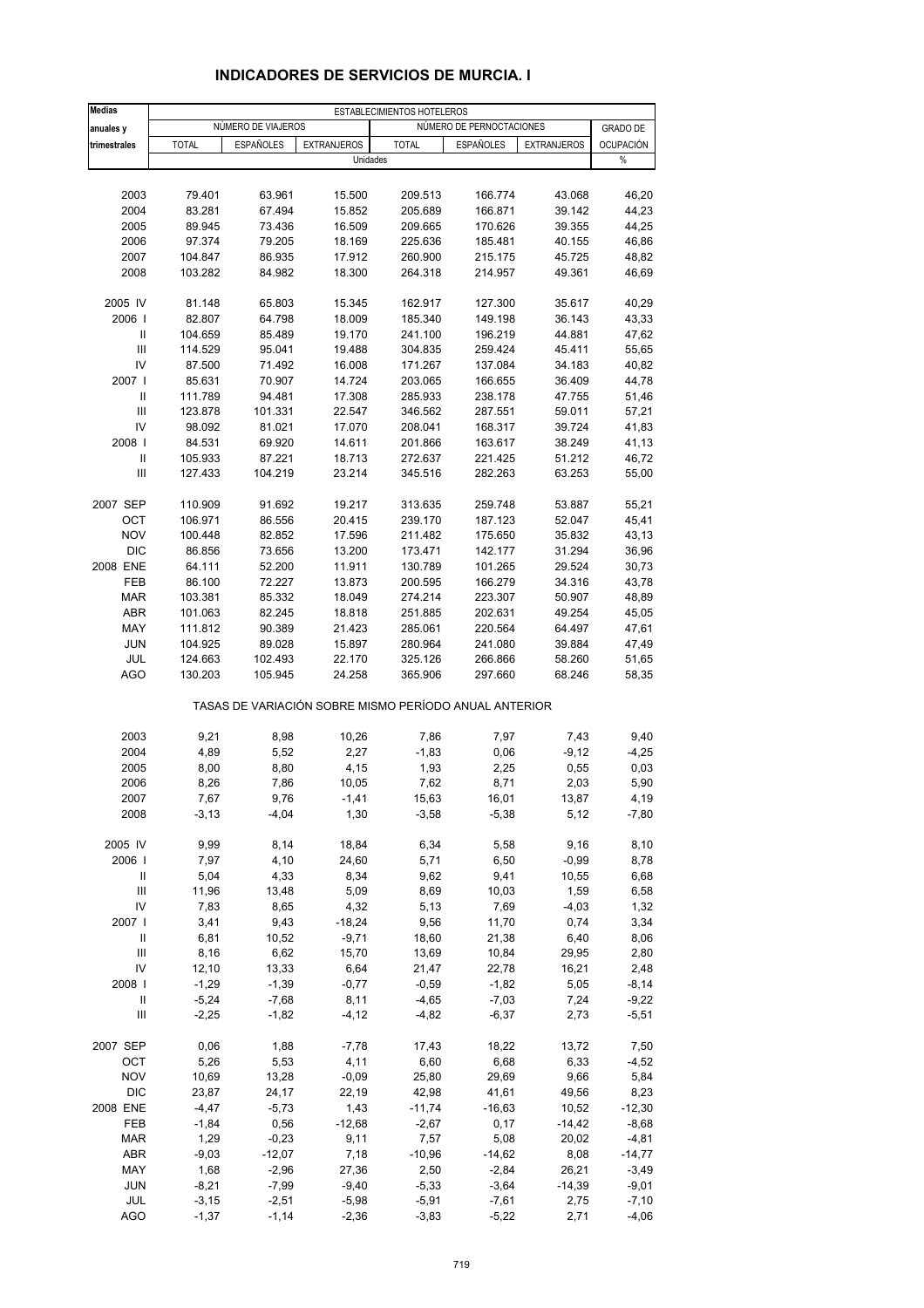| <b>Medias</b>                           |                      |                      |                                                       | <b>ACAMPAMENTOS TURÍSTICOS (5)</b> |                          |                    |                    |
|-----------------------------------------|----------------------|----------------------|-------------------------------------------------------|------------------------------------|--------------------------|--------------------|--------------------|
| anuales y                               |                      | NÚMERO DE VIAJEROS   |                                                       |                                    | NÚMERO DE PERNOCTACIONES |                    | <b>GRADO DE</b>    |
| trimestrales                            | <b>TOTAL</b>         | <b>ESPAÑOLES</b>     | <b>EXTRANJEROS</b>                                    | <b>TOTAL</b>                       | <b>ESPAÑOLES</b>         | <b>EXTRANJEROS</b> | <b>OCUPACIÓN</b>   |
|                                         |                      |                      | Unidades                                              |                                    |                          |                    | $\%$               |
|                                         |                      |                      |                                                       |                                    |                          |                    |                    |
| 2003                                    | 13.142               | 9.317                | 3.825                                                 | 118.094                            | 42.203                   | 75.891             | 46,91              |
| 2004                                    | 12.249               | 8.636                | 3.613                                                 | 120.875                            | 40.698                   | 80.177             | 46,72              |
| 2005                                    | 12.179               | 8.581                | 3.598                                                 | 116.862                            | 38.896                   | 77.966             | 46,64              |
| 2006                                    | 11.362               | 8.097                | 3.265                                                 | 115.288                            | 40.388                   | 74.899             | 46,56              |
| 2007<br>2008                            | 11.508<br>12.989     | 8.110<br>9.671       | 3.398<br>3.318                                        | 113.900<br>114.165                 | 39.151<br>45.709         | 74.750<br>68.456   | 47,15<br>45,54     |
|                                         |                      |                      |                                                       |                                    |                          |                    |                    |
| 2005 IV                                 | 7.061                | 3.877                | 3.184                                                 | 122.273                            | 17.075                   | 105.199            | 51,59              |
| 2006                                    | 6.278                | 3.172                | 3.106                                                 | 140.684                            | 13.859                   | 126.825            | 60,10              |
| Ш                                       | 11.755               | 8.686                | 3.070                                                 | 75.205                             | 34.710                   | 40.495             | 33,62              |
| $\mathbf{III}$<br>IV                    | 20.007               | 16.442               | 3.565                                                 | 130.795                            | 98.125                   | 32.669             | 42,85              |
| 2007 l                                  | 7.408<br>6.817       | 4.090<br>3.602       | 3.318<br>3.214                                        | 114.466<br>132.952                 | 14.858<br>11.925         | 99.608<br>121.027  | 49,67<br>60,27     |
| Ш                                       | 11.528               | 8.353                | 3.175                                                 | 69.371                             | 28.077                   | 41.294             | 33,14              |
| $\mathbf{III}$                          | 21.170               | 16.931               | 4.239                                                 | 136.696                            | 101.414                  | 35.282             | 43,54              |
| IV                                      | 6.519                | 3.555                | 2.964                                                 | 116.582                            | 15.187                   | 101.395            | 51,66              |
| 2008                                    | 7.256                | 4.239                | 3.017                                                 | 137.125                            | 16.869                   | 120.256            | 57,49              |
| $\mathbf{II}$                           | 10.077               | 6.965                | 3.111                                                 | 66.762                             | 23.232                   | 43.530             | 32,81              |
| Ш                                       | 25.957               | 21.877               | 4.080                                                 | 150.829                            | 122.684                  | 28.145             | 46,71              |
| 2007 SEP                                | 11.104               | 6.456                | 4.648                                                 | 71.570                             | 27.234                   | 44.336             | 31,26              |
| OCT                                     | 8.227                | 4.012                | 4.215                                                 | 106.772                            | 18.935                   | 87.837             | 47,03              |
| <b>NOV</b>                              | 6.161                | 3.484                | 2.677                                                 | 114.286                            | 14.020                   | 100.266            | 52,55              |
| <b>DIC</b>                              | 5.168                | 3.168                | 2.000                                                 | 128.688                            | 12.605                   | 116.083            | 55,40              |
| 2008 ENE                                | 4.981                | 2.224                | 2.757                                                 | 140.905                            | 10.080                   | 130.825            | 59,00              |
| FEB                                     | 5.290                | 2.812                | 2.478                                                 | 133.811                            | 10.498                   | 123.313            | 59,71              |
| <b>MAR</b>                              | 11.496               | 7.681                | 3.815                                                 | 136.659                            | 30.029                   | 106.630            | 53,77              |
| ABR                                     | 7.472                | 4.433                | 3.039                                                 | 72.907                             | 14.889                   | 58.018             | 37,05              |
| MAY                                     | 9.469                | 5.106                | 4.363                                                 | 67.891                             | 20.517                   | 47.374             | 31,57              |
| <b>JUN</b>                              | 13.289               | 11.357               | 1.932                                                 | 59.488                             | 34.290                   | 25.198             | 29,81              |
| JUL<br><b>AGO</b>                       | 22.531<br>29.382     | 19.078<br>24.676     | 3.453<br>4.706                                        | 125.868<br>175.790                 | 97.577<br>147.791        | 28.291<br>27.999   | 39,29<br>54,13     |
|                                         |                      |                      | TASAS DE VARIACIÓN SOBRE MISMO PERÍODO ANUAL ANTERIOR |                                    |                          |                    |                    |
| 2003                                    | 2,58                 | 3,30                 | 0,89                                                  | 3,64                               | 4,94                     | 2,94               | 12,07              |
| 2004                                    | $-6,80$              | $-7,31$              | $-5,54$                                               | 2,36                               | $-3,57$                  | 5,65               | $-0,41$            |
| 2005                                    | $-0,57$              | $-0,64$              | $-0,40$                                               | $-3,32$                            | -4,43                    | $-2,76$            | $-0,18$            |
| 2006                                    | $-6,71$              | $-5,63$              | $-9,27$                                               | $-1,35$                            | 3,84                     | $-3,93$            | $-0, 16$           |
| 2007                                    | 1,29                 | 0,16                 | 4,09                                                  | $-1,20$                            | $-3,06$                  | $-0,20$            | 1,27               |
| 2008                                    | $-3,29$              | $-3,54$              | $-2,55$                                               | $-3,40$                            | $-7,89$                  | $-0,15$            | $-4,02$            |
| 2005 IV                                 | $-8,06$              | $-5,30$              | $-11,20$                                              | 2,04                               | 30,37                    | $-1,44$            | 3,78               |
| 2006                                    | $-23,04$             | $-30,08$             | $-14,21$                                              | $-6,38$                            | $-21,24$                 | $-4,41$            | 1,41               |
| Ш                                       | 16,19                | 19,85                | 6,96                                                  | 20,09                              | 59,17                    | $-0,79$            | 7,02               |
| $\mathsf{III}$                          | $-14,42$             | $-11,89$             | $-24,44$                                              | $-1, 12$                           | $-0,99$                  | $-1,51$            | $-3,24$            |
| IV                                      | 4,91                 | 5,49                 | 4,21                                                  | $-6,39$                            | $-12,98$                 | $-5,31$            | $-3,71$            |
| 2007 l                                  | 8,59                 | 13,58                | 3,49                                                  | $-5,50$                            | $-13,96$                 | $-4,57$            | 0,28               |
| Ш                                       | $-1,93$              | $-3,83$              | 3,43                                                  | $-7,76$                            | $-19,11$                 | 1,97               | $-1,43$            |
| $\mathbf{III}$                          | 5,81                 | 2,97                 | 18,93                                                 | 4,51                               | 3,35                     | 8,00               | 1,63               |
| IV                                      | $-12,01$             | $-13,08$             | $-10,68$                                              | 1,85                               | 2,21                     | 1,79               | 4,00               |
| 2008                                    | 6,44                 | 17,67                | $-6, 15$                                              | 3,14                               | 41,46                    | $-0,64$            | $-4,60$            |
| Ш<br>$\ensuremath{\mathsf{III}}\xspace$ | $-12,59$<br>$-0,94$  | $-16,62$<br>$-1,31$  | $-2,01$<br>1,10                                       | $-3,76$<br>$-10,89$                | $-17,26$<br>$-11,42$     | 5,42<br>$-8,49$    | $-1,01$<br>$-5,99$ |
|                                         |                      |                      |                                                       |                                    |                          |                    |                    |
| 2007 SEP                                | 16,31                | 10,68                | 25,15                                                 | 8,64                               | 4,90                     | 11,07              | 1,17               |
| OCT                                     | $-11,74$             | $-20,74$             | $-1,03$                                               | 9,48                               | 4,80                     | 10,54              | 3,43               |
| <b>NOV</b>                              | $-7,84$              | $-1,55$              | $-14,91$                                              | 6,01                               | 16,06                    | 4,74               | 9,21               |
| DIC<br>2008 ENE                         | $-16,89$<br>$-17,01$ | $-13,63$<br>$-33,93$ | $-21,57$<br>4,59                                      | $-6,79$<br>5,17                    | $-12,62$<br>$-2,79$      | $-6, 11$<br>5,84   | $-0,05$<br>$-3,94$ |
| FEB                                     | $-6,80$              | 2,78                 | $-15,71$                                              | $-1, 11$                           | 2,37                     | $-1,40$            | $-6,54$            |
| <b>MAR</b>                              | 31,05                | 63,25                | $-6,20$                                               | 5,48                               | 98,21                    | $-6,80$            | $-3,10$            |
| ABR                                     | $-39,53$             | $-45,77$             | $-27,33$                                              | $-24,36$                           | $-54,60$                 | $-8,76$            | $-6,56$            |
| MAY                                     | 23,36                | 1,05                 | 66,34                                                 | 26,55                              | 14,75                    | 32,45              | 12,27              |
| JUN                                     | $-8,68$              | $-4,01$              | $-28,97$                                              | 2,42                               | 2,19                     | 2,73               | $-5,84$            |
| JUL                                     | $-1,23$              | $-1,17$              | $-1,60$                                               | $-11,30$                           | $-15,64$                 | 7,81               | $-9,97$            |
| <b>AGO</b>                              | $-0,72$              | $-1,43$              | 3,18                                                  | $-10,59$                           | $-8,40$                  | $-20,61$           | $-2,87$            |

#### **INDICADORES DE SERVICIOS DE MURCIA. II**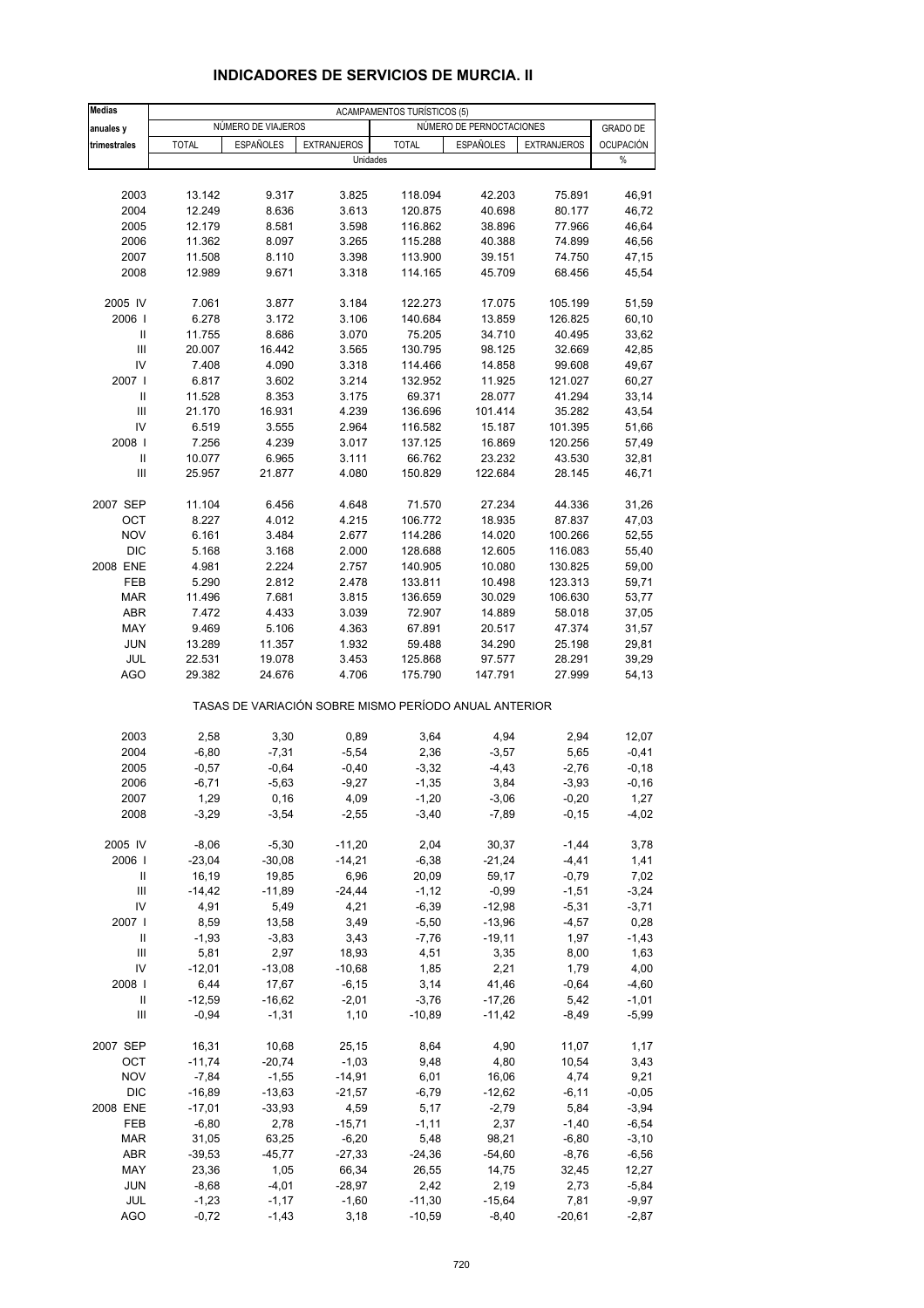| <b>Medias</b>                      |              |                    |                                                       | APARTAMENTOS TURÍSTICOS (5) |                          |                    |                  |
|------------------------------------|--------------|--------------------|-------------------------------------------------------|-----------------------------|--------------------------|--------------------|------------------|
| anuales y                          |              | NUMERO DE VIAJEROS |                                                       |                             | NÚMERO DE PERNOCTACIONES |                    | <b>GRADO DE</b>  |
| trimestrales                       | <b>TOTAL</b> | <b>ESPAÑOLES</b>   | <b>EXTRANJEROS</b>                                    | <b>TOTAL</b>                | ESPAÑOLES                | <b>EXTRANJEROS</b> | <b>OCUPACIÓN</b> |
|                                    |              |                    | Unidades                                              |                             |                          |                    | $\%$             |
|                                    |              |                    |                                                       |                             |                          |                    |                  |
| 2003                               | 6.399        | 5.474              | 925                                                   | 70.503                      | 57.125                   | 13.378             | 31,74            |
| 2004                               | 6.424        | 5.590              | 834                                                   | 66.213                      | 53.344                   | 12.869             | 29,62            |
| 2005                               | 5.603        | 4.898              | 705                                                   | 66.495                      | 55.169                   | 11.326             | 30,92            |
| 2006                               | 5.003        | 4.426              | 576                                                   | 54.711                      | 45.923                   | 8.788              | 26,84            |
| 2007                               | 5.443        | 4.749              | 694                                                   | 54.322                      | 44.901                   | 9.422              | 23,45            |
| 2008                               | 6.195        | 5.463              | 733                                                   | 64.181                      | 54.246                   | 9.935              | 24,11            |
| 2005 IV                            | 2.176        | 1.888              | 288                                                   | 25.781                      | 18.722                   | 7.059              | 15,31            |
| 2006                               | 2.025        | 1.820              | 205                                                   | 20.061                      | 13.887                   | 6.174              | 12,61            |
| Ш                                  | 5.185        | 4.642              | 543                                                   | 44.973                      | 38.088                   | 6.885              | 24,16            |
| $\ensuremath{\mathsf{III}}\xspace$ | 10.323       | 9.178              | 1.145                                                 | 130.742                     | 115.196                  | 15.547             | 58,22            |
| IV                                 | 2.478        | 2.066              | 412                                                   | 23.066                      | 16.520                   | 6.546              | 12,36            |
| 2007 l                             | 1.883        | 1.529              | 355                                                   | 18.402                      | 10.983                   | 7.418              | 10,47            |
| Ш                                  | 5.742        | 4.964              | 778                                                   | 52.348                      | 43.077                   | 9.271              | 21,42            |
| Ш                                  | 11.061       | 9.895              | 1.166                                                 | 121.206                     | 107.373                  | 13.833             | 48,92            |
| IV                                 | 3.086        | 2.608              | 478                                                   | 25.334                      | 18.170                   | 7.164              | 12,98            |
| 2008                               | 2.747        | 2.173              | 574                                                   | 24.324                      | 14.712                   | 9.612              | 11,30            |
| $\mathbf{II}$                      | 4.916        | 4.265              | 651                                                   | 44.842                      | 36.364                   | 8.478              | 16,81            |
| Ш                                  | 13.286       | 12.193             | 1.093                                                 | 152.975                     | 140.369                  | 12.606             | 54,29            |
| 2007 SEP                           | 8.075        | 7.169              | 906                                                   | 79.918                      | 69.663                   | 10.255             | 34,76            |
| ОСТ                                | 4.304        | 3.607              | 697                                                   | 38.197                      | 28.777                   | 9.420              | 18,17            |
| <b>NOV</b>                         | 2.587        | 2.197              | 390                                                   | 18.364                      | 12.921                   | 5.443              | 10, 12           |
| <b>DIC</b>                         | 2.367        | 2.021              | 346                                                   | 19.441                      | 12.811                   | 6.630              | 10,65            |
| 2008 ENE                           | 1.979        | 1.513              | 466                                                   | 17.140                      | 10.672                   | 6.468              | 8,82             |
| FEB                                | 2.299        | 1.769              | 530                                                   | 24.818                      | 12.825                   | 11.993             | 13,09            |
| <b>MAR</b>                         | 3.964        | 3.237              | 727                                                   | 31.015                      | 20.639                   | 10.376             | 11,98            |
| <b>ABR</b>                         | 2.668        | 2.158              | 510                                                   | 26.509                      | 17.533                   | 8.976              | 11,34            |
| MAY                                | 4.836        | 4.071              | 765                                                   | 37.644                      | 29.121                   | 8.523              | 13,90            |
| <b>JUN</b>                         | 7.244        | 6.566              | 678                                                   | 70.373                      | 62.439                   | 7.934              | 25,18            |
| JUL                                | 12.643       | 11.586             | 1.057                                                 | 146.232                     | 133.971                  | 12.261             | 48,04            |
| AGO                                | 13.929       | 12.800             | 1.129                                                 | 159.717                     | 146.766                  | 12.951             | 60,54            |
|                                    |              |                    | TASAS DE VARIACIÓN SOBRE MISMO PERÍODO ANUAL ANTERIOR |                             |                          |                    |                  |
| 2003                               | $-2,36$      | $-4,30$            | 10,89                                                 | $-1,53$                     | $-4,04$                  | 10,86              | 0,53             |
| 2004                               | 0,39         | 2,13               | $-9,87$                                               | $-6,08$                     | $-6,62$                  | $-3,81$            | $-6,66$          |
| 2005                               | $-12,78$     | $-12,38$           | $-15,44$                                              | 0,43                        | 3,42                     | $-11,99$           | 4,40             |
| 2006                               | $-10,71$     | $-9,63$            | $-18,23$                                              | $-17,72$                    | $-16,76$                 | $-22,41$           | $-13,22$         |
| 2007                               | 8,81         | 7,29               | 20,45                                                 | -0,71                       | $-2,23$                  | 7,21               | $-12,63$         |
| 2008                               | 3,29         | 4,06               | $-2,15$                                               | 3,53                        | 4,66                     | $-2,25$            | $-7,12$          |
| 2005 IV                            | 0,88         | 1,23               | $-1,37$                                               | 12,33                       | 20,96                    | $-5,53$            | 26,75            |
| 2006                               | $-30,35$     | $-28,21$           | $-44,94$                                              | $-26,58$                    | $-27,72$                 | $-23,87$           | $-10,61$         |
| Ш                                  | $-22,23$     | $-21,32$           | $-29,19$                                              | $-38,24$                    | $-38,33$                 | $-37,73$           | $-25,63$         |
| $\mathsf{III}$                     | $-3,18$      | $-0,99$            | $-17,76$                                              | $-6,65$                     | $-4,78$                  | $-18,51$           | $-5,78$          |
| IV                                 | 13,90        | 9,43               | 43,17                                                 | $-10,53$                    | $-11,76$                 | $-7,26$            | $-19,27$         |
| 2007 l                             | $-6,98$      | $-15,99$           | 73,01                                                 | $-8,27$                     | $-20,91$                 | 20,15              | $-16,99$         |
| Ш                                  | 10,76        | 6,94               | 43,43                                                 | 16,40                       | 13,10                    | 34,65              | $-11,37$         |
| Ш                                  | 7,15         | 7,81               | 1,80                                                  | $-7,29$                     | $-6,79$                  | $-11,02$           | $-15,96$         |
| IV                                 | 24,54        | 26,27              | 15,84                                                 | 9,83                        | 9,99                     | 9,45               | 5,04             |
| 2008                               | 45,88        | 42,15              | 61,94                                                 | 32,19                       | 33,95                    | 29,58              | 7,90             |
| Ш                                  | $-14,39$     | $-14,08$           | $-16,36$                                              | $-14,34$                    | $-15,58$                 | $-8,55$            | $-21,53$         |
| $\ensuremath{\mathsf{III}}\xspace$ | 5,83         | 8,31               | $-15,66$                                              | 7,84                        | 11,20                    | $-19,31$           | $-3,06$          |
| 2007 SEP                           | 1,32         | 1,34               | 1,12                                                  | $-5,20$                     | $-4,76$                  | $-8,08$            | $-9,64$          |
| OCT                                | 28,06        | 27,55              | 30,77                                                 | 18,26                       | 15,08                    | 29,16              | 9,46             |
| <b>NOV</b>                         | 55,84        | 74,37              | $-2,50$                                               | $-1,67$                     | 6,17                     | $-16,34$           | $-5,95$          |
| <b>DIC</b>                         | $-1,91$      | $-4, 17$           | 13,82                                                 | 6,69                        | 3,46                     | 13,55              | 9,68             |
| 2008 ENE                           | 48,91        | 36,68              | 109,91                                                | 9,16                        | 17,78                    | $-2,61$            | $-5,47$          |
| FEB                                | 10,69        | 13,91              | 1,15                                                  | 31,98                       | 21,92                    | 44,76              | 12,94            |
| <b>MAR</b>                         | 76,65        | 68,07              | 128,62                                                | 49,84                       | 54,37                    | 41,57              | 14,20            |
| ABR                                | $-49,58$     | $-54,16$           | $-12,67$                                              | $-37,32$                    | $-49,53$                 | 18,86              | $-37,00$         |
| MAY                                | 3,96         | 8,53               | $-15,09$                                              | $-11,10$                    | $-12,84$                 | $-4,61$            | $-19,61$         |
| JUN                                | $-0,54$      | 2,07               | $-20,24$                                              | $-2,81$                     | 2,22                     | $-29,94$           | $-13,05$         |
| JUL                                | 7,56         | 12,05              | $-25,25$                                              | 17,17                       | 22,50                    | $-20,56$           | $-2,32$          |
| <b>AGO</b>                         | 4,31         | 5,12               | $-4,16$                                               | 0,51                        | 2,57                     | $-18,09$           | $-3,64$          |

#### **INDICADORES DE SERVICIOS DE MURCIA. III**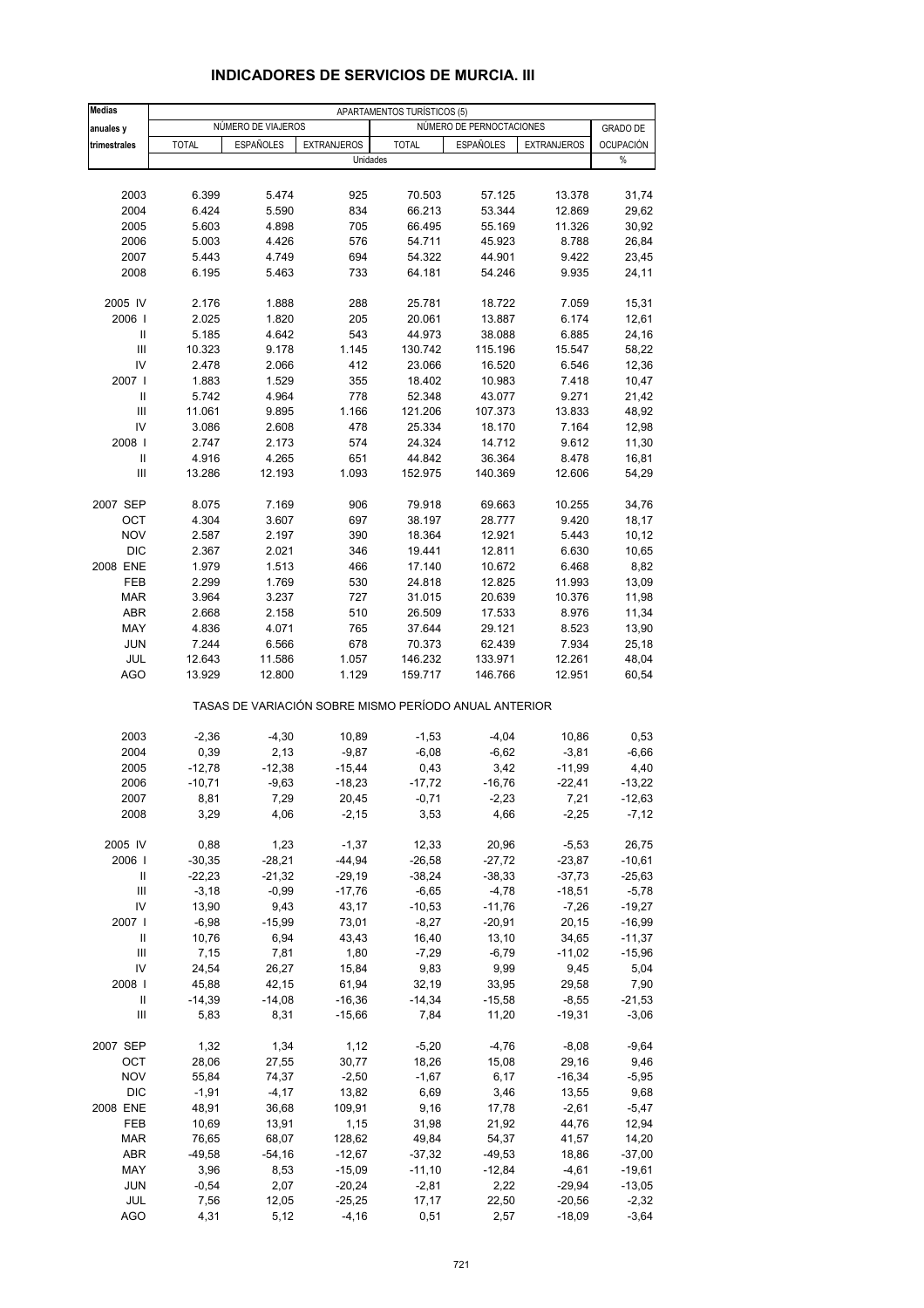| <b>Medias</b>                           | TRANSPORTE AÉREO DE PASAJEROS |                  |                  |                          |                                                       |                    |                 |                        |
|-----------------------------------------|-------------------------------|------------------|------------------|--------------------------|-------------------------------------------------------|--------------------|-----------------|------------------------|
| anuales y                               | <b>TOTAL</b>                  |                  | <b>INTERIOR</b>  |                          |                                                       | INTERNACIONAL      |                 | CONSUMO<br>E.ELECTRICA |
| trimestrales                            |                               | <b>TOTAL</b>     | <b>REGULAR</b>   | NO REGULAR               | <b>TOTAL</b>                                          | <b>REGULAR</b>     | NO REGULAR      | <b>SERVICIOS</b>       |
|                                         |                               |                  |                  | Unidades                 |                                                       |                    |                 | Gwh                    |
|                                         |                               |                  |                  |                          |                                                       |                    |                 |                        |
| 2003                                    | 45.545                        | 4.052            | 3.967            | 85                       | 41.493                                                | 34.881             | 6.612           | 138,760                |
| 2004                                    | 69.900                        | 5.329            | 5.135            | 194                      | 64.571                                                | 62.252             | 2.319           | 149,165                |
| 2005                                    | 117.475                       | 8.708            | 8.418            | 290<br>45                | 108.768                                               | 106.425            | 2.343           | 159,598                |
| 2006<br>2007                            | 137.108<br>166.184            | 12.579<br>14.838 | 12.534<br>14.693 | 145                      | 124.529<br>151.346                                    | 120.901<br>150.732 | 3.628<br>614    | 170,460<br>183,449     |
| 2008                                    | 165.418                       | 14.193           | 13.951           | 242                      | 151.224                                               | 150.412            | 813             | 182,153                |
|                                         |                               |                  |                  |                          |                                                       |                    |                 |                        |
| 2005 IV                                 | 116.799                       | 10.019           | 9.836            | 183                      | 106.780                                               | 105.165            | 1.615           | 158,971                |
| 2006                                    | 105.171                       | 11.655           | 11.601           | 54                       | 93.516                                                | 91.172             | 2.344           | 153,997                |
| $\mathbf{II}$                           | 146.548                       | 11.750           | 11.706           | 45                       | 134.798                                               | 130.940            | 3.858           | 156,842                |
| $\mathbf{III}$                          | 172.921                       | 14.395           | 14.384           | 11                       | 158.526                                               | 151.508            | 7.018           | 192,870                |
| IV                                      | 123.794                       | 12.516           | 12.445           | 72                       | 111.277                                               | 109.983            | 1.294           | 178,130                |
| 2007 l                                  | 119.088                       | 11.997           | 11.947           | 50                       | 107.091                                               | 106.169            | 922             | 166,179                |
| $\mathbf{II}$                           | 187.950                       | 14.922           | 14.715           | 207                      | 173.028                                               | 172.653            | 375             | 176,763                |
| $\mathbf{III}$<br>IV                    | 223.065<br>134.632            | 17.400<br>15.031 | 17.308<br>14.800 | 92<br>232                | 205.665<br>119.601                                    | 204.545<br>119.561 | 1.121<br>40     | 207,239<br>183,615     |
| 2008                                    | 110.366                       | 13.627           | 13.412           | 215                      | 96.739                                                | 95.645             | 1.095           | 182,153                |
| $\ensuremath{\mathsf{II}}$              | 180.882                       | 13.960           | 13.539           | 422                      | 166.922                                               | 166.193            | 729             |                        |
| $\mathbf{III}$                          | 224.798                       | 15.392           | 15.380           | 13                       | 209.406                                               | 208.892            | 515             |                        |
|                                         |                               |                  |                  |                          |                                                       |                    |                 |                        |
| 2007 SEP                                | 214.915                       | 15.692           | 15.520           | 172                      | 199.223                                               | 198.016            | 1.207           | 198,729                |
| ОСТ                                     | 201.819                       | 16.208           | 16.019           | 189                      | 185.611                                               | 185.595            | 16              | 216,828                |
| <b>NOV</b>                              | 105.974                       | 15.300           | 14.930           | 370                      | 90.674                                                | 90.626             | 48              | 164,640                |
| <b>DIC</b>                              | 96.103                        | 13.586           | 13.450           | 136                      | 82.517                                                | 82.462             | 55              | 169,376                |
| 2008 ENE                                | 90.674                        | 11.650           | 11.524           | 126                      | 79.024                                                | 78.910             | 114             | 195,365                |
| FEB                                     | 104.664                       | 13.992           | 13.857           | 135<br>385               | 90.672                                                | 89.864             | 808             | 190,548                |
| <b>MAR</b><br>ABR                       | 135.761<br>159.854            | 15.239<br>15.734 | 14.854<br>14.923 | 811                      | 120.522<br>144.120                                    | 118.160<br>143.455 | 2.362<br>665    | 160,546                |
| MAY                                     | 183.882                       | 12.806           | 12.505           | 301                      | 171.076                                               | 170.933            | 143             |                        |
| <b>JUN</b>                              | 198.910                       | 13.341           | 13.188           | 153                      | 185.569                                               | 184.190            | 1.379           |                        |
| JUL                                     | 219.256                       | 14.569           | 14.544           | 25                       | 204.687                                               | 203.771            | 916             |                        |
| AGO                                     | 230.340                       | 16.215           | 16.215           | 0                        | 214.125                                               | 214.012            | 113             |                        |
|                                         |                               |                  |                  |                          | TASAS DE VARIACIÓN SOBRE MISMO PERÍODO ANUAL ANTERIOR |                    |                 |                        |
| 2003                                    | 76,77                         | 8,90             | 8,68             | 19,98                    | 88,22                                                 | 149,07             | $-17,76$        | 9,13                   |
| 2004                                    | 53,47                         | 31,50            | 29,43            | 127,91                   | 55,62                                                 | 78,47              | $-64,93$        | 7,50                   |
| 2005                                    | 68,06                         | 63,41            | 63,94            | 49,46                    | 68,45                                                 | 70,96              | 1,02            | 6,99                   |
| 2006                                    | 16,71                         | 44,46            | 48,90            | $-84,39$                 | 14,49                                                 | 13,60              | 54,87           | 6,81                   |
| 2007                                    | 21,21                         | 17,95            | 17,22            | 220,44                   | 21,53                                                 | 24,67              | $-83,07$        | 7,62                   |
| 2008                                    | $-3,78$                       | $-3,17$          | $-4, 11$         | 121,76                   | $-3,84$                                               | $-3,90$            | 7,53            | 9,61                   |
|                                         |                               |                  |                  |                          |                                                       |                    |                 |                        |
| 2005 IV                                 | 61,92                         | 39,04            | 39,30            | 26,50                    | 64,46                                                 | 64,52              | 60,78           | $-0,20$                |
| 2006                                    | 37,53                         | 30,62            | 31,25            | $-35,71$                 | 38,44                                                 | 36,55              | 200,64          | 9,74                   |
| Ш<br>$\ensuremath{\mathsf{III}}\xspace$ | 21,69<br>10,70                | 68,79<br>61,25   | 76,46<br>72,00   | $-86,38$<br>$-98,11$     | 18,80<br>7,64                                         | 18,04<br>6,07      | 52,08<br>58,08  | 3,82<br>2,58           |
| IV                                      | 5,99                          | 24,93            | 26,52            | $-60,84$                 | 4,21                                                  | 4,58               | $-19,89$        | 12,05                  |
| 2007 l                                  | 13,23                         | 2,94             | 2,99             | $-7,41$                  | 14,52                                                 | 16,45              | $-60,68$        | 7,91                   |
| $\, \parallel$                          | 28,25                         | 26,99            | 25,71            | 362,69                   | 28,36                                                 | 31,86              | $-90,28$        | 12,70                  |
| $\ensuremath{\mathsf{III}}\xspace$      | 29,00                         | 20,88            | 20,33            | 759,38                   | 29,74                                                 | 35,01              | $-84,03$        | 7,45                   |
| IV                                      | 8,76                          | 20,09            | 18,92            | 223,26                   | 7,48                                                  | 8,71               | $-96,93$        | 3,08                   |
| 2008                                    | $-7,32$                       | 13,59            | 12,26            | 330,67                   | $-9,67$                                               | $-9,91$            | 18,77           | 9,61                   |
| $\, \parallel$                          | $-3,76$                       | $-6,44$          | $-8,00$          | 104,03                   | $-3,53$                                               | $-3,74$            | 94,40           |                        |
| $\mathop{\mathrm{III}}\nolimits$        | $-1,03$                       | $-15,68$         | $-15,51$         | $-75,73$                 | 0,25                                                  | 0,52               | $-52,25$        |                        |
| 2007 SEP                                | 35,29                         | 17,17            | 15,91            |                          | 36,96                                                 | 42,81              | $-82,26$        | 0, 15                  |
| OCT                                     | 30,32                         | 19,67            | 19,73            | 14,55                    | 31,34                                                 | 34,43              | $-99,51$        | 11,40                  |
| <b>NOV</b>                              | $-4,43$                       | 20,25            | 17,76            | 704,35                   | $-7,62$                                               | $-7,10$            | $-92,05$        | $-7,80$                |
| <b>DIC</b>                              | $-9,02$                       | 20,43            | 19,27            | $\overline{\phantom{a}}$ | $-12,54$                                              | $-12,59$           | 450,00          | 5,08                   |
| 2008 ENE                                | $-11,69$                      | 7,69             | 6,73             | 500,00                   | $-13,97$                                              | $-13,82$           | $-60,28$        | 13,53                  |
| FEB                                     | $-3,57$                       | 24,21            | 24,34            | 11,57                    | $-6,79$                                               | $-6,88$            | 4,53            | 16,49                  |
| <b>MAR</b><br>ABR                       | $-7,05$<br>$-7,52$            | 9,57<br>7,36     | 6,86<br>3,25     | 299,51                   | $-8,80$<br>$-8,89$                                    | $-9,41$<br>$-9,23$ | 38,53<br>352,38 | $-1,43$                |
| MAY                                     | $-2,56$                       | $-17,67$         | $-19,34$         | 478,85                   | $-1,21$                                               | $-1, 13$           | $-47,62$        |                        |
| <b>JUN</b>                              | $-1,67$                       | $-8,34$          | $-7,06$          | $-58,08$                 | $-1,15$                                               | $-1,52$            | 95,60           |                        |
| JUL                                     | $-0,60$                       | $-13,76$         | $-13,85$         | 150,00                   | 0,49                                                  | 0,61               | $-20,62$        |                        |
| <b>AGO</b>                              | $-1,43$                       | $-17,33$         | $-16,94$         |                          | 0,02                                                  | 0,44               | $-88,71$        |                        |

#### **INDICADORES DE SERVICIOS DE MURCIA. IV**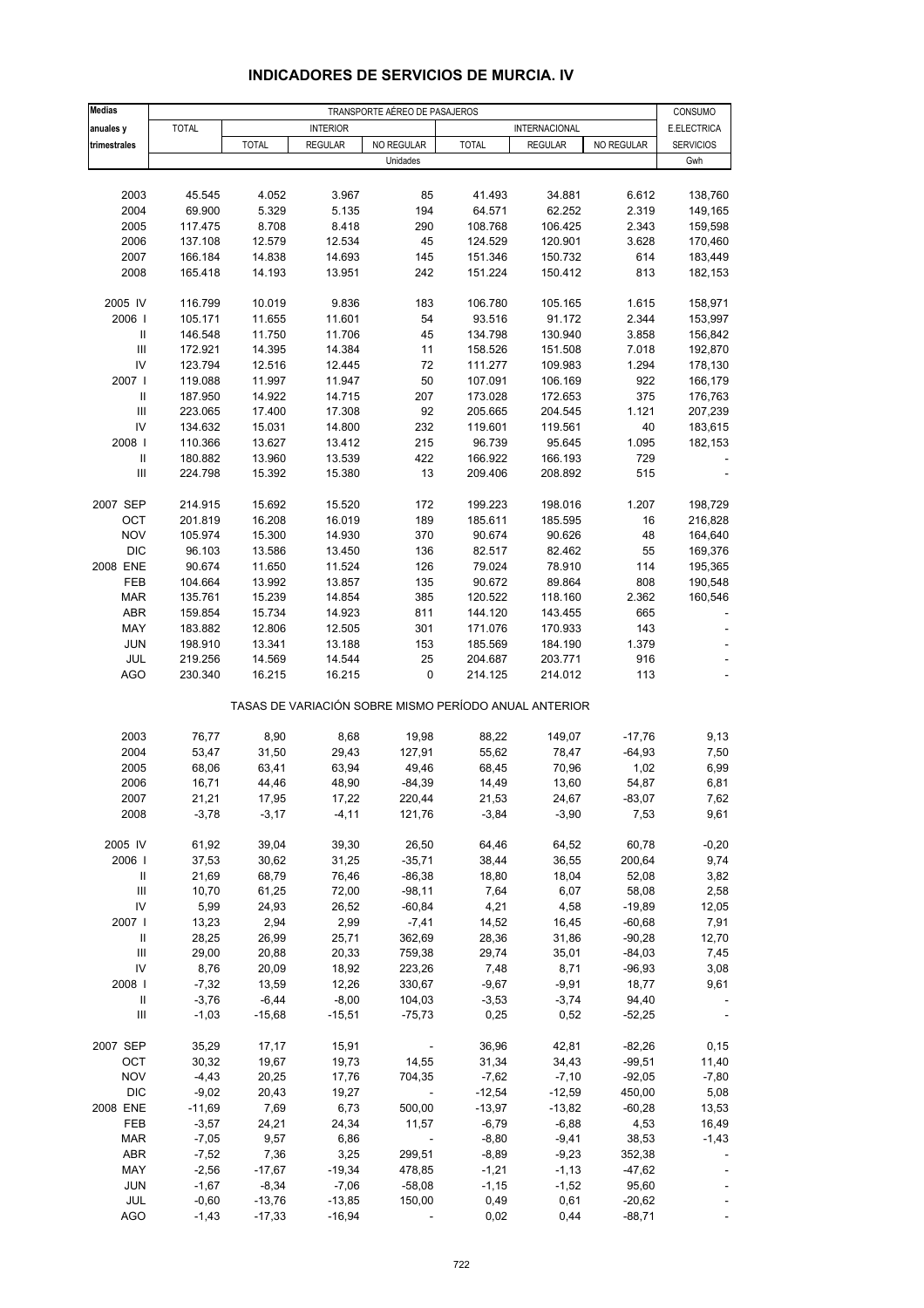| anuales y<br>trimestrales<br>2003<br>2004<br>2005<br>2006 | IPI. INE<br><b>B.CONSUMO</b><br><b>Base 2000</b><br>101,6 | <b>GASOLINA</b><br>AUTO<br>Toneladas | MATRICULACIÓN<br><b>TURISMOS</b><br>Unidades | E. ELÉCTRICA<br>USOS DOMEST.<br>Gwh | <b>ÍNDICE</b><br>COMERC. MENOR<br><b>Base 2005</b>    |
|-----------------------------------------------------------|-----------------------------------------------------------|--------------------------------------|----------------------------------------------|-------------------------------------|-------------------------------------------------------|
|                                                           |                                                           |                                      |                                              |                                     |                                                       |
|                                                           |                                                           |                                      |                                              |                                     |                                                       |
|                                                           |                                                           |                                      |                                              |                                     |                                                       |
|                                                           |                                                           |                                      |                                              |                                     |                                                       |
|                                                           |                                                           | 17.795                               | 3.272                                        | 140,392                             | 89,78                                                 |
|                                                           | 103,1                                                     | 17.384                               | 3.817                                        | 151,817                             | 94,98                                                 |
|                                                           | 113,5                                                     | 16.831                               | 4.043                                        | 166,609                             | 100,00                                                |
|                                                           | 119,7                                                     | 15.937                               | 4.123                                        | 172,678                             | 107,08                                                |
| 2007                                                      | 115,2                                                     | 15.302                               | 3.950                                        | 174,254                             |                                                       |
|                                                           |                                                           |                                      |                                              |                                     | 113,45                                                |
| 2008                                                      | 108,5                                                     | 14.851                               | 2.536                                        | 215,693                             | 108,86                                                |
| 2005 IV                                                   | 108,1                                                     | 16.035                               | 4.001                                        | 148,595                             | 107,60                                                |
| 2006                                                      | 117,7                                                     | 14.835                               | 4.134                                        | 221,686                             | 98,05                                                 |
| Ш                                                         | 124,3                                                     | 16.399                               | 4.501                                        | 149,125                             | 104,89                                                |
| Ш                                                         | 121,5                                                     | 17.299                               | 3.917                                        | 165,775                             | 107,24                                                |
| IV                                                        | 115,1                                                     | 15.214                               | 3.939                                        | 154,124                             | 118,12                                                |
|                                                           |                                                           |                                      |                                              |                                     |                                                       |
| 2007                                                      | 102,9                                                     | 14.127                               | 4.140                                        | 204,138                             | 108,28                                                |
| Ш                                                         | 115,2                                                     | 15.185                               | 4.134                                        | 169,767                             | 110,72                                                |
| Ш                                                         | 129,6                                                     | 16.833                               | 3.786                                        | 162,294                             | 112,99                                                |
| IV                                                        | 113,2                                                     | 15.061                               | 3.741                                        | 160,815                             | 121,82                                                |
| 2008                                                      | 101,2                                                     | 14.009                               | 2.840                                        | 215,693                             | 108,29                                                |
| Ш                                                         | 110,9                                                     | 14.849                               | 2.741                                        |                                     | 108,70                                                |
|                                                           |                                                           |                                      |                                              |                                     |                                                       |
| Ш                                                         | 115,7                                                     | 17.380                               | 2.029                                        |                                     | 109,98                                                |
| 2007 OCT                                                  | 134,4                                                     | 15.835                               | 3.817                                        | 212,897                             | 117,19                                                |
| <b>NOV</b>                                                | 113,4                                                     | 14.375                               | 3.653                                        | 118,104                             | 111,63                                                |
| <b>DIC</b>                                                | 91,8                                                      | 14.974                               | 3.753                                        | 151,444                             | 136,63                                                |
| 2008 ENE                                                  | 101,4                                                     | 14.076                               | 2.988                                        |                                     |                                                       |
|                                                           |                                                           |                                      |                                              | 230,094                             | 113,86                                                |
| FEB                                                       | 104,9                                                     | 13.444                               | 2.979                                        | 260,950                             | 103,05                                                |
| <b>MAR</b>                                                | 97,4                                                      | 14.507                               | 2.552                                        | 156,035                             | 107,96                                                |
| ABR                                                       | 109,4                                                     | 14.555                               | 3.220                                        |                                     | 111,55                                                |
| MAY                                                       | 110,4                                                     | 15.016                               | 2.526                                        |                                     | 110,38                                                |
| <b>JUN</b>                                                | 112,8                                                     | 14.977                               | 2.476                                        | -                                   | 104,16                                                |
| JUL                                                       | 137,2                                                     | 17.380                               | 2.740                                        | ä,                                  | 117,00                                                |
|                                                           |                                                           |                                      |                                              |                                     |                                                       |
| AGO                                                       | 94,1                                                      |                                      | 1.664                                        |                                     | 102,96                                                |
| <b>SEP</b>                                                |                                                           |                                      | 1.682                                        |                                     |                                                       |
|                                                           |                                                           |                                      |                                              |                                     | TASAS DE VARIACIÓN SOBRE MISMO PERÍODO ANUAL ANTERIOR |
| 2003                                                      | $-0,07$                                                   | $-1,40$                              | 5,06                                         | 10,78                               | 8,69                                                  |
| 2004                                                      | 1,41                                                      | $-2,31$                              | 16,66                                        |                                     | 5,78                                                  |
|                                                           |                                                           |                                      |                                              | 8,14                                |                                                       |
| 2005                                                      | 10,14                                                     | $-3,18$                              | 5,92                                         | 9,74                                | 5,29                                                  |
| 2006                                                      | 5,41                                                      | $-5,31$                              | 1,98                                         | 3,64                                | 7,08                                                  |
| 2007                                                      | $-3,69$                                                   | $-3,99$                              | $-4,18$                                      | 0,91                                | 5,95                                                  |
| 2008                                                      | $-4,68$                                                   | $-1,04$                              | $-36,91$                                     | 5,66                                | $-1,85$                                               |
| 2005 IV                                                   | $-0,95$                                                   | $-3,44$                              | 3,69                                         | 4,40                                | 3,69                                                  |
|                                                           |                                                           |                                      |                                              |                                     |                                                       |
| 2006                                                      | 16,53                                                     | $-4,60$                              | 12,04                                        | 9,58                                | 3,94                                                  |
| Ш                                                         | 9,48                                                      | $-4,21$                              | 2,18                                         | $-1,99$                             | 5,41                                                  |
| Ш                                                         | $-7,49$                                                   | $-7,08$                              | $-3,89$                                      | 1,47                                | 8,80                                                  |
| IV                                                        | 6,41                                                      | $-5,12$                              | $-1,55$                                      | 3,72                                | 9,78                                                  |
| 2007                                                      | $-12,57$                                                  | $-4,77$                              | 0, 15                                        | $-7,92$                             | 10,43                                                 |
| Ш                                                         | $-7,35$                                                   | $-7,40$                              | $-8,16$                                      | 13,84                               | 5,56                                                  |
|                                                           |                                                           |                                      |                                              |                                     |                                                       |
| Ш                                                         | 6,69                                                      | $-2,69$                              | $-3,33$                                      | $-2,10$                             | 5,36                                                  |
| IV                                                        | $-1,62$                                                   | $-1,00$                              | $-5,02$                                      | 4,34                                | 3,13                                                  |
| 2008                                                      | $-1,65$                                                   | $-0,84$                              | $-31,41$                                     | 5,66                                | 0,00                                                  |
| Ш                                                         | $-3,73$                                                   | $-2,21$                              | $-33,70$                                     |                                     | $-1,82$                                               |
| Ш                                                         | $-9,61$                                                   | 1,57                                 | $-46, 42$                                    |                                     | $-4,51$                                               |
|                                                           |                                                           |                                      |                                              |                                     |                                                       |
| 2007 OCT                                                  | 13,42                                                     | 0,80                                 | $-4,00$                                      | 28,13                               | 6,32                                                  |
| <b>NOV</b>                                                | $-6,20$                                                   | $-1,09$                              | $-11,25$                                     | $-26,49$                            | 3,21                                                  |
|                                                           | $-13,23$                                                  | $-2,76$                              | 0,78                                         | 11,72                               | 0,48                                                  |
| <b>DIC</b>                                                | 0,70                                                      | 2,58                                 | $-24,75$                                     | 8,67                                | 0,66                                                  |
|                                                           |                                                           | 4,43                                 | $-19,79$                                     | 38,49                               | 3,52                                                  |
| FEB                                                       |                                                           |                                      |                                              |                                     |                                                       |
|                                                           | 6,61                                                      |                                      |                                              |                                     |                                                       |
| 2008 ENE<br>MAR                                           | $-11,21$                                                  | $-8,10$                              | $-46, 10$                                    | $-26,49$                            | $-3,77$                                               |
| ABR                                                       | 9,07                                                      | 3,17                                 | $-10,70$                                     |                                     | 4,50                                                  |
| MAY                                                       | $-12,59$                                                  | $-2,15$                              | $-41,60$                                     |                                     | $-1,53$                                               |
| JUN                                                       | $-5,13$                                                   | $-6,98$                              | $-44,62$                                     |                                     | $-8,07$                                               |
| JUL                                                       | $-4,52$                                                   | 1,57                                 | $-43,73$                                     |                                     | $-4,93$                                               |
| AGO                                                       | $-16, 13$                                                 |                                      | $-50,70$                                     |                                     | -4,02                                                 |

#### **INDICADORES DE DEMANDA DE MURCIA. I**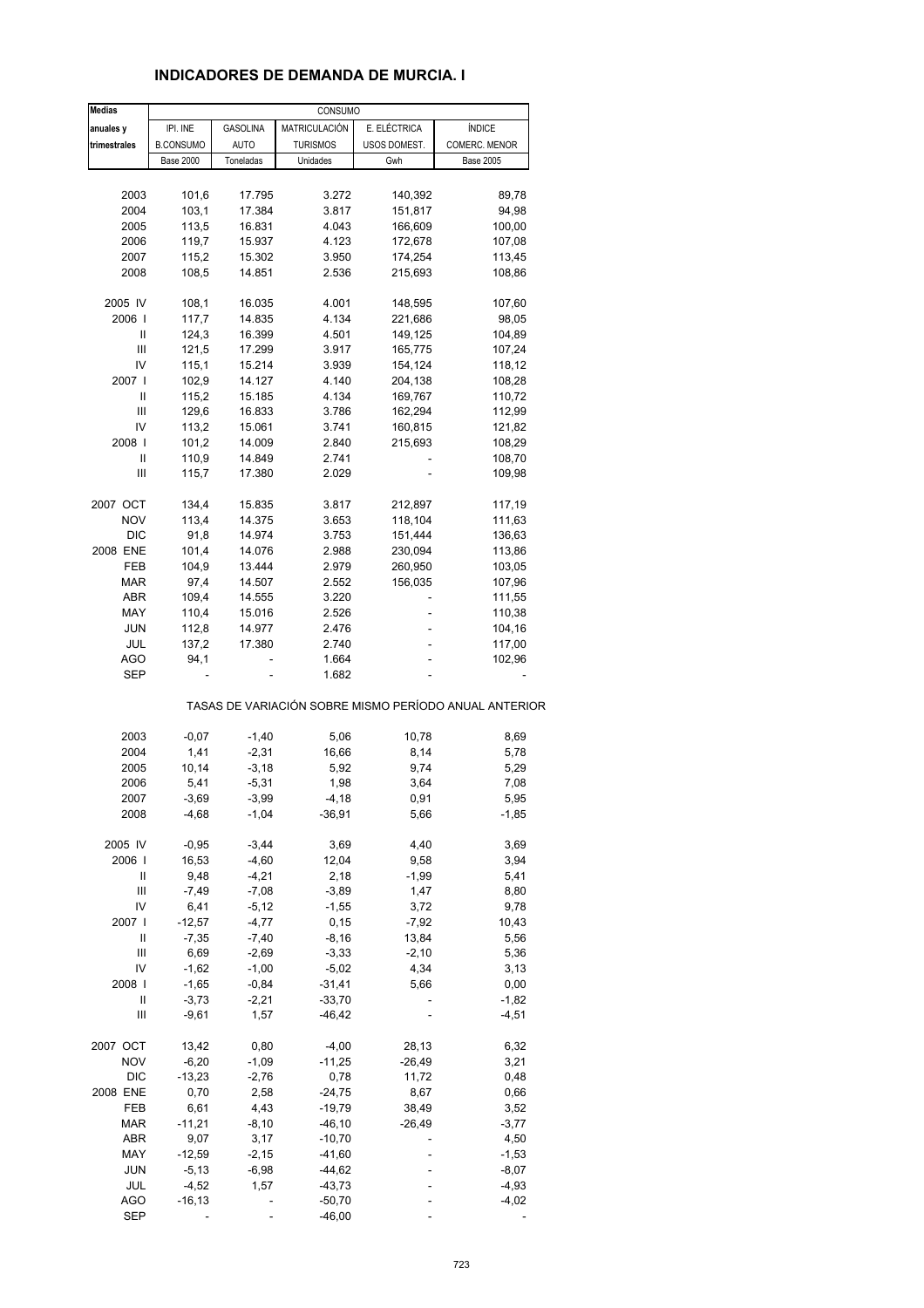| <b>Medias</b>     |                  |                       |                | <b>INVERSIÓN</b>                                      |                     |
|-------------------|------------------|-----------------------|----------------|-------------------------------------------------------|---------------------|
| anuales y         |                  | IPI. INE              |                | MATRICULACIÓN                                         | <b>INSCRIPCIÓN</b>  |
| trimestrales      | <b>B. EQUIPO</b> | <b>B. INTERMEDIOS</b> | <b>ENERGÍA</b> | VEHÍCULOS CARGA                                       | MAQUINARIA AGRICOLA |
|                   |                  | <b>Base 2000</b>      |                |                                                       | Unidades            |
|                   |                  |                       |                |                                                       |                     |
| 2003              | 134,1            | 94,1                  | 97,1           | 911                                                   | 67                  |
|                   |                  |                       |                |                                                       |                     |
| 2004              | 162,0            | 95,2                  | 111,6          | 1.030                                                 | 65                  |
| 2005              | 172,6            | 100,7                 | 111,8          | 1.137                                                 | 63                  |
| 2006              | 191,2            | 111,8                 | 128,5          | 1.082                                                 | 57                  |
| 2007              | 206,9            | 110,3                 | 119,2          | 1.046                                                 | 58                  |
| 2008              | 166,9            | 101,1                 | 136,3          | 523                                                   | 42                  |
|                   |                  |                       |                |                                                       |                     |
| 2005 IV           | 183,5            | 106,1                 | 105,7          | 1.261                                                 | 68                  |
| 2006              | 169,5            | 112,0                 | 134,3          | 1.091                                                 | 53                  |
| Ш                 | 210,8            | 113,9                 | 122,8          | 1.100                                                 | 57                  |
| Ш                 | 173,4            | 110,3                 | 129,7          | 995                                                   | 57                  |
| IV                | 210,9            | 111,0                 | 127,0          | 1.142                                                 | 60                  |
| 2007              | 208,5            | 114,4                 | 119,2          | 1.071                                                 | 48                  |
| Ш                 | 225,6            | 117,9                 | 116,1          | 1.064                                                 | 45                  |
| $\mathsf{III}$    | 183,7            | 103,4                 | 119,0          | 917                                                   | 52                  |
|                   |                  |                       |                |                                                       |                     |
| IV                | 209,9            | 105,4                 | 122,5          | 1.132                                                 | 87                  |
| 2008              | 172,4            | 106,5                 | 145,2          | 664                                                   | 37                  |
| Ш                 | 187,0            | 100,3                 | 132,2          | 561                                                   | 52                  |
| Ш                 | 128,4            | 94,0                  | 128,8          | 345                                                   | 35                  |
| 2007 OCT          | 206,5            | 117,1                 | 111,7          | 1.198                                                 | 80                  |
| <b>NOV</b>        | 240,4            | 103,2                 | 136,2          | 1.136                                                 | 62                  |
| <b>DIC</b>        | 182,8            | 95,8                  | 119,5          | 1.061                                                 | 118                 |
|                   |                  |                       |                |                                                       |                     |
| 2008 ENE          | 171,0            | 113,8                 | 157,3          | 715                                                   | 44                  |
| FEB               | 185,7            | 103,3                 | 136,3          | 766                                                   | 27                  |
| <b>MAR</b>        | 160,4            | 102,3                 | 142,1          | 511                                                   | 40                  |
| <b>ABR</b>        | 218,1            | 107,8                 | 126,6          | 756                                                   | 56                  |
| MAY               | 178,0            | 99,3                  | 137,2          | 494                                                   | 47                  |
| <b>JUN</b>        | 165,0            | 93,9                  | 132,9          | 433                                                   | 53                  |
| JUL               | 176,0            | 110,6                 | 133,6          | 534                                                   | 46                  |
|                   |                  |                       |                |                                                       |                     |
| AGO<br><b>SEP</b> | 80,8             | 77,4                  | 124,0          | 243<br>259                                            | 24                  |
|                   |                  |                       |                | TASAS DE VARIACIÓN SOBRE MISMO PERÍODO ANUAL ANTERIOR |                     |
|                   |                  |                       |                |                                                       |                     |
| 2003              | 19,08            | $-1,82$               | $-3,74$        | 13,93                                                 | 2,95                |
| 2004              | 20,80            | 1,17                  | 15,00          | 13,13                                                 | $-3,61$             |
| 2005              | 6,56             | 5,75                  | 0,17           | 10,31                                                 | $-2,84$             |
| 2006              | 10,76            | 11,03                 | 14,88          | $-4,81$                                               | $-9,57$             |
| 2007              | 8,25             | $-1,38$               | $-7,22$        | $-3,32$                                               | 2,35                |
| 2008              | $-19,11$         | $-10,07$              | 15,19          | $-48,55$                                              | $-13,37$            |
|                   |                  |                       |                |                                                       |                     |
| 2005 IV           | $-2,58$          | 10,94                 | $-7,06$        | 6,80                                                  | 4,08                |
| 2006              | 8,26             | 23,18                 | 14,11          | 6,61                                                  | $-10,67$            |
| Ш                 | 7,86             | 10,36                 | 12,31          | $-10,91$                                              | $-11,92$            |
| $\mathsf{III}$    | 11,99            | 7,54                  | 13,28          | $-3,15$                                               | $-2,82$             |
| IV                | 14,93            | 4,65                  | 20,11          | $-9,46$                                               | $-12,25$            |
| 2007 l            | 22,98            | 2,14                  | $-11,25$       | $-1,77$                                               | $-10,06$            |
| Ш                 | 7,04             | 3,45                  | $-5,51$        | $-3,21$                                               | $-20,00$            |
| Ш                 | 5,94             | $-6,20$               | $-8,25$        | $-7,90$                                               | $-8,72$             |
| IV                | $-0,49$          | $-5,10$               | $-3,57$        | $-0,90$                                               | 45,25               |
|                   |                  |                       |                |                                                       |                     |
| 2008              | $-17,33$         | $-6,91$               | 21,87          | $-38,02$                                              | $-22,38$            |
| Ш                 | $-17,11$         | $-14,88$              | 13,93          | $-47,29$                                              | 14,71               |
| Ш                 | $-26,19$         | $-7,02$               | 7,07           | $-62,33$                                              | $-36,36$            |
| 2007 OCT          | $-13,27$         | $-6,39$               | $-6,37$        | $-0,08$                                               | 15,94               |
| <b>NOV</b>        | 16,19            | $-5,41$               | 0,81           | $-5,25$                                               | 31,91               |
| <b>DIC</b>        | $-2,66$          | $-3, 13$              | $-5,61$        | 3,21                                                  | 87,30               |
| 2008 ENE          | $-2,12$          | $-0,09$               | 15,83          | $-33,49$                                              | 7,32                |
|                   |                  |                       |                |                                                       |                     |
| FEB               | $-9,33$          | $-9,23$               | 66,02          | $-22,55$                                              | $-42,55$            |
| MAR               | $-34,80$         | $-11,35$              | 1,79           | $-55,57$                                              | $-27,27$            |
| ABR               | 4,76             | $-8,80$               | 31,19          | $-20,75$                                              | 86,67               |
| MAY               | $-22,37$         | $-18,81$              | 5,05           | $-57,16$                                              | $-20,34$            |
| <b>JUN</b>        | $-31,08$         | $-16,98$              | 9,74           | $-60,13$                                              | 12,77               |
| JUL               | $-29,49$         | $-6,03$               | 9,60           | $-53,20$                                              | $-32,35$            |
|                   |                  |                       |                |                                                       |                     |
| <b>AGO</b>        | $-17,80$         | $-8,40$               | 4,47           | $-68,24$                                              | $-42,86$            |
| <b>SEP</b>        |                  |                       |                | $-69,31$                                              |                     |

# **INDICADORES DE DEMANDA DE MURCIA. II**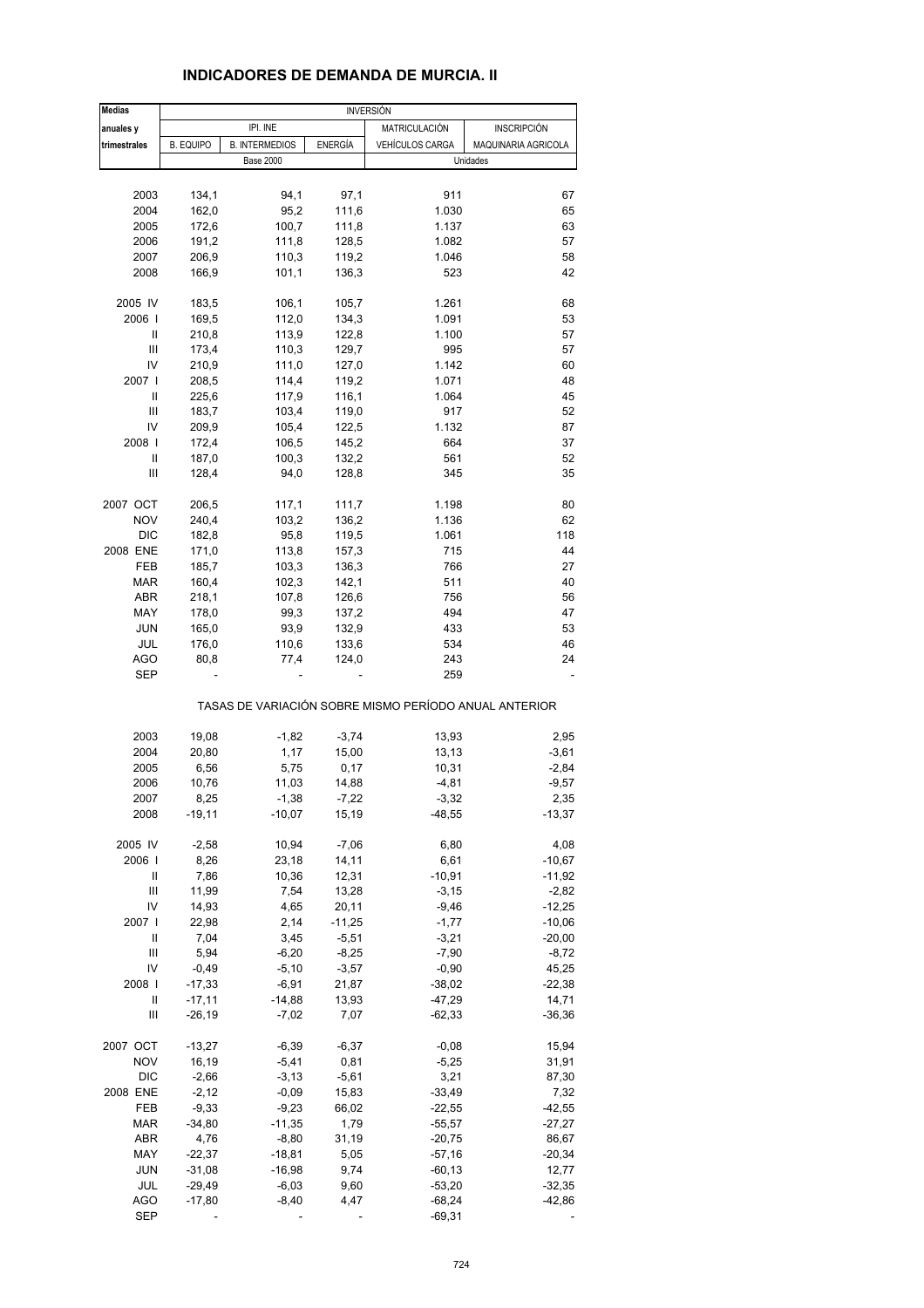# **INDICADORES DEL MERCADO DE TRABAJO DE MURCIA. I**

| <b>Medias</b>  |              | POBLACIÓN ACTIVA (9) |                |                   |           | POBLACIÓN OCUPADA (9)                                 |           |                  |
|----------------|--------------|----------------------|----------------|-------------------|-----------|-------------------------------------------------------|-----------|------------------|
| anuales y      |              |                      |                |                   |           |                                                       |           |                  |
| trimestrales   | <b>TOTAL</b> | <b>VARONES</b>       | <b>MUJERES</b> | <b>TOTAL</b>      | AGRICULT. | <b>INDUSTRIA</b>                                      | CONSTRUC. | <b>SERVICIOS</b> |
|                |              |                      |                | Miles de personas |           |                                                       |           |                  |
|                |              |                      |                |                   |           |                                                       |           |                  |
| 2003           | 576,618      | 357,255              | 219,365        | 514,770           | 64,913    | 90,470                                                | 59,060    | 300,328          |
| 2004           | 607,190      | 372,983              | 234,205        | 542,473           | 70,825    | 94,215                                                | 76,260    | 301,175          |
| 2005           | 619,275      | 380,350              | 238,950        | 569,700           | 63,975    | 97,450                                                | 92,700    | 315,550          |
| 2006           | 648,500      | 393,375              | 255,100        | 597,575           | 58,900    | 92,275                                                | 99,925    | 346,500          |
| 2007           | 684,650      | 415,975              | 268,675        | 632,850           | 63,050    | 98,400                                                | 107,450   | 363,950          |
| 2008           | 713,550      | 422,400              | 291,150        | 639,150           | 55,950    | 99,000                                                | 99,950    | 384,300          |
|                |              |                      |                |                   |           |                                                       |           |                  |
| 2005 III       | 622,100      | 382,300              | 239,800        | 575,200           | 59,600    | 107,600                                               | 96,300    | 311,700          |
| IV             | 631,700      | 386,500              | 245,200        | 584,800           | 68,500    | 93,400                                                | 97,900    | 324,900          |
| 2006           | 638,400      | 389,900              | 248,500        | 589,300           | 63,100    | 86,800                                                | 102,600   | 336,800          |
| $\mathbf{I}$   | 652,000      | 393,300              | 258,700        | 600,400           | 63,600    | 97,200                                                | 98,100    | 341,500          |
| $\mathbf{III}$ | 645,700      | 391,700              | 253,900        | 594,800           | 54,300    | 90,600                                                | 100,800   | 349,100          |
| IV             | 657,900      | 398,600              | 259,300        | 605,800           | 54,600    | 94,500                                                | 98,200    | 358,600          |
| 2007 l         | 672,100      | 412,500              | 259,600        | 624,000           | 71,100    | 96,500                                                | 100,100   | 356,300          |
| $\mathbf{I}$   | 684,000      | 414,200              | 269,800        | 639,000           | 65,700    | 95,200                                                | 106,200   | 372,000          |
| Ш              | 689,400      | 417,700              | 271,700        | 632,600           | 58,100    | 101,400                                               | 114,000   | 359,100          |
| IV             | 693,100      | 419,500              | 273,600        | 635,800           | 57,300    | 100,500                                               | 109,500   | 368,400          |
| 2008           | 708,000      | 423,000              | 285,000        | 640,700           | 53,300    | 100,200                                               | 108,200   | 379,100          |
| $\mathbf{I}$   | 719,100      | 421,800              | 297,300        | 637,600           | 58,600    | 97,800                                                | 91,700    | 389,500          |
|                |              |                      |                |                   |           |                                                       |           |                  |
| 2007 JUL       |              |                      |                |                   |           |                                                       |           |                  |
| <b>AGO</b>     |              |                      |                |                   |           |                                                       |           |                  |
| <b>SEP</b>     |              |                      |                |                   |           |                                                       |           |                  |
| OCT            |              |                      |                |                   |           |                                                       |           |                  |
| <b>NOV</b>     |              |                      |                |                   |           |                                                       |           |                  |
| <b>DIC</b>     |              |                      |                |                   |           |                                                       |           |                  |
| 2008 ENE       |              |                      |                |                   |           |                                                       |           |                  |
| FEB            |              |                      |                |                   |           |                                                       |           |                  |
| <b>MAR</b>     |              |                      |                |                   |           |                                                       |           |                  |
| <b>ABR</b>     |              |                      |                |                   |           |                                                       |           |                  |
| MAY            |              |                      |                |                   |           |                                                       |           |                  |
| <b>JUN</b>     |              |                      |                |                   |           |                                                       |           |                  |
|                |              |                      |                |                   |           |                                                       |           |                  |
|                |              |                      |                |                   |           | TASAS DE VARIACIÓN SOBRE MISMO PERÍODO ANUAL ANTERIOR |           |                  |
|                |              |                      |                |                   |           |                                                       |           |                  |
| 2003           | 5,34         | 4,26                 | 7,14           | 6,12              | 5,54      | 11,50                                                 | 3,93      | 5,14             |
| 2004           | 5,30         | 4,40                 | 6,76           | 5,38              | 9,11      | 4,14                                                  | 29,12     | 0,28             |
| 2005           | 1,99         | 1,98                 | 2,03           | 5,02              | $-9,67$   | 3,43                                                  | 21,56     | 4,77             |
| 2006           | 4,72         | 3,42                 | 6,76           | 4,89              | $-7,93$   | $-5,31$                                               | 7,79      | 9,81             |
| 2007           | 5,57         | 5,75                 | 5,32           | 5,90              | 7,05      | 6,64                                                  | 7,53      | 5,04             |
| 2008           | 5,24         | 2,19                 | 9,99           | 1,21              | $-18,20$  | 3,29                                                  | $-3,10$   | 5,53             |
|                |              |                      |                |                   |           |                                                       |           |                  |
| 2005 III       | 1,06         | 2,11                 | $-0,57$        | 4,07              | $-20,93$  | 12,13                                                 | 28,69     | 1,69             |
| IV             | 2,60         | 1,55                 | 4,29           | 5,37              | $-3,66$   | $-3,48$                                               | 15,94     | 7,34             |
| 2006           | 5,54         | 4,28                 | 7,53           | 7,11              | $-2,47$   | $-5,96$                                               | 17,93     | 9,99             |
| $\, \parallel$ | 5,43         | 3,86                 | 7,93           | 5,59              | 0,79      | 0,73                                                  | 9,49      | 6,92             |
| Ш              | 3,79         | 2,46                 | 5,88           | 3,41              | $-8,89$   | $-15,80$                                              | 4,67      | 12,00            |
| IV             | 4,15         | 3,13                 | 5,75           | 3,59              | $-20,29$  | 1,18                                                  | 0,31      | 10,37            |
| 2007 l         | 5,28         | 5,80                 | 4,47           | 5,89              | 12,68     | 11,18                                                 | $-2,44$   | 5,79             |
| $\, \parallel$ | 4,91         | 5,31                 | 4,29           | 6,43              | 3,30      | $-2,06$                                               | 8,26      | 8,93             |
| Ш              | 6,77         | 6,64                 | 7,01           | 6,36              | 7,00      | 11,92                                                 | 13,10     | 2,86             |
| IV             | 5,35         | 5,24                 | 5,51           | 4,95              | 4,95      | 6,35                                                  | 11,51     | 2,73             |
| 2008 l         | 5,34         | 2,55                 | 9,78           | 2,68              | $-25,04$  | 3,83                                                  | 8,09      | 6,40             |
| $\sf II$       | 5,13         | 1,83                 | 10,19          | $-0,22$           | $-10,81$  | 2,73                                                  | $-13,65$  | 4,70             |
|                |              |                      |                |                   |           |                                                       |           |                  |
| 2007 JUL       |              |                      |                |                   |           |                                                       |           |                  |
| <b>AGO</b>     |              |                      |                |                   |           |                                                       |           |                  |
| <b>SEP</b>     |              |                      |                |                   |           |                                                       |           |                  |
| OCT            |              |                      |                |                   |           |                                                       |           |                  |
| <b>NOV</b>     |              |                      |                |                   |           |                                                       |           |                  |
| <b>DIC</b>     |              |                      |                |                   |           |                                                       |           |                  |
| 2008 ENE       |              |                      |                |                   |           |                                                       |           |                  |
| FEB            |              |                      |                |                   |           |                                                       |           |                  |
| <b>MAR</b>     |              |                      |                |                   |           |                                                       |           |                  |
| ABR            |              |                      |                |                   |           |                                                       |           |                  |
| MAY            |              |                      |                |                   |           |                                                       |           |                  |
| <b>JUN</b>     |              |                      |                |                   |           |                                                       |           |                  |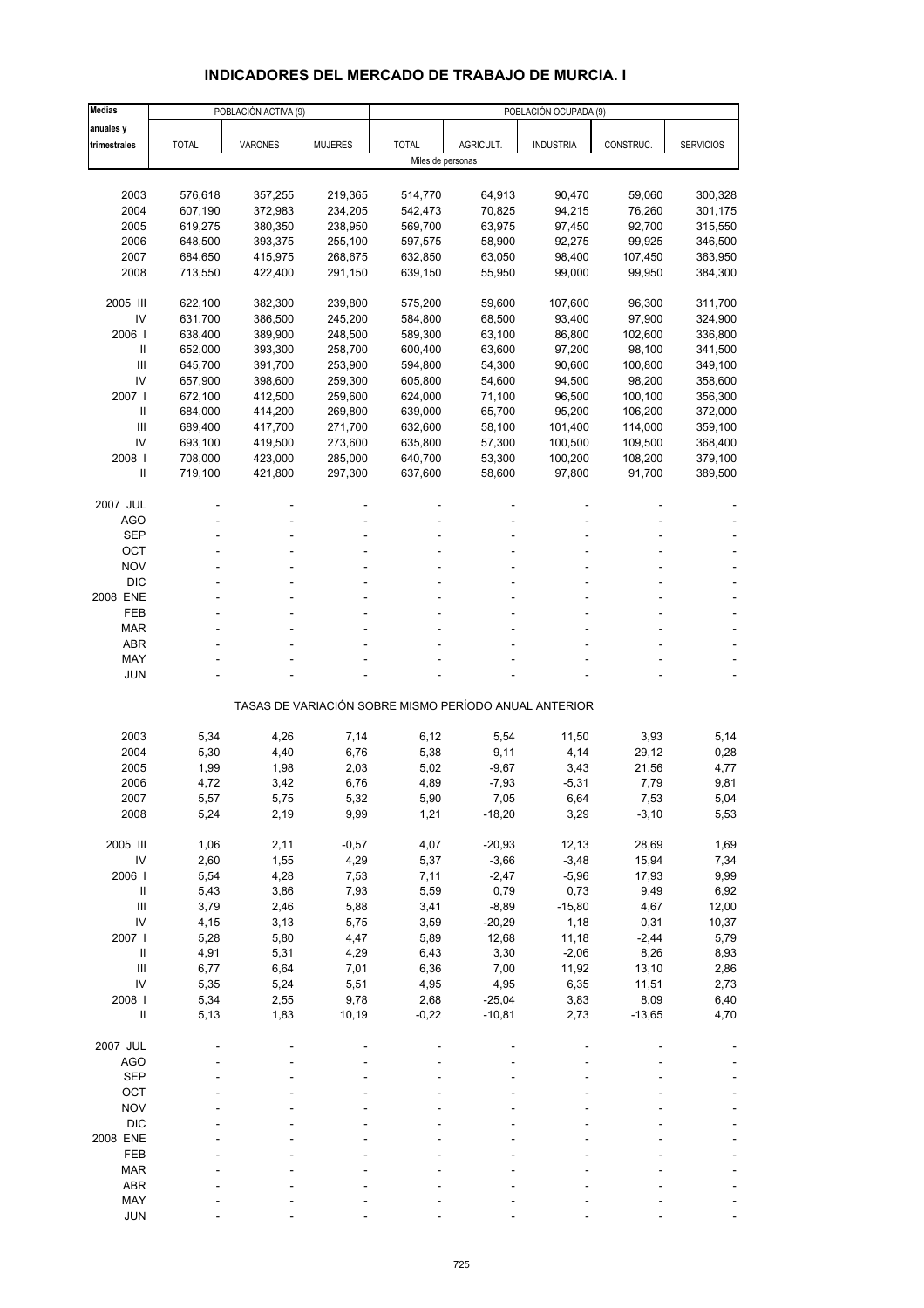# **INDICADORES DEL MERCADO DE TRABAJO DE MURCIA. II**

| <b>Medias</b>   |              |           | POBLACIÓN ASALARIADA (9)                              |           |                  |
|-----------------|--------------|-----------|-------------------------------------------------------|-----------|------------------|
| anuales y       |              |           |                                                       |           |                  |
| trimestrales    | <b>TOTAL</b> | AGRICULT. | <b>INDUSTRIA</b>                                      | CONSTRUC. | <b>SERVICIOS</b> |
|                 |              |           | Miles de Personas                                     |           |                  |
|                 |              |           |                                                       |           |                  |
| 2003            | 422,885      | 50,520    | 77,695                                                | 50,225    | 244,445          |
| 2004            | 451,260      | 57,108    | 82,650                                                | 65,898    | 245,605          |
| 2005            | 471,550      | 48,875    | 84,200                                                | 77,600    | 260,875          |
| 2006            | 499,200      | 46,975    | 80,825                                                | 83,225    | 288,175          |
| 2007            | 524,900      | 51,625    | 83,625                                                | 90,050    | 299,600          |
| 2008            | 525,350      | 45,850    | 86,200                                                | 78,500    | 314,850          |
| 2005 III        | 479,100      | 45,000    | 96,500                                                | 80,000    | 257,600          |
| IV              | 482,000      | 55,300    | 80,100                                                | 79,300    | 267,300          |
| 2006            | 488,300      | 50,100    | 74,500                                                | 83,900    | 279,800          |
| Ш               | 503,100      | 52,500    | 85,900                                                | 81,800    | 282,900          |
| Ш               | 501,600      | 42,500    | 81,100                                                | 85,200    | 292,800          |
| IV              |              |           |                                                       |           |                  |
|                 | 503,800      | 42,800    | 81,800                                                | 82,000    | 297,200          |
| 2007 I          | 517,300      | 57,700    | 82,000                                                | 82,000    | 295,600          |
| Ш               | 532,900      | 55,300    | 81,000                                                | 89,500    | 307,200          |
| Ш               | 523,000      | 46,500    | 85,900                                                | 96,500    | 294,100          |
| IV              | 526,400      | 47,000    | 85,600                                                | 92,200    | 301,500          |
| 2008            | 526,200      | 43,400    | 87,700                                                | 85,700    | 309,500          |
| Ш               | 524,500      | 48,300    | 84,700                                                | 71,300    | 320,200          |
|                 |              |           |                                                       |           |                  |
| 2007 JUL<br>AGO |              |           | ä,                                                    |           |                  |
|                 |              |           | L,                                                    |           |                  |
| <b>SEP</b>      |              |           |                                                       |           |                  |
| ОСТ             |              |           | ä,                                                    |           |                  |
| NOV             |              |           |                                                       |           |                  |
| <b>DIC</b>      |              |           |                                                       |           |                  |
| 2008 ENE        | ÷            |           | ä,                                                    |           |                  |
| FEB             |              |           | ۰                                                     |           |                  |
| MAR             |              |           |                                                       |           |                  |
| ABR             |              |           | ä,                                                    |           |                  |
|                 |              |           |                                                       |           |                  |
| MAY             |              |           |                                                       |           |                  |
| JUN             |              |           |                                                       |           |                  |
|                 |              |           | TASAS DE VARIACIÓN SOBRE MISMO PERÍODO ANUAL ANTERIOR |           |                  |
| 2003            | 6,11         | 4,70      | 10,85                                                 | 7,29      | 4,75             |
| 2004            | 6,71         | 13,04     | 6,38                                                  | 31,20     | 0,47             |
|                 |              |           |                                                       |           |                  |
| 2005            | 4,50         | $-14,42$  | 1,88                                                  | 17,76     | 6,22             |
| 2006            | 5,86         | $-3,89$   | $-4,01$                                               | 7,25      | 10,46            |
| 2007            | 5,15         | 9,90      | 3,46                                                  | 8,20      | 3,96             |
| 2008            | 0,05         | $-18,85$  | 5,77                                                  | $-8,45$   | 4,46             |
| 2005 III        | 3,35         | $-28,20$  | 12,18                                                 | 24,55     | 2,76             |
| IV              | 4,22         | $-2,56$   | $-5,92$                                               | 8,10      | 8,11             |
|                 |              |           |                                                       |           |                  |
| 2006            | 8,20         | 5,03      | $-4,85$                                               | 12,02     | 11,74            |
| Ш               | 6, 18        | 10,53     | 4,88                                                  | 7,35      | 5,48             |
| Ш               | 4,70         | $-5,56$   | $-15,96$                                              | 6,50      | 13,66            |
| IV              | 4,52         | $-22,60$  | 2,12                                                  | 3,40      | 11,19            |
| 2007 l          | 5,94         | 15,17     | 10,07                                                 | $-2,26$   | 5,65             |
| $\sf II$        | 5,92         | 5,33      | $-5,70$                                               | 9,41      | 8,59             |
| Ш               | 4,27         | 9,41      | 5,92                                                  | 13,26     | 0,44             |
| IV              | 4,49         | 9,81      | 4,65                                                  | 12,44     | 1,45             |
|                 |              |           |                                                       |           |                  |
| 2008            | 1,72         | $-24,78$  | 6,95                                                  | 4,51      | 4,70             |
| Ш               | $-1,58$      | $-12,66$  | 4,57                                                  | $-20,34$  | 4,23             |
| 2007 JUL        |              |           |                                                       |           |                  |
| AGO             |              |           |                                                       |           |                  |
| <b>SEP</b>      |              |           |                                                       |           |                  |
| OCT             |              |           |                                                       |           |                  |
| <b>NOV</b>      |              |           |                                                       |           |                  |
|                 |              |           |                                                       |           |                  |
| <b>DIC</b>      |              |           |                                                       |           |                  |
| 2008 ENE        |              |           |                                                       |           |                  |
| FEB             |              |           |                                                       |           |                  |
| MAR             |              |           |                                                       |           |                  |
| ABR             |              |           |                                                       |           |                  |
| MAY             |              |           |                                                       |           |                  |
| <b>JUN</b>      |              |           |                                                       |           |                  |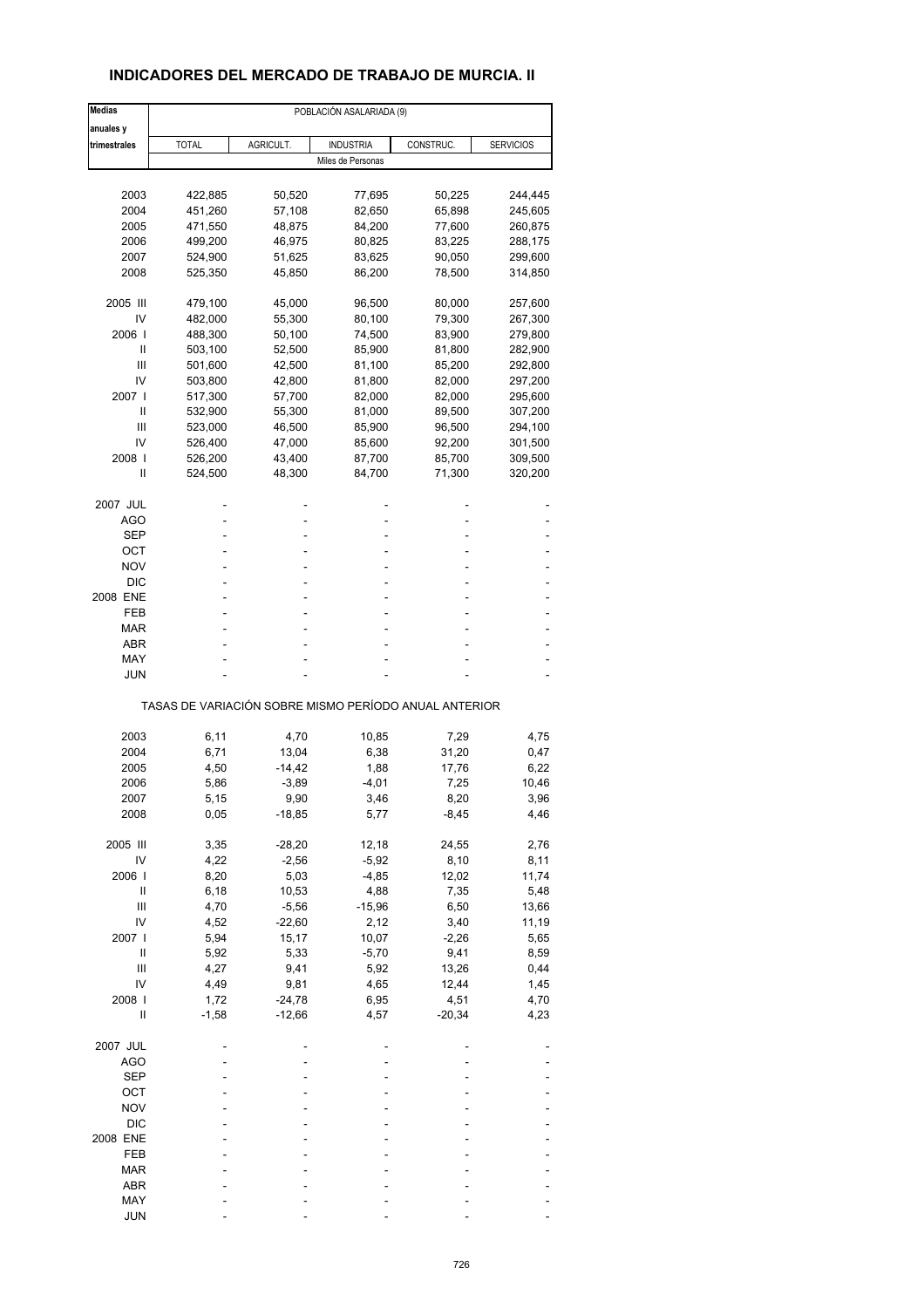# **INDICADORES DEL MERCADO DE TRABAJO DE MURCIA. III**

| <b>Medias</b>              |              | PARADOS (9)       |                |                                                       | TASA DE ACTIVIDAD (9) |                |              | TASA DE PARO (9) |                |  |
|----------------------------|--------------|-------------------|----------------|-------------------------------------------------------|-----------------------|----------------|--------------|------------------|----------------|--|
| anuales y                  |              |                   |                |                                                       | <b>MENORES</b>        |                |              | <b>MENORES</b>   |                |  |
| trimestrales               | <b>TOTAL</b> | VARONES           | <b>MUJERES</b> | <b>TOTAL</b>                                          | 20 AÑOS               | <b>MUJERES</b> | <b>TOTAL</b> | 20 AÑOS          | <b>MUJERES</b> |  |
|                            |              | Miles de personas |                |                                                       |                       | Porcentaje     |              |                  |                |  |
|                            |              |                   |                |                                                       |                       |                |              |                  |                |  |
| 2003                       | 61,848       | 27,155            | 34,693         | 56,90                                                 | 36,00                 | 42,99          | 10,73        | 29,81            | 15,82          |  |
| 2004                       | 64,718       |                   |                | 58,29                                                 |                       | 44,77          | 10,67        | 27,73            |                |  |
|                            |              | 27,403            | 37,315         |                                                       | 32,71                 |                |              |                  | 15,96          |  |
| 2005                       | 49,600       | 21,975            | 27,600         | 57,84                                                 | 33,62                 | 44,64          | 8,02         | 23,68            | 11,59          |  |
| 2006                       | 50,900       | 23,000            | 27,925         | 58,98                                                 | 29,85                 | 46,61          | 7,85         | 29,45            | 10,95          |  |
| 2007                       | 51,800       | 25,000            | 26,800         | 60,45                                                 | 34,90                 | 47,86          | 7,56         | 28,31            | 9,98           |  |
| 2008                       | 74,400       | 38,900            | 35,450         | 61,71                                                 | 37,10                 | 50,86          | 10,42        | 23,35            | 12,19          |  |
|                            |              |                   |                |                                                       |                       |                |              |                  |                |  |
| 2005 III                   | 47,000       | 25,200            | 21,700         | 57,92                                                 | 39,21                 | 44,68          | 7,55         | 17,76            | 9,06           |  |
| IV                         | 46,900       | 20,900            | 26,000         | 58,38                                                 | 32,04                 | 45,41          | 7,42         | 25,60            | 10,61          |  |
| 2006                       | 49,100       | 20,400            | 28,700         | 58,61                                                 | 27,86                 | 45,77          | 7,70         | 36,48            | 11,56          |  |
| Ш                          | 51,600       | 23,800            | 27,800         | 59,50                                                 | 33,04                 | 47,40          | 7,91         | 26,90            | 10,74          |  |
| $\mathsf{III}$             | 50,900       | 23,600            | 27,300         | 58,57                                                 | 31,95                 | 46,29          | 7,89         | 25,90            | 10,74          |  |
| IV                         | 52,000       | 24,200            | 27,900         | 59,23                                                 | 26,55                 | 46,97          | 7,91         | 28,50            | 10,74          |  |
| 2007 l                     | 48,100       | 21,000            | 27,100         | 60,01                                                 | 31,96                 | 46,71          | 7,15         | 22,91            | 10,44          |  |
| $\ensuremath{\mathsf{II}}$ | 45,000       | 21,400            | 23,600         | 60,59                                                 | 34,69                 | 48,23          | 6,57         | 26,74            | 8,74           |  |
| $\mathbf{III}$             | 56,800       | 28,800            | 28,000         | 60,64                                                 | 41,45                 | 48,25          | 8,24         | 34,30            | 10,30          |  |
| IV                         | 57,300       | 28,800            | 28,500         | 60,56                                                 | 31,49                 | 48,26          | 8,27         | 29,28            | 10,42          |  |
| 2008                       | 67,300       | 33,400            | 33,900         | 61,44                                                 |                       |                |              |                  |                |  |
|                            |              |                   |                |                                                       | 35,46                 | 49,94          | 9,51         | 18,79            | 11,91          |  |
| $\sf II$                   | 81,500       | 44,400            | 37,000         | 61,98                                                 | 38,74                 | 51,78          | 11,33        | 27,90            | 12,46          |  |
|                            |              |                   |                |                                                       |                       |                |              |                  |                |  |
| 2007 JUL                   |              |                   |                |                                                       |                       |                |              |                  |                |  |
| <b>AGO</b>                 |              |                   |                |                                                       |                       |                |              |                  |                |  |
| <b>SEP</b>                 |              |                   |                |                                                       |                       |                |              |                  |                |  |
| OCT                        |              |                   |                |                                                       |                       |                |              |                  |                |  |
| <b>NOV</b>                 |              |                   |                |                                                       |                       |                |              |                  |                |  |
| <b>DIC</b>                 |              |                   |                |                                                       |                       |                |              |                  |                |  |
| 2008 ENE                   |              |                   |                |                                                       |                       |                |              |                  |                |  |
| FEB                        |              |                   |                |                                                       |                       |                |              |                  |                |  |
| <b>MAR</b>                 |              |                   |                |                                                       |                       |                |              |                  |                |  |
| <b>ABR</b>                 |              |                   |                |                                                       |                       |                |              |                  |                |  |
| MAY                        |              |                   |                |                                                       |                       |                |              |                  |                |  |
| <b>JUN</b>                 |              |                   |                |                                                       |                       |                |              |                  |                |  |
|                            |              |                   |                |                                                       |                       |                |              |                  |                |  |
|                            |              |                   |                | TASAS DE VARIACIÓN SOBRE MISMO PERÍODO ANUAL ANTERIOR |                       |                |              |                  |                |  |
|                            |              |                   |                |                                                       |                       |                |              |                  |                |  |
| 2003                       | $-0,71$      | $-3,05$           | 1,21           |                                                       |                       |                |              |                  |                |  |
| 2004                       |              |                   |                |                                                       |                       |                |              |                  |                |  |
|                            | 4,64         | 0,91              | 7,56           |                                                       |                       |                |              |                  |                |  |
| 2005                       | $-23,36$     | $-19,81$          | $-26,04$       |                                                       |                       |                |              |                  |                |  |
| 2006                       | 2,62         | 4,66              | 1,18           |                                                       |                       |                |              |                  |                |  |
| 2007                       | 1,77         | 8,70              | $-4,03$        |                                                       |                       |                |              |                  |                |  |
| 2008                       | 59,83        | 83,49             | 39,84          |                                                       |                       |                |              |                  |                |  |
|                            |              |                   |                |                                                       |                       |                |              |                  |                |  |
| 2005 III                   | $-25,25$     | $-10,54$          | $-37,48$       |                                                       |                       |                |              |                  |                |  |
| ${\sf IV}$                 | $-22,77$     | $-14,41$          | $-28,37$       |                                                       |                       |                |              |                  |                |  |
| 2006                       | $-10,24$     | 0,99              | $-16,81$       |                                                       |                       |                |              |                  |                |  |
| Ш                          | 3,61         | 10,19             | $-1,42$        |                                                       |                       |                |              |                  |                |  |
| $\mathbf{III}$             | 8,30         | $-6,35$           | 25,81          |                                                       |                       |                |              |                  |                |  |
| IV                         | 10,87        | 15,79             | 7,31           |                                                       |                       |                |              |                  |                |  |
| 2007 l                     | $-2,04$      | 2,94              | $-5,57$        |                                                       |                       |                |              |                  |                |  |
| $\ensuremath{\mathsf{II}}$ | $-12,79$     | $-10,08$          | $-15,11$       |                                                       |                       |                |              |                  |                |  |
| $\mathbf{III}$             | 11,59        | 22,03             | 2,56           |                                                       |                       |                |              |                  |                |  |
| IV                         | 10,19        | 19,01             | 2,15           |                                                       |                       |                |              |                  |                |  |
| 2008 l                     | 39,92        | 59,05             | 25,09          |                                                       |                       |                |              |                  |                |  |
| Ш                          | 81,11        | 107,48            | 56,78          |                                                       |                       |                |              |                  |                |  |
|                            |              |                   |                |                                                       |                       |                |              |                  |                |  |
| 2007 JUL                   |              |                   |                |                                                       |                       |                |              |                  |                |  |
|                            |              |                   |                |                                                       |                       |                |              |                  |                |  |
| <b>AGO</b>                 |              |                   |                |                                                       |                       |                |              |                  |                |  |
| <b>SEP</b>                 |              |                   |                |                                                       |                       |                |              |                  |                |  |
| OCT                        |              |                   |                |                                                       |                       |                |              |                  |                |  |
| <b>NOV</b>                 |              |                   |                |                                                       |                       |                |              |                  |                |  |
| <b>DIC</b>                 |              |                   |                |                                                       |                       |                |              |                  |                |  |
| 2008 ENE                   |              |                   |                |                                                       |                       |                |              |                  |                |  |
| FEB                        |              |                   |                |                                                       |                       |                |              |                  |                |  |
| <b>MAR</b>                 |              |                   |                |                                                       |                       |                |              |                  |                |  |
| <b>ABR</b>                 |              |                   |                |                                                       |                       |                |              |                  |                |  |
| MAY                        |              |                   |                |                                                       |                       |                |              |                  |                |  |
| <b>JUN</b>                 |              |                   |                |                                                       |                       |                |              |                  |                |  |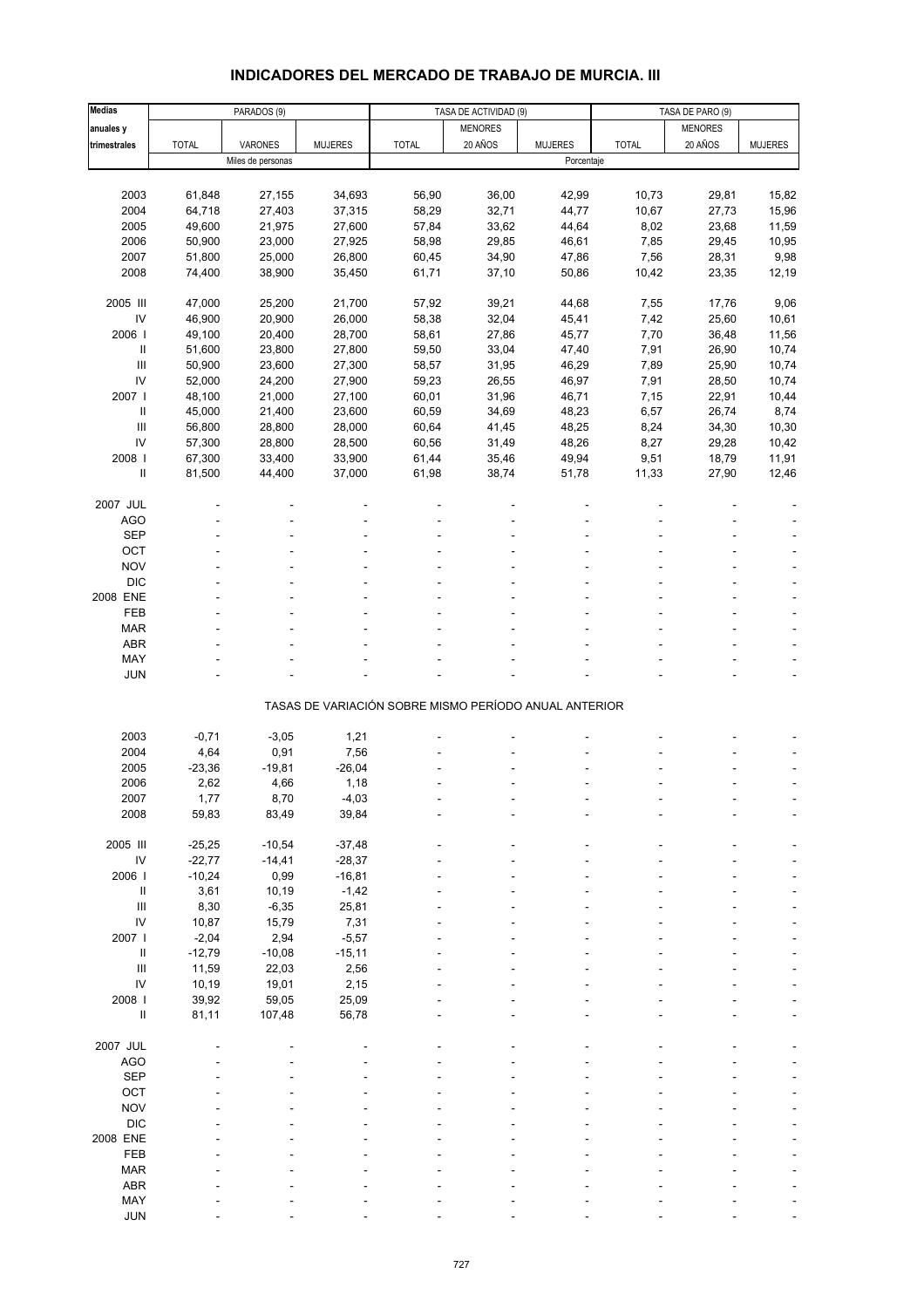| <b>Medias</b>              |              |                    | PARO REGISTRADO                                       |              |                  |                 |
|----------------------------|--------------|--------------------|-------------------------------------------------------|--------------|------------------|-----------------|
| anuales y                  |              |                    |                                                       |              |                  | SIN EMPLEO      |
| trimestrales               | <b>TOTAL</b> | <b>AGRICULTURA</b> | <b>INDUSTRIA</b>                                      | CONSTRUCCIÓN | <b>SERVICIOS</b> | <b>ANTERIOR</b> |
|                            |              |                    | Personas                                              |              |                  |                 |
|                            |              |                    |                                                       |              |                  |                 |
| 2003                       | 45.732       | 1.813              | 9.661                                                 | 5.408        | 23.717           | 5.134           |
| 2004                       | 45.187       | 2.126              | 9.094                                                 | 5.353        | 23.503           | 5.112           |
| 2005                       | 44.244       | 2.392              | 8.580                                                 | 5.639        | 23.950           | 3.684           |
| 2006                       | 44.355       | 2.617              | 7.779                                                 | 6.508        | 24.216           | 3.235           |
| 2007                       | 46.619       | 2.553              | 7.386                                                 | 8.103        | 25.366           | 3.211           |
| 2008                       | 64.445       | 3.369              | 9.002                                                 | 14.122       | 33.642           | 4.310           |
| 2005 IV                    | 44.365       | 2.603              | 8.430                                                 | 5.709        | 24.312           | 3.311           |
| 2006                       | 46.886       | 2.985              | 8.428                                                 | 6.051        | 25.825           | 3.597           |
| Ш                          | 42.419       | 2.385              | 7.561                                                 | 5.887        | 23.418           | 3.168           |
| $\mathbf{III}$             | 44.414       | 2.625              | 7.648                                                 | 7.275        | 23.800           | 3.066           |
| IV                         | 43.699       | 2.475              | 7.477                                                 | 6.820        | 23.820           | 3.107           |
| 2007 l                     | 45.463       | 2.487              | 7.576                                                 | 7.098        | 25.130           | 3.172           |
| $\ensuremath{\mathsf{II}}$ | 43.644       | 2.339              | 7.154                                                 | 7.054        | 23.980           | 3.117           |
| $\mathbf{III}$             | 47.306       | 2.703              | 7.214                                                 | 9.192        | 25.082           | 3.115           |
| IV                         | 50.062       | 2.682              | 7.600                                                 | 9.069        | 27.270           | 3.442           |
| 2008                       | 58.223       | 3.699              | 8.312                                                 | 10.761       | 31.474           | 3.977           |
| $\mathbf{II}$              | 62.053       | 2.932              | 8.748                                                 | 13.340       | 32.866           | 4.167           |
| Ш                          | 73.059       | 3.475              | 9.946                                                 | 18.265       | 36.586           | 4.786           |
| 2007 OCT                   | 48.669       | 2.561              | 7.437                                                 | 8.685        | 26.634           | 3.352           |
| <b>NOV</b>                 | 49.895       | 2.740              | 7.604                                                 | 8.730        | 27.281           | 3.540           |
| <b>DIC</b>                 | 51.623       | 2.746              | 7.758                                                 | 9.791        | 27.895           | 3.433           |
| 2008 ENE                   | 56.594       | 3.581              | 8.292                                                 | 10.173       | 30.750           | 3.798           |
| FEB                        | 60.261       | 4.700              | 8.449                                                 | 10.782       | 32.252           | 4.078           |
| <b>MAR</b>                 | 57.813       | 2.816              | 8.196                                                 | 11.327       | 31.419           | 4.055           |
| <b>ABR</b>                 | 59.923       | 2.849              | 8.491                                                 | 12.090       | 32.344           | 4.149           |
| MAY                        | 61.724       | 2.867              | 8.767                                                 | 13.250       | 32.717           | 4.123           |
| <b>JUN</b>                 | 64.512       | 3.081              | 8.985                                                 | 14.681       | 33.537           | 4.228           |
| JUL                        | 68.632       | 3.365              | 9.463                                                 | 16.432       | 34.937           | 4.435           |
| <b>AGO</b>                 | 74.199       | 3.463              | 10.066                                                | 19.335       | 36.549           | 4.786           |
| <b>SEP</b>                 | 76.345       | 3.598              | 10.310                                                | 19.029       | 38.271           | 5.137           |
|                            |              |                    | TASAS DE VARIACIÓN SOBRE MISMO PERÍODO ANUAL ANTERIOR |              |                  |                 |
| 2003                       | 1,28         | $-4,83$            | 0,43                                                  | 3,68         | 1,60             | 1,24            |
| 2004                       | $-1,19$      | 17,28              | $-5,86$                                               | $-1,02$      | $-0,90$          | $-0,43$         |
| 2005                       | $-2,09$      | 12,50              | $-5,66$                                               | 5,35         | 1,90             | $-27,93$        |
| 2006                       | 0,25         | 9,44               | $-9,34$                                               | 15,41        | 1,11             | $-12,19$        |
| 2007                       | 5,11         | $-2,47$            | -5,05                                                 | 24,51        | 4,75             | $-0,72$         |
| 2008                       | 41,73        | 34,24              | 23,07                                                 | 81,48        | 36,03            | 37,49           |
| 2005 IV                    | $-1,71$      | 17,09              | $-5,17$                                               | 5,93         | 3,72             | $-36,27$        |
| 2006                       | $-0,03$      | 30,22              | $-10,88$                                              | 6,56         | 2,67             | $-16,69$        |
| Ш                          | 0,47         | 15,22              | $-8,47$                                               | 13,50        | 1,98             | $-15,26$        |
| $\mathsf{III}$             | 2,12         | 0,92               | $-6,39$                                               | 21,60        | 1,84             | $-8,97$         |
| IV                         | $-1,50$      | $-4,93$            | $-11,30$                                              | 19,46        | $-2,02$          | $-6,15$         |
| 2007 l                     | $-3,04$      | $-16,67$           | $-10,12$                                              | 17,30        | $-2,69$          | $-11,82$        |
| $\label{eq:1} \mathsf{II}$ | 2,89         | $-1,93$            | $-5,38$                                               | 19,82        | 2,40             | $-1,62$         |
| Ш                          | 6,51         | 2,97               | $-5,68$                                               | 26,36        | 5,38             | 1,61            |
| IV                         | 14,56        | 8,38               | 1,64                                                  | 32,98        | 14,48            | 10,76           |
| 2008                       | 28,07        | 48,71              | 9,72                                                  | 51,60        | 25,24            | 25,39           |
| Ш                          | 42,18        | 25,37              | 22,28                                                 | 89,12        | 37,05            | 33,68           |
| Ш                          | 54,44        | 28,59              | 37,88                                                 | 98,70        | 45,87            | 53,63           |
| 2007 OCT                   | 10,47        | 0,43               | -1,43                                                 | 29,67        | 10,72            | 4,52            |
| <b>NOV</b>                 | 14,83        | 10,39              | 3,05                                                  | 34,08        | 14,14            | 11,43           |
| <b>DIC</b>                 | 18,43        | 14,75              | 3,33                                                  | 35,05        | 18,69            | 16,85           |
| 2008 ENE                   | 24,95        | 39,56              | 8,11                                                  | 42,20        | 23,72            | 24,48           |
| FEB                        | 31,05        | 87,10              | 10,44                                                 | 51,48        | 26,42            | 27,84           |
| <b>MAR</b>                 | 28,15        | 18,12              | 10,65                                                 | 61,31        | 25,55            | 23,85           |
| ABR                        | 34,75        | 23,60              | 18,28                                                 | 72,32        | 30,96            | 26,76           |
| MAY                        | 43,61        | 24,27              | 22,96                                                 | 92,03        | 38,61            | 35,63           |
| <b>JUN</b>                 | 48,37        | 28,11              | 25,61                                                 | 102,61       | 41,87            | 39,17           |
| <b>JUL</b>                 | 51,88        | 26,84              | 34,21                                                 | 96,98        | 45,07            | 44,98           |
| <b>AGO</b>                 | 51,67        | 27,79              | 36,67                                                 | 90,93        | 42,82            | 52,96           |
| <b>SEP</b>                 | 59,69        | 31,07              | 42,70                                                 | 108,93       | 49,67            | 62,67           |

# **INDICADORES DEL MERCADO DE TRABAJO DE MURCIA. IV**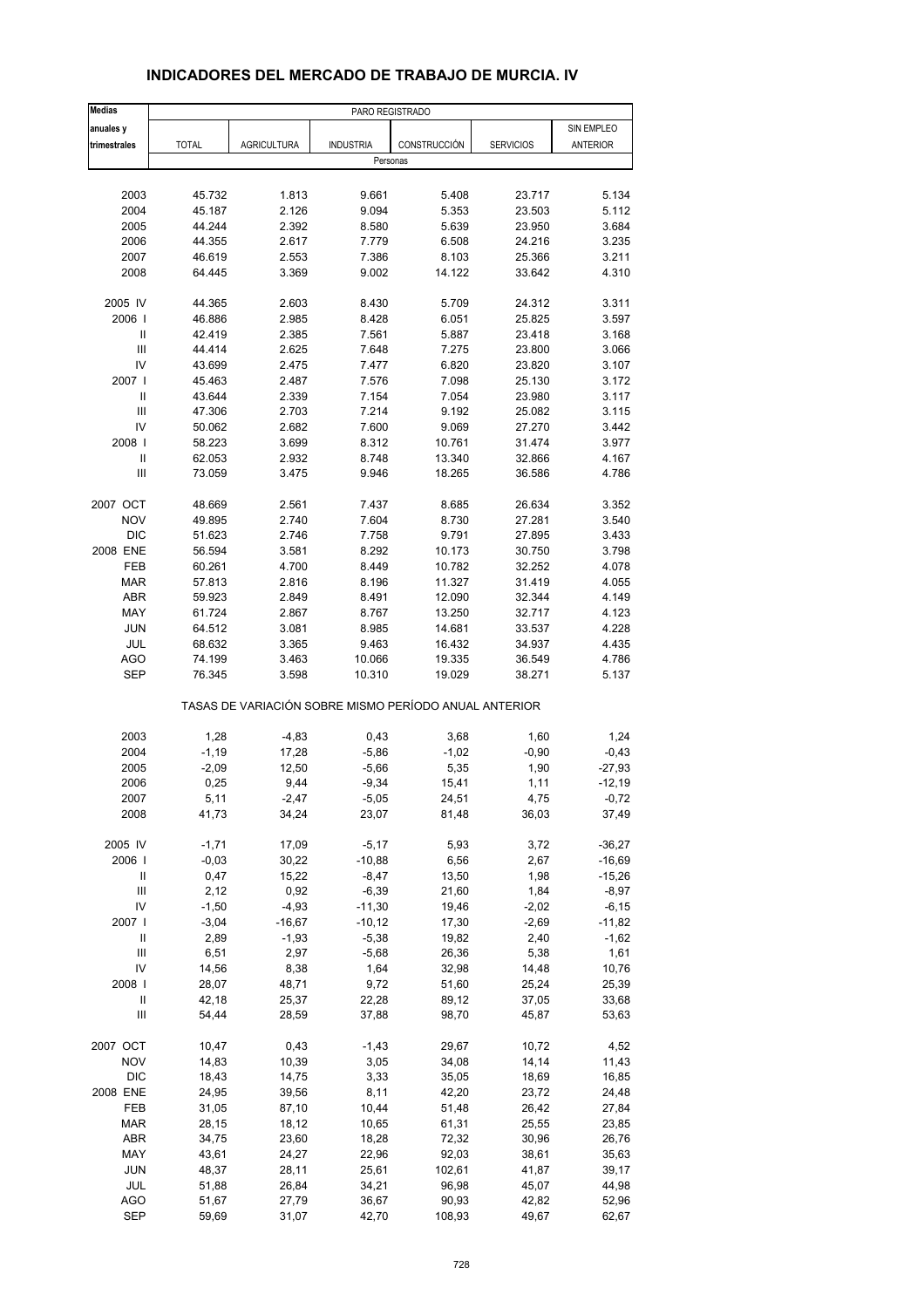# **INDICADORES DEL MERCADO DE TRABAJO DE MURCIA. V**

| <b>Medias</b> |                                                       |                    | AFILIADOS A LA SEGURIDAD SOCIAL EN ALTA LABORAL |                 |                  |
|---------------|-------------------------------------------------------|--------------------|-------------------------------------------------|-----------------|------------------|
| anuales y     |                                                       |                    | <b>TOTAL</b>                                    |                 |                  |
| trimestrales  | <b>TOTAL</b>                                          | <b>AGRICULTURA</b> | <b>INDUSTRIA</b>                                | CONSTRUCCIÓN    | <b>SERVICIOS</b> |
|               |                                                       |                    | Personas                                        |                 |                  |
|               |                                                       |                    |                                                 |                 |                  |
| 2003          | 487.236                                               | 79.272             | 78.517                                          | 63.564          | 265.441          |
| 2004          | 503.852                                               | 72.238             | 78.971                                          | 70.562          | 281.616          |
| 2005          | 537.953                                               | 73.189             | 80.111                                          | 80.874          | 303.443          |
| 2006          | 573.180                                               | 74.896             | 81.249                                          | 90.102          | 326.872          |
| 2007          | 588.095                                               | 69.573             | 82.713                                          | 91.199          | 344.577          |
| 2008          | 584.403                                               | 70.982             | 80.204                                          | 83.247          | 349.940          |
| 2005 IV       | 560.210                                               | 77.563             | 80.729                                          | 86.080          | 315.587          |
| 2006          | 563.378                                               | 77.140             | 80.286                                          | 88.667          | 317.146          |
| Ш             | 575.328                                               | 76.854             | 82.001                                          | 91.056          | 325.382          |
| Ш             | 572.665                                               | 72.709             | 81.393                                          | 89.420          | 329.109          |
| IV            | 581.350                                               | 72.881             | 81.315                                          | 91.266          | 335.853          |
| 2007 l        | 582.606                                               | 71.154             | 81.878                                          | 92.167          | 337.373          |
| Ш             | 592.516                                               | 70.651             | 83.666                                          | 92.848          | 345.318          |
| Ш             | 586.543                                               | 67.467             | 82.997                                          | 89.469          | 346.577          |
| IV            | 590.714                                               | 69.020             | 82.313                                          | 90.311          | 349.039          |
| 2008          | 587.128                                               | 69.714             | 81.048                                          | 88.839          | 347.496          |
| Ш             | 587.395                                               | 71.834             | 80.632                                          | 83.654          | 351.243          |
| Ш             | 575.828                                               | 71.606             | 78.294                                          | 74.248          | 351.650          |
|               |                                                       |                    |                                                 |                 |                  |
| 2007 SEP      | 588.968                                               | 67.060             | 83.385                                          | 90.639          | 347.852          |
| ОСТ           | 589.329                                               | 68.571             | 82.942                                          | 91.321          | 346.464          |
| <b>NOV</b>    | 594.095                                               | 69.201             | 82.776                                          | 91.872          | 350.215          |
| <b>DIC</b>    | 588.718                                               | 69.287             | 81.220                                          | 87.741          | 350.439          |
| 2008 ENE      | 585.754                                               | 69.289             | 80.769                                          | 89.853          | 345.812          |
| FEB           | 587.205                                               | 69.413             | 80.652                                          | 89.245          | 347.864          |
| <b>MAR</b>    | 588.424                                               | 70.440             | 81.722                                          | 87.419          | 348.812          |
| <b>ABR</b>    | 588.568                                               | 71.149             | 81.098                                          | 86.117          | 350.173          |
| MAY           | 590.463                                               | 72.195             | 80.741                                          | 84.043          | 353.453          |
| <b>JUN</b>    | 583.155                                               | 72.159             | 80.058                                          | 80.803          | 350.104          |
| JUL           | 580.161                                               | 71.910             | 78.637                                          | 76.905          | 352.678          |
| AGO           | 571.495                                               | 71.301             | 77.951                                          | 71.591          | 350.621          |
|               | TASAS DE VARIACIÓN SOBRE MISMO PERÍODO ANUAL ANTERIOR |                    |                                                 |                 |                  |
|               |                                                       |                    |                                                 |                 |                  |
| 2003<br>2004  | 6,25<br>3,41                                          | 10,27<br>$-8,87$   | 1,45<br>0,58                                    | 9,49<br>11,01   | 5,84<br>6,09     |
| 2005          | 6,77                                                  | 1,32               | 1,44                                            | 14,61           | 7,75             |
| 2006          | 6,55                                                  | 2,33               | 1,42                                            | 11,41           | 7,72             |
| 2007          |                                                       |                    |                                                 |                 |                  |
| 2008          | 2,60<br>$-0,44$                                       | -7,11<br>1,27      | 1,80<br>$-3,11$                                 | 1,22<br>$-9,12$ | 5,42<br>2,17     |
|               |                                                       |                    |                                                 |                 |                  |
| 2005 IV       | 9,76                                                  | 11,06              | 2,00                                            | 17,63           | 9,66             |
| 2006          | 10,07                                                 | 13,84              | 2,64                                            | 17,36           | 9,40             |
| Ш             | 7,70                                                  | 6, 13              | 2,00                                            | 13,79           | 8,11             |
| Ш             | 4,97                                                  | $-3,07$            | 0,36                                            | 9,26            | 7,10             |
| IV            | 3,77                                                  | $-6,04$            | 0,73                                            | 6,02            | 6,42             |
| 2007 l        | 3,41                                                  | $-7,76$            | 1,98                                            | 3,95            | 6,38             |
| Ш             | 2,99                                                  | $-8,07$            | 2,03                                            | 1,97            | 6,13             |
| Ш             | 2,42                                                  | $-7,21$            | 1,97                                            | 0,05            | 5,31             |
| IV            | 1,61                                                  | $-5,30$            | 1,23                                            | $-1,05$         | 3,93             |
| 2008          | 0,78                                                  | $-2,02$            | $-1,01$                                         | $-3,61$         | 3,00             |
| Ш             | $-0,86$                                               | 1,67               | $-3,63$                                         | $-9,90$         | 1,72             |
| Ш             | $-1,62$                                               | 5,81               | $-5,44$                                         | $-16,47$        | 1,65             |
| 2007 SEP      | 2,45                                                  | $-6,45$            | 1,95                                            | $-0,11$         | 5,22             |
| ОСТ           | 1,99                                                  | $-5,63$            | 2,12                                            | $-0,34$         | 4,28             |
| <b>NOV</b>    | 1,37                                                  | $-6,18$            | 1,11                                            | $-0,96$         | 3,73             |
| DIC           | 1,47                                                  | $-4,06$            | 0,45                                            | $-1,86$         | 3,78             |
| 2008 ENE      | 1,32                                                  | $-2,44$            | $-0, 11$                                        | $-1,35$         | 3,19             |
| FEB           | 1,03                                                  | $-2,21$            | $-1,10$                                         | $-3,51$         | 3,48             |
| <b>MAR</b>    | $-0,01$                                               | $-1,42$            | $-1,80$                                         | $-5,93$         | 2,34             |
| ABR           | $-0,27$                                               | $-0, 11$           | $-3,19$                                         | $-6,69$         | 2,14             |
| MAY           | $-0,34$                                               | 2,11               | $-3,28$                                         | $-9,72$         | 2,40             |
| <b>JUN</b>    | $-1,98$                                               | 3,05               | $-4,41$                                         | $-13,27$        | 0,62             |
| JUL           | $-2,40$                                               | 5,02               | $-6,00$                                         | $-15,52$        | 0,42             |
| <b>AGO</b>    | $-0,82$                                               | 6,63               | $-4,88$                                         | $-17,46$        | 2,92             |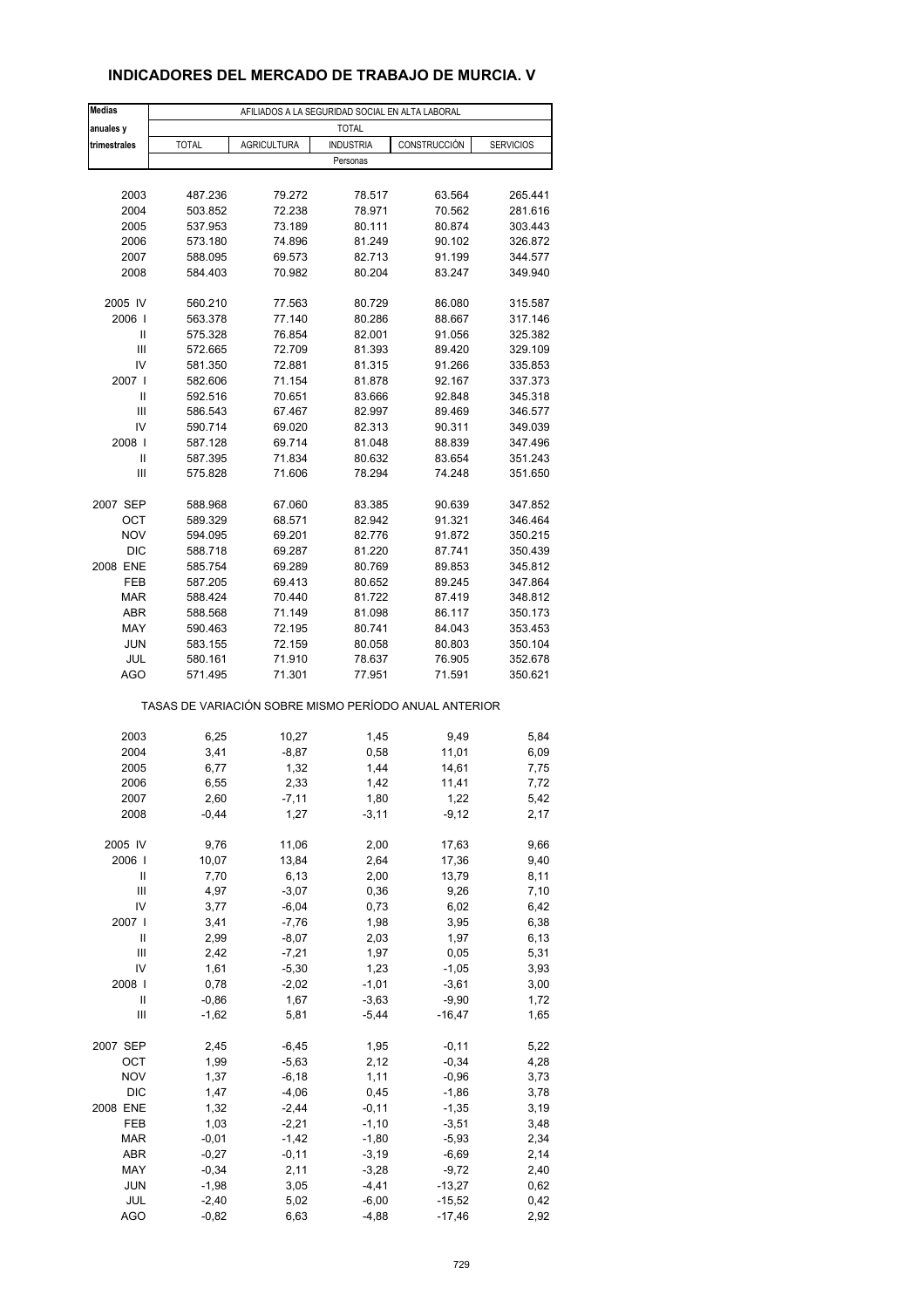#### **INDICADORES DEL MERCADO DE TRABAJO DE MURCIA. VI**

| <b>Medias</b> | AFILIADOS A LA SEGURIDAD SOCIAL EN ALTA LABORAL       |                    |                     |                     |                  |  |  |  |  |  |
|---------------|-------------------------------------------------------|--------------------|---------------------|---------------------|------------------|--|--|--|--|--|
| anuales y     |                                                       |                    | <b>CUENTA AJENA</b> |                     |                  |  |  |  |  |  |
| trimestrales  | <b>TOTAL</b>                                          | <b>AGRICULTURA</b> | <b>INDUSTRIA</b>    | CONSTRUCCIÓN        | <b>SERVICIOS</b> |  |  |  |  |  |
|               |                                                       |                    | Personas            |                     |                  |  |  |  |  |  |
| 2003          | 399.484                                               | 68.998             | 70.269              | 50.811              | 209.112          |  |  |  |  |  |
| 2004          | 411.282                                               | 61.861             | 70.605              | 56.503              | 221.976          |  |  |  |  |  |
| 2005          | 439.161                                               | 62.849             | 71.659              | 65.190              | 239.246          |  |  |  |  |  |
| 2006          | 468.509                                               | 64.640             | 72.698              | 72.811              | 258.341          |  |  |  |  |  |
| 2007          | 479.972                                               | 59.542             | 73.990              | 72.397              | 274.044          |  |  |  |  |  |
| 2008          | 475.373                                               | 61.118             | 71.453              | 64.610              | 278.192          |  |  |  |  |  |
|               |                                                       |                    |                     |                     |                  |  |  |  |  |  |
| 2005 IV       | 458.513                                               | 67.266             | 72.276              | 69.847              | 248.985          |  |  |  |  |  |
| 2006          | 460.328                                               | 66.789             | 71.786              | 72.025              | 249.649          |  |  |  |  |  |
| Ш             | 470.513                                               | 66.544             | 73.446              | 73.853              | 256.670          |  |  |  |  |  |
| Ш             | 467.637                                               | 62.495             | 72.826              | 71.953              | 260.363          |  |  |  |  |  |
| IV            | 475.560                                               | 62.730             | 72.734              | 73.413              | 266.683          |  |  |  |  |  |
| 2007 l        | 475.971                                               | 61.085             | 73.215              | 73.883              | 267.787          |  |  |  |  |  |
| Ш             | 484.321                                               | 60.604             | 74.946              | 74.062              | 274.710          |  |  |  |  |  |
| Ш             | 478.027                                               | 57.473             | 74.260              | 70.483              | 275.811          |  |  |  |  |  |
| IV            | 481.570                                               | 59.004             | 73.537              | 71.161              | 277.867          |  |  |  |  |  |
| 2008          | 477.911                                               | 59.778             | 72.266              | 69.837              | 276.030          |  |  |  |  |  |
| Ш             | 477.999                                               | 61.981             | 71.871              | 64.974              | 279.173          |  |  |  |  |  |
| Ш             | 467.626                                               | 61.834             | 69.608              | 56.223              | 279.961          |  |  |  |  |  |
| 2007 SEP      | 480.335                                               | 57.069             | 74.640              | 71.555              | 277.071          |  |  |  |  |  |
| OCT           | 480.489                                               | 58.556             | 74.198              | 72.179              | 275.556          |  |  |  |  |  |
| <b>NOV</b>    | 484.909                                               | 59.179             | 73.989              | 72.703              | 279.038          |  |  |  |  |  |
| <b>DIC</b>    | 479.311                                               | 59.278             | 72.425              | 68.602              | 279.006          |  |  |  |  |  |
| 2008 ENE      | 476.832                                               | 59.345             | 71.992              | 70.833              | 274.662          |  |  |  |  |  |
| FEB           | 477.997                                               | 59.477             | 71.862              | 70.223              | 276.435          |  |  |  |  |  |
| <b>MAR</b>    | 478.904                                               | 60.512             | 72.945              | 68.454              | 276.993          |  |  |  |  |  |
| <b>ABR</b>    | 479.110                                               | 61.278             | 72.326              | 67.294              | 278.212          |  |  |  |  |  |
| MAY           | 480.971                                               | 62.340             | 71.971              | 65.337              | 281.323          |  |  |  |  |  |
| <b>JUN</b>    | 473.915                                               | 62.325             | 71.315              | 62.290              | 277.985          |  |  |  |  |  |
| JUL           | 471.637                                               | 62.130             | 69.934              | 58.730              | 280.843          |  |  |  |  |  |
| AGO           | 463.614                                               | 61.538             | 69.282              | 53.715              | 279.079          |  |  |  |  |  |
|               | TASAS DE VARIACIÓN SOBRE MISMO PERÍODO ANUAL ANTERIOR |                    |                     |                     |                  |  |  |  |  |  |
|               |                                                       |                    |                     |                     |                  |  |  |  |  |  |
| 2003          | 6,61                                                  | 11,74              | 1,57                | 9,48                | 6,09             |  |  |  |  |  |
| 2004          | 2,95                                                  | $-10,34$           | 0,48                | 11,20               | 6,15             |  |  |  |  |  |
| 2005          | 6,78                                                  | 1,60               | 1,49                | 15,37               | 7,78             |  |  |  |  |  |
| 2006          | 6,68                                                  | 2,85               | 1,45                | 11,69               | 7,98             |  |  |  |  |  |
| 2007<br>2008  | 2,45<br>$-0,83$                                       | -7,89<br>1,77      | 1,78<br>$-3,54$     | $-0,57$<br>$-11,45$ | 6,08<br>2,19     |  |  |  |  |  |
|               |                                                       |                    |                     |                     |                  |  |  |  |  |  |
| 2005 IV       | 10,11                                                 | 13,12              | 2,15                | 19,12               | 9,57             |  |  |  |  |  |
| 2006          | 10,51                                                 | 16,31              | 2,87                | 18,90               | 9,26             |  |  |  |  |  |
| Ш             | 7,91                                                  | 7,28               | 2,11                | 14,65               | 8,11             |  |  |  |  |  |
| Ш             | 4,96                                                  | $-3,37$            | 0,25                | 9,15                | 7,54             |  |  |  |  |  |
| IV            | 3,72                                                  | $-6,74$            | 0,63                | 5,10                | 7,11             |  |  |  |  |  |
| 2007          | 3,40                                                  | $-8,54$            | 1,99                | 2,58                | 7,27             |  |  |  |  |  |
| Ш             | 2,93                                                  | $-8,93$            | 2,04                | 0,28                | 7,03             |  |  |  |  |  |
| Ш             | 2,22                                                  | $-8,04$            | 1,97                | $-2,04$             | 5,93             |  |  |  |  |  |
| IV            | 1,26                                                  | $-5,94$            | 1,10                | $-3,07$             | 4,19             |  |  |  |  |  |
| 2008          | 0,41                                                  | $-2,14$            | $-1,30$             | $-5,48$             | 3,08             |  |  |  |  |  |
| Ш             | $-1,31$                                               | 2,27               | $-4, 10$            | $-12,27$            | 1,62             |  |  |  |  |  |
| Ш             | $-1,94$                                               | 7,21               | $-6,02$             | $-19,62$            | 1,74             |  |  |  |  |  |
| 2007 SEP      | 2,26                                                  | $-7,21$            | 1,93                | $-2,20$             | 5,82             |  |  |  |  |  |
| ОСТ           | 1,72                                                  | $-6,31$            | 2,13                | $-2,32$             | 4,64             |  |  |  |  |  |
| <b>NOV</b>    | 0,99                                                  | $-6,95$            | 0,95                | $-2,90$             | 3,96             |  |  |  |  |  |
| <b>DIC</b>    | 1,09                                                  | $-4,53$            | 0,23                | $-4,02$             | 3,99             |  |  |  |  |  |
| 2008 ENE      | 1,02                                                  | $-2,63$            | $-0,33$             | $-2,96$             | 3,32             |  |  |  |  |  |
| FEB           | 0,71                                                  | $-2,37$            | $-1,41$             | $-5,38$             | 3,69             |  |  |  |  |  |
| <b>MAR</b>    | $-0,49$                                               | $-1,43$            | $-2, 13$            | $-8,05$             | 2,24             |  |  |  |  |  |
| ABR           | $-0,69$                                               | 0, 16              | $-3,66$             | $-8,66$             | 2,10             |  |  |  |  |  |
| MAY           | $-0,67$                                               | 2,79               | $-3,74$             | $-12,04$            | 2,48             |  |  |  |  |  |
| <b>JUN</b>    | $-2,55$                                               | 3,90               | $-4,91$             | $-16,08$            | 0,32             |  |  |  |  |  |
| JUL           | $-2,92$                                               | 6,27               | $-6,64$             | $-18,53$            | 0, 16            |  |  |  |  |  |
| <b>AGO</b>    | $-0,92$                                               | 8,17               | $-5,40$             | $-20,78$            | 3,37             |  |  |  |  |  |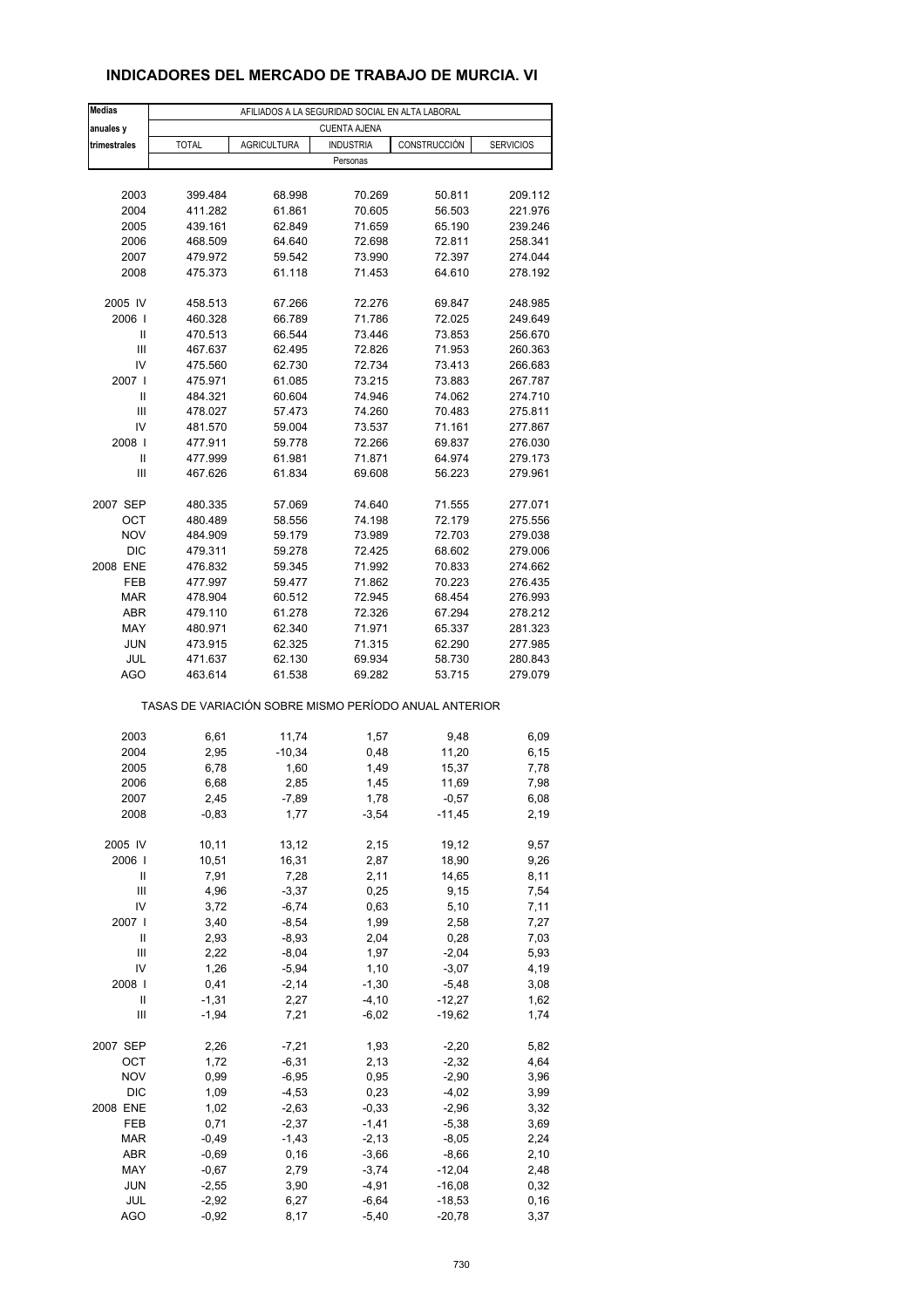#### **INDICADORES DEL MERCADO DE TRABAJO DE MURCIA. VII**

| <b>Medias</b>                      |              |                    | AFILIADOS A LA SEGURIDAD SOCIAL EN ALTA LABORAL       |              |                  |
|------------------------------------|--------------|--------------------|-------------------------------------------------------|--------------|------------------|
| anuales y                          |              |                    | <b>CUENTA PROPIA</b>                                  |              |                  |
| trimestrales                       | <b>TOTAL</b> | <b>AGRICULTURA</b> | <b>INDUSTRIA</b>                                      | CONSTRUCCIÓN | <b>SERVICIOS</b> |
|                                    |              |                    | Personas                                              |              |                  |
|                                    |              |                    |                                                       |              |                  |
| 2003                               | 87.751       | 10.274             | 8.248                                                 | 12.753       | 56.330           |
| 2004                               | 92.570       | 10.377             | 8.366                                                 | 14.059       | 59.640           |
| 2005                               | 98.792       | 10.340             | 8.452                                                 | 15.684       | 64.197           |
| 2006                               | 104.671      | 10.256             | 8.551                                                 | 17.291       | 68.531           |
| 2007                               | 108.123      | 10.031             | 8.724                                                 | 18.802       | 70.533           |
| 2008                               | 109.031      | 9.864              | 8.750                                                 | 18.638       | 71.748           |
|                                    |              |                    |                                                       |              |                  |
| 2005 IV                            | 101.698      | 10.296             | 8.453                                                 | 16.233       | 66.602           |
| 2006                               | 103.050      | 10.351             | 8.500                                                 | 16.642       | 67.497           |
| Ш                                  | 104.815      | 10.310             | 8.555                                                 | 17.203       | 68.712           |
| Ш                                  | 105.028      | 10.214             | 8.567                                                 | 17.467       | 68.745           |
| IV                                 | 105.790      | 10.150             | 8.582                                                 | 17.853       | 69.170           |
| 2007 l                             | 106.635      | 10.069             | 8.663                                                 | 18.284       | 69.586           |
| Ш                                  | 108.195      | 10.047             | 8.720                                                 | 18.786       | 70.608           |
| $\mathsf{III}$                     | 108.516      | 9.994              | 8.736                                                 | 18.986       | 70.766           |
| IV                                 | 109.144      | 10.015             | 8.775                                                 | 19.150       | 71.173           |
| 2008                               | 109.217      | 9.936              | 8.781                                                 | 19.002       | 71.466           |
| Ш                                  | 109.397      | 9.853              | 8.762                                                 | 18.681       | 72.070           |
| Ш                                  | 108.203      | 9.772              | 8.686                                                 | 18.026       | 71.689           |
|                                    |              |                    |                                                       |              |                  |
| 2007 SEP                           | 108.633      | 9.991              | 8.745                                                 | 19.084       | 70.781           |
| ОСТ                                | 108.840      | 10.015             | 8.744                                                 | 19.142       | 70.908           |
| <b>NOV</b>                         | 109.186      | 10.022             | 8.787                                                 | 19.169       | 71.177           |
| <b>DIC</b>                         | 109.407      | 10.009             | 8.795                                                 | 19.139       | 71.433           |
| 2008 ENE                           | 108.922      | 9.944              | 8.777                                                 | 19.020       | 71.150           |
| FEB                                | 109.208      | 9.936              | 8.790                                                 | 19.022       | 71.429           |
| <b>MAR</b>                         | 109.520      | 9.928              | 8.777                                                 | 18.965       | 71.819           |
| <b>ABR</b>                         | 109.458      | 9.871              | 8.772                                                 | 18.823       | 71.961           |
| MAY                                | 109.492      | 9.855              | 8.770                                                 | 18.706       | 72.130           |
| <b>JUN</b>                         | 109.240      | 9.834              | 8.743                                                 | 18.513       | 72.119           |
| JUL                                | 108.524      | 9.780              | 8.703                                                 | 18.175       | 71.835           |
| <b>AGO</b>                         | 107.881      | 9.763              | 8.669                                                 | 17.876       | 71.542           |
|                                    |              |                    | TASAS DE VARIACIÓN SOBRE MISMO PERÍODO ANUAL ANTERIOR |              |                  |
|                                    |              |                    |                                                       |              |                  |
| 2003                               | 4,67         | 1,33               | 0,48                                                  | 9,57         | 4,92             |
| 2004                               | 5,49         | 1,00               | 1,43                                                  | 10,25        | 5,88             |
| 2005                               | 6,72         | $-0,36$            | 1,03                                                  | 11,56        | 7,64             |
| 2006                               | 5,95         | $-0,81$            | 1,17                                                  | 10,25        | 6,75             |
| 2007                               | 3,30         | -2,19              | 2,02                                                  | 8,73         | 2,92             |
| 2008                               | 1,26         | $-1,78$            | 0,56                                                  | 0,01         | 2,11             |
| 2005 IV                            | 8,20         | $-0,73$            |                                                       | 11,62        | 9,98             |
| 2006                               | 8,14         | 0,12               | 0,77<br>0,79                                          | 11,14        | 9,88             |
| Ш                                  | 6,78         | $-0,74$            | 1,04                                                  | 10,22        | 8,08             |
| Ш                                  | 5,01         | $-1,20$            | 1,32                                                  | 9,71         | 5,47             |
| IV                                 | 4,02         | $-1,42$            | 1,52                                                  | 9,98         | 3,86             |
| 2007 l                             | 3,48         | $-2,72$            | 1,91                                                  | 9,86         | 3,09             |
| Ш                                  | 3,23         | $-2,55$            | 1,93                                                  | 9,20         | 2,76             |
| Ш                                  | 3,32         | $-2,15$            | 1,98                                                  | 8,70         | 2,94             |
| IV                                 | 3,17         | $-1,33$            | 2,26                                                  | 7,26         | 2,89             |
| 2008                               | 2,42         | $-1,32$            | 1,37                                                  | 3,93         | 2,70             |
| Ш                                  | 1,11         | $-1,93$            | 0,48                                                  | $-0,56$      | 2,07             |
| $\ensuremath{\mathsf{III}}\xspace$ | $-0,24$      | $-2,25$            | $-0,53$                                               | $-4,82$      | 1,31             |
|                                    |              |                    |                                                       |              |                  |
| 2007 SEP                           | 3,34         | $-1,90$            | 2,08                                                  | 8,57         | 2,94             |
| OCT                                | 3,23         | $-1,45$            | 2,04                                                  | 7,88         | 2,88             |
| <b>NOV</b>                         | 3,11         | $-1,37$            | 2,46                                                  | 7,18         | 2,80             |
| <b>DIC</b>                         | 3,17         | $-1, 17$           | 2,27                                                  | 6,74         | 3,00             |
| 2008 ENE                           | 2,66         | $-1,33$            | 1,67                                                  | 5,16         | 2,72             |
| FEB                                | 2,44         | $-1,26$            | 1,47                                                  | 4,04         | 2,69             |
| $\sf{MAR}$                         | 2,16         | $-1,36$            | 0,98                                                  | 2,62         | 2,70             |
| ABR                                | 1,62         | $-1,74$            | 0,94                                                  | 1,10         | 2,33             |
| MAY                                | 1,13         | $-1,99$            | 0,63                                                  | $-0,52$      | 2,08             |
| <b>JUN</b>                         | 0,58         | $-2,06$            | $-0,14$                                               | $-2,24$      | 1,80             |
| JUL                                | $-0,04$      | $-2,32$            | $-0,49$                                               | $-4,06$      | 1,41             |
| <b>AGO</b>                         | $-0,43$      | $-2,17$            | $-0,56$                                               | $-5,57$      | 1,22             |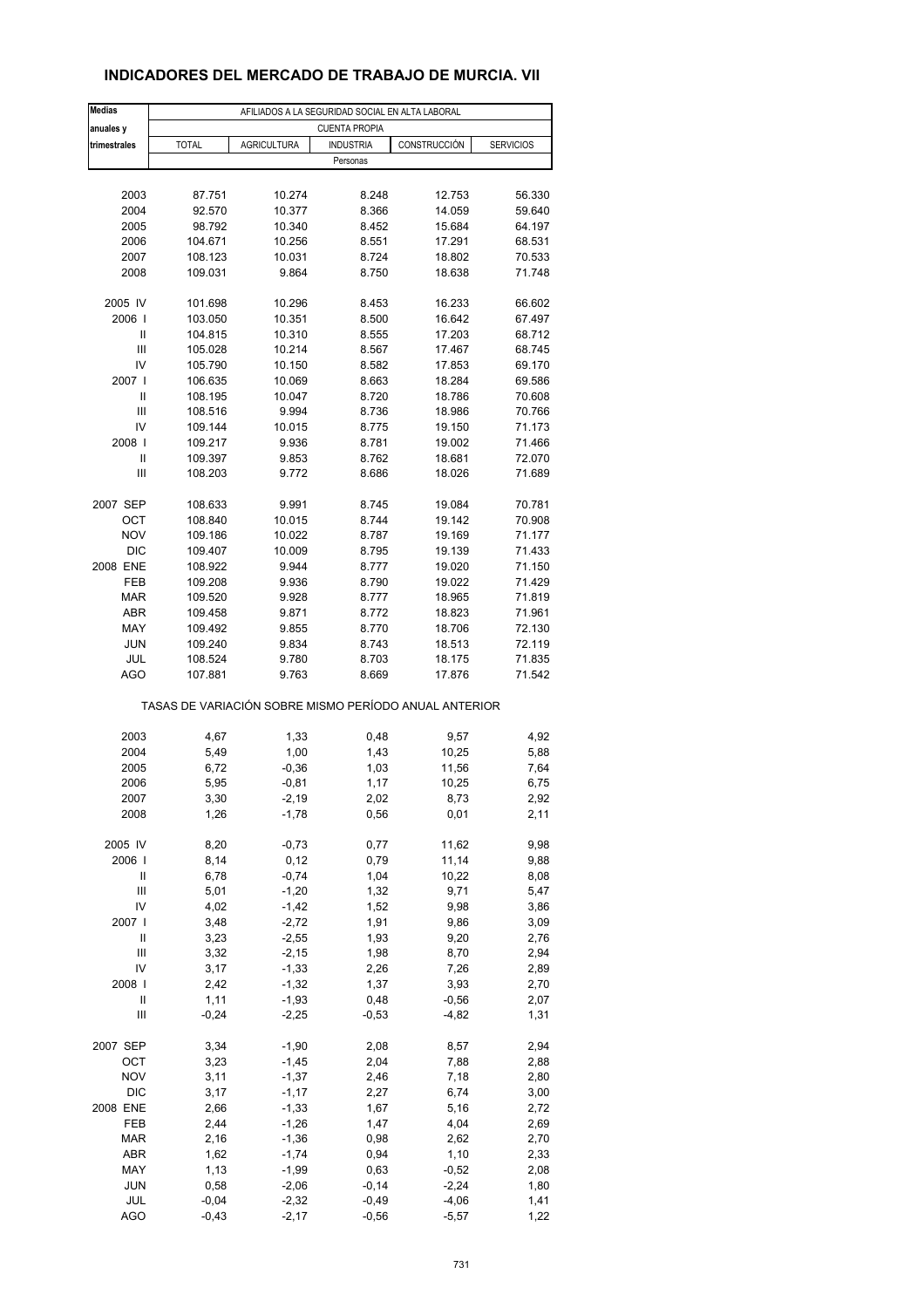| <b>Medias</b>                      |              | EFECTIVOS LABORALES |                   |                  |                                                       |                 | JORNADA MEDIA POR TRABAJADOR Y TRIM. |          |                |
|------------------------------------|--------------|---------------------|-------------------|------------------|-------------------------------------------------------|-----------------|--------------------------------------|----------|----------------|
| anuales y                          | <b>TOTAL</b> |                     | <b>SECTORES</b>   |                  | CONTRATO                                              | CONTRATO        | <b>TOTAL</b>                         | A TIEMPO | A TIEMPO       |
| trimestrales                       |              | <b>INDUSTRIA</b>    | CONSTRUC.         | <b>SERVICIOS</b> | <b>INDEFINIDO</b>                                     | <b>TEMPORAL</b> |                                      | COMPLETO | <b>PARCIAL</b> |
|                                    |              |                     | Miles de personas |                  |                                                       |                 |                                      | Horas    |                |
|                                    |              |                     |                   |                  |                                                       |                 |                                      |          |                |
| 2003                               | 308,4        | 70,3                | 50,6              | 187,5            | 174,9                                                 | 133,5           | 415,9                                | 441,1    | 285,8          |
| 2004                               | 326,5        | 71,2                | 56,8              | 198,6            | 194,6                                                 | 131,9           | 413,2                                | 439,7    | 288,1          |
| 2005                               | 352,7        | 71,8                | 66,0              | 214,9            | 209,2                                                 | 143,5           | 411,9                                | 438,9    | 280,3          |
| 2006                               | 379,6        | 72,8                | 73,0              | 233,7            | 215,8                                                 | 150,3           | 410,3                                | 436,8    | 283,3          |
| 2007                               | 394,1        | 74,9                | 71,8              | 247,4            | 215,8                                                 | 139,7           | 409,7                                | 435,0    | 293,1          |
| 2008                               | 386,9        | 72,4                | 66,4              | 248,1            | 215,8                                                 | 134,9           | 425,9                                | 453,6    | 293,8          |
|                                    |              |                     |                   |                  |                                                       |                 |                                      |          |                |
| 2005 III                           | 354,5        | 73,1                | 67,4              | 213,9            | 209,8                                                 | 144,7           | 360,5                                | 377,6    | 263,3          |
| IV                                 | 363,6        | 71,5                | 69,5              | 222,6            | 213,2                                                 | 150,4           | 422,3                                | 453,5    | 280,8          |
| 2006                               | 372,0        | 73,0                | 72,8              | 226,2            | 215,8                                                 | 156,2           | 430,8                                | 460,4    | 292,5          |
| Ш                                  | 379,2        | 72,9                | 74,2              | 232,1            | 215,8                                                 | 152,7           | 432,1                                | 460,0    | 292,1          |
| $\mathbf{III}$                     | 383,0        | 72,8                | 73,1              | 237,1            | 215,8                                                 | 146,2           | 357,7                                | 378,3    | 253,5          |
| IV                                 | 384,3        | 72,6                | 72,1              | 239,6            | 215,8                                                 | 145,9           | 420,7                                | 448,4    | 295,1          |
| 2007 l                             | 392,4        | 72,7                | 75,1              | 244,6            | 215,8                                                 | 143,2           | 427,8                                | 457,3    | 298,6          |
| Ш                                  | 398,3        | 73,7                | 74,2              | 250,4            | 215,8                                                 | 147,6           | 429,0                                | 458,3    | 297,3          |
| $\mathbf{III}$                     | 394,7        | 78,3                | 70,7              | 245,7            | 215,8                                                 | 135,7           | 360,5                                | 379,0    | 272,8          |
| IV                                 | 391,1        | 75,0                | 67,4              | 248,7            | 215,8                                                 | 132,3           | 421,5                                | 445,3    | 303,8          |
| 2008                               | 390,9        | 73,2                | 69,6              | 248,1            | 215,8                                                 | 131,7           | 426,1                                | 453,8    | 296,6          |
| Ш                                  | 382,8        | 71,6                | 63,1              | 248,1            | 215,8                                                 | 138,1           | 425,7                                | 453,4    | 290,9          |
|                                    |              |                     |                   |                  |                                                       |                 |                                      |          |                |
| 2007 JUL                           |              |                     |                   |                  |                                                       |                 |                                      |          |                |
|                                    |              |                     |                   |                  |                                                       |                 |                                      |          |                |
| AGO                                |              |                     |                   |                  |                                                       |                 |                                      |          |                |
| <b>SEP</b>                         |              |                     |                   |                  |                                                       |                 |                                      |          |                |
| OCT                                |              |                     |                   |                  |                                                       |                 |                                      |          |                |
| <b>NOV</b>                         |              |                     |                   |                  |                                                       |                 |                                      |          |                |
| <b>DIC</b>                         |              |                     |                   |                  |                                                       |                 |                                      |          |                |
| 2008 ENE                           |              |                     |                   |                  |                                                       |                 |                                      |          |                |
| FEB                                |              |                     |                   |                  |                                                       |                 |                                      |          |                |
| <b>MAR</b>                         |              |                     |                   |                  |                                                       |                 |                                      |          |                |
| <b>ABR</b>                         |              |                     |                   |                  |                                                       |                 |                                      |          |                |
| MAY                                |              |                     |                   |                  |                                                       |                 |                                      |          |                |
| <b>JUN</b>                         |              |                     |                   |                  |                                                       |                 |                                      |          |                |
|                                    |              |                     |                   |                  |                                                       |                 |                                      |          |                |
|                                    |              |                     |                   |                  | TASAS DE VARIACIÓN SOBRE MISMO PERÍODO ANUAL ANTERIOR |                 |                                      |          |                |
|                                    |              |                     |                   |                  |                                                       |                 |                                      |          |                |
| 2003                               | 5,75         | 1,22                | 9,94              | 6,45             | 6,92                                                  | 4,26            | $-0,45$                              | $-0,07$  | $-1,83$        |
| 2004                               | 5,89         | 1,28                | 12,15             | 5,92             | 11,26                                                 | $-1,16$         | $-0,64$                              | $-0,33$  | 0,80           |
| 2005                               | 8,03         | 0,83                | 16,30             | 8,25             | 7,52                                                  | 8,78            | $-0,33$                              | $-0,18$  | $-2,70$        |
| 2006                               | 7,62         | 1,42                | 10,67             | 8,75             | 3,13                                                  | 4,72            | $-0,37$                              | $-0,48$  | 1,06           |
| 2007                               | 3,83         | 2,87                | $-1,63$           | 5,83             | 0,01                                                  | -7,02           | $-0,15$                              | $-0,42$  | 3,47           |
| 2008                               | $-2,14$      | $-0,98$             | $-11,14$          | 0,23             | 0,00                                                  | $-7,25$         | $-0,60$                              | $-0,91$  | $-1,40$        |
|                                    |              |                     |                   |                  |                                                       |                 |                                      |          |                |
| 2005 III                           | 9,24         | 0,55                | 19,50             | 9,47             | 7,87                                                  | 11,31           | $-0,28$                              | $-0,03$  | $-3,38$        |
| ${\sf IV}$                         | 9,65         | 0,53                | 20,67             | 9,72             | 2,63                                                  | 21,42           | $-0,59$                              | $-0,69$  | $-0,62$        |
| 2006                               | 9,75         | 4,86                | 18,60             | 8,78             | 7,07                                                  | 13,69           | 0,65                                 | 0,03     | 3,74           |
| $\ensuremath{\mathsf{II}}$         | 7,14         | $-0,17$             | 12,87             | 7,82             | 1,55                                                  | 8,00            | $-1,05$                              | $-0,87$  | $-1,05$        |
| $\ensuremath{\mathsf{III}}\xspace$ | 8,03         | $-0,46$             | 8,52              | 10,83            | 2,86                                                  | 1,04            | $-0,77$                              | 0,20     | $-3,71$        |
| IV                                 | 5,69         | 1,60                | 3,66              | 7,63             | 1,24                                                  | $-3,03$         | $-0,37$                              | $-1,14$  | 5,08           |
| 2007 l                             | 5,49         | $-0,44$             | 3,12              | 8,17             | 0,02                                                  | $-8,30$         | $-0,68$                              | $-0,68$  | 2,11           |
| $\ensuremath{\mathsf{II}}$         | 5,04         | 1,09                | 0, 13             | 7,85             | 0,00                                                  | $-3,33$         | $-0,71$                              | $-0,39$  | 1,77           |
| $\ensuremath{\mathsf{III}}\xspace$ | 3,06         | 7,59                | $-3,40$           | 3,67             | 0,00                                                  | $-7,21$         | 0,77                                 | 0,17     | 7,61           |
| IV                                 | 1,78         | 3,26                | $-6,45$           | 3,80             | 0,00                                                  | $-9,32$         | 0,20                                 | $-0,68$  | 2,95           |
| 2008 l                             | $-0,37$      | 0,81                | $-7,30$           | 1,42             | 0,00                                                  | $-8,05$         | $-0,41$                              | $-0,76$  | $-0,67$        |
| Ш                                  | $-3,89$      | $-2,75$             | $-15,02$          | $-0,92$          | 0,00                                                  | $-6,47$         | $-0,79$                              | $-1,06$  | $-2,14$        |
|                                    |              |                     |                   |                  |                                                       |                 |                                      |          |                |
| 2007 JUL                           |              |                     |                   |                  |                                                       |                 |                                      |          |                |
| <b>AGO</b>                         |              |                     |                   |                  |                                                       |                 |                                      |          |                |
| <b>SEP</b>                         |              |                     |                   |                  |                                                       |                 |                                      |          |                |
| OCT                                |              |                     |                   |                  |                                                       |                 |                                      |          |                |
| <b>NOV</b>                         |              |                     |                   |                  |                                                       |                 |                                      |          |                |
| <b>DIC</b>                         |              |                     |                   |                  |                                                       |                 |                                      |          |                |
| 2008 ENE                           |              |                     |                   |                  |                                                       |                 |                                      |          |                |
| FEB                                |              |                     |                   |                  |                                                       |                 |                                      |          |                |
| <b>MAR</b>                         |              |                     |                   |                  |                                                       |                 |                                      |          |                |
| ABR                                |              |                     |                   |                  |                                                       |                 |                                      |          |                |
| MAY                                |              |                     |                   |                  |                                                       |                 |                                      |          |                |

#### **INDICADORES DEL MERCADO DE TRABAJO DE MURCIA. VIII**

JUN - - - - - - - - -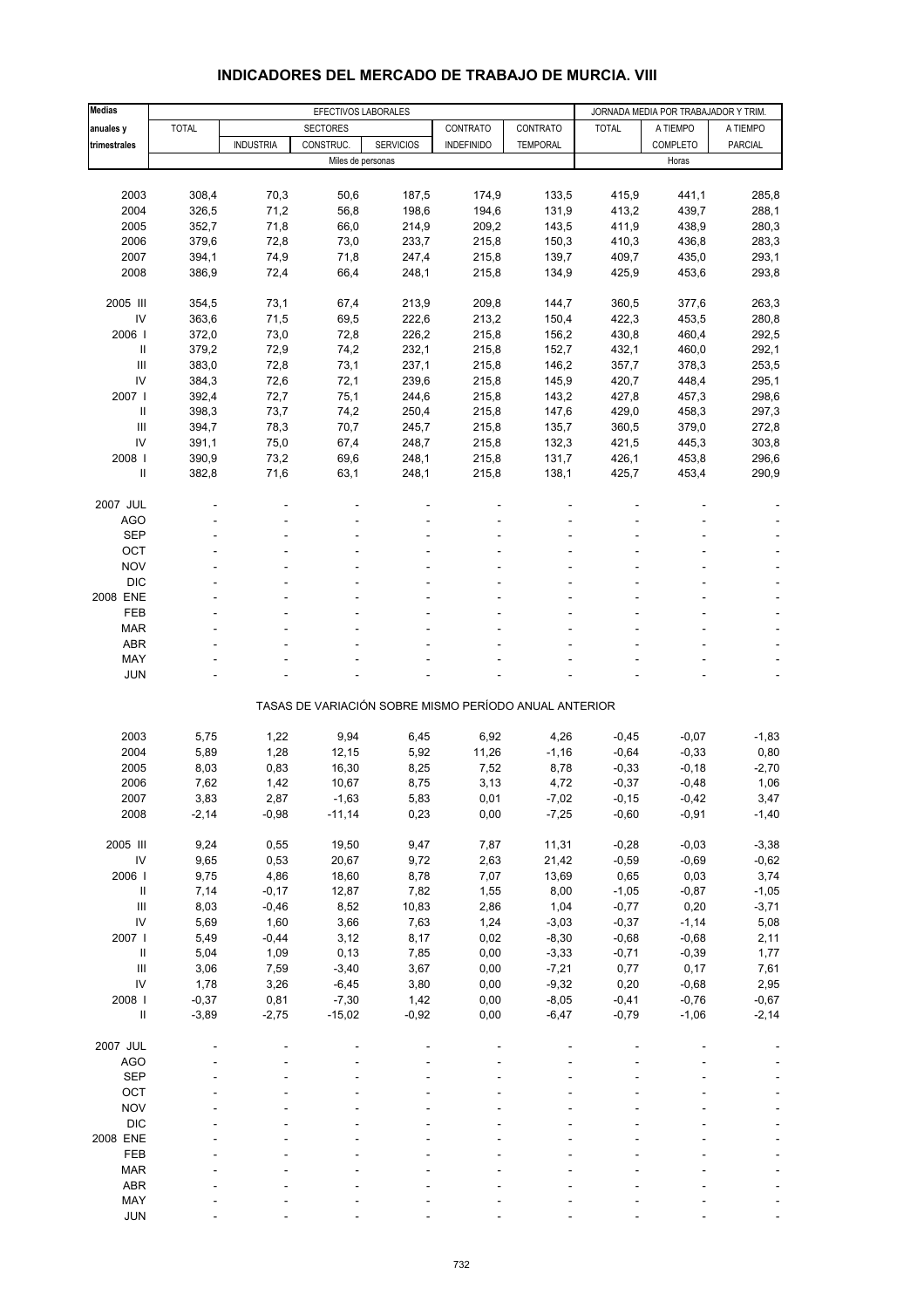# **INDICADORES DE PRECIOS DE MURCIA. I**

| <b>Medias</b> |                                                       | INDICES DE PRECIOS DE CONSUMO (10) |              | DIFERENCIAL DE |
|---------------|-------------------------------------------------------|------------------------------------|--------------|----------------|
| anuales y     | <b>GENERAL</b>                                        | ALIMENTACIÓN                       | SIN          | INFLACIÓN      |
| trimestrales  |                                                       | <b>AGREGADO</b>                    | ALIMENTACIÓN | RTO. ESPAÑA    |
|               |                                                       | <b>Base 2006</b>                   |              | P.Porcentuales |
|               |                                                       |                                    |              |                |
| 2003          |                                                       |                                    |              |                |
|               | 90,195                                                | 89,037                             | 90,613       | 0,65           |
| 2004          | 93,235                                                | 93,020                             | 93,311       | 0,33           |
| 2005          | 96,443                                                | 96,395                             | 96,458       | 0,07           |
| 2006          | 100,000                                               | 100,000                            | 100,000      | 0,18           |
| 2007          | 103,072                                               | 106,131                            | 101,973      | 0,29           |
| 2008          | 106,925                                               | 111,831                            | 105,185      | $-0,07$        |
| 2005 IV       |                                                       |                                    |              |                |
| 2006          | 98,504                                                | 97,514                             | 98,863       | 0,39           |
|               | 98,270                                                | 99,041                             | 97,995       | 0,43           |
| Ш             | 100,731                                               | 99,752                             | 101,079      | 0, 16          |
| Ш             | 100,134                                               | 100,457                            | 100,019      | 0,32           |
| IV            | 100,865                                               | 100,749                            | 100,906      | $-0,20$        |
| 2007 l        | 100,878                                               | 104,291                            | 99,652       | 0,23           |
| Ш             | 103,478                                               | 105,094                            | 102,898      | 0,34           |
| Ш             | 102,612                                               | 105,757                            | 101,482      | 0,11           |
| IV            | 105,321                                               | 109,384                            | 103,860      | 0,46           |
| 2008          |                                                       |                                    |              |                |
|               | 105,308                                               | 111,252                            | 103,253      | 0,01           |
| Ш             | 108,108                                               | 111,950                            | 106,692      | $-0,13$        |
| Ш             | 107,577                                               | 112,522                            | 105,824      | $-0, 10$       |
| 2007 SEP      | 102,906                                               | 106,713                            | 101,538      | 0,18           |
| ОСТ           | 104,623                                               | 108,558                            | 103,208      | 0,41           |
| <b>NOV</b>    | 105,497                                               | 109,328                            | 104,120      | 0,48           |
|               |                                                       |                                    |              |                |
| <b>DIC</b>    | 105,842                                               | 110,265                            | 104,253      | 0,48           |
| 2008 ENE      | 104,828                                               | 111,190                            | 102,646      | 0,11           |
| FEB           | 105,140                                               | 111,110                            | 103,078      | 0,03           |
| MAR           | 105,955                                               | 111,455                            | 104,036      | $-0,11$        |
| ABR           | 107,518                                               | 111,684                            | 106,004      | $-0,17$        |
| MAY           | 108,163                                               | 111,837                            | 106,798      | $-0,11$        |
| JUN           | 108,642                                               | 112,330                            | 107,273      | $-0, 10$       |
| JUL           | 107,688                                               | 112,367                            | 106,016      | $-0,11$        |
| AGO           | 107,465                                               | 112,676                            | 105,631      | $-0,09$        |
|               | TASAS DE VARIACIÓN SOBRE MISMO PERÍODO ANUAL ANTERIOR |                                    |              |                |
|               |                                                       |                                    |              |                |
| 2003          | 3,69                                                  | 4,79                               | 3,31         |                |
| 2004          | 3,37                                                  | 4,47                               | 2,98         |                |
| 2005          | 3,44                                                  | 3,63                               | 3,37         |                |
| 2006          | 3,69                                                  | 3,74                               | 3,67         |                |
| 2007          | 3,07                                                  | 6,13                               | 1,97         |                |
| 2008          | 4,57                                                  | 6,67                               | 3,82         |                |
|               |                                                       |                                    |              |                |
| 2005 IV       | 3,95                                                  | 3,79                               | 4,00         |                |
| 2006          | 4,45                                                  | 4,10                               | 4,58         |                |
| Ш             | 4,10                                                  | 3,23                               | 4,41         |                |
| Ш             | 3,85                                                  | 4,32                               | 3,69         |                |
| IV            | 2,40                                                  | 3,32                               | 2,07         |                |
| 2007          | 2,65                                                  | 5,30                               | 1,69         |                |
| $\mathsf{I}$  | 2,73                                                  | 5,35                               | 1,80         |                |
|               |                                                       |                                    |              |                |
| Ш             | 2,47                                                  | 5,28                               | 1,46         |                |
| IV            | 4,42                                                  | 8,57                               | 2,93         |                |
| 2008          | 4,39                                                  | 6,67                               | 3,61         |                |
| Ш             | 4,47                                                  | 6,52                               | 3,69         |                |
| Ш             | 4,99                                                  | 6,88                               | 4,31         |                |
| 2007 SEP      | 2,86                                                  | 6,15                               | 1,67         |                |
| ОСТ           | 3,99                                                  | 8,08                               | 2,53         |                |
|               |                                                       |                                    |              |                |
| <b>NOV</b>    | 4,55                                                  | 8,65                               | 3,09         |                |
| <b>DIC</b>    | 4,70                                                  | 8,97                               | 3,17         |                |
| 2008 ENE      | 4,38                                                  | 6,80                               | 3,58         |                |
| FEB           | 4,40                                                  | 6,60                               | 3,65         |                |
| <b>MAR</b>    | 4,39                                                  | 6,62                               | 3,61         |                |
| ABR           | 4,02                                                  | 6,14                               | 3,22         |                |
| MAY           | 4,49                                                  | 6,46                               | 3,73         |                |
| <b>JUN</b>    |                                                       |                                    |              |                |
|               | 4,91                                                  | 6,97                               | 4,12         |                |
| JUL           | 5,17                                                  | 6,87                               | 4,54         |                |
| <b>AGO</b>    | 4,81                                                  | 6,88                               | 4,08         |                |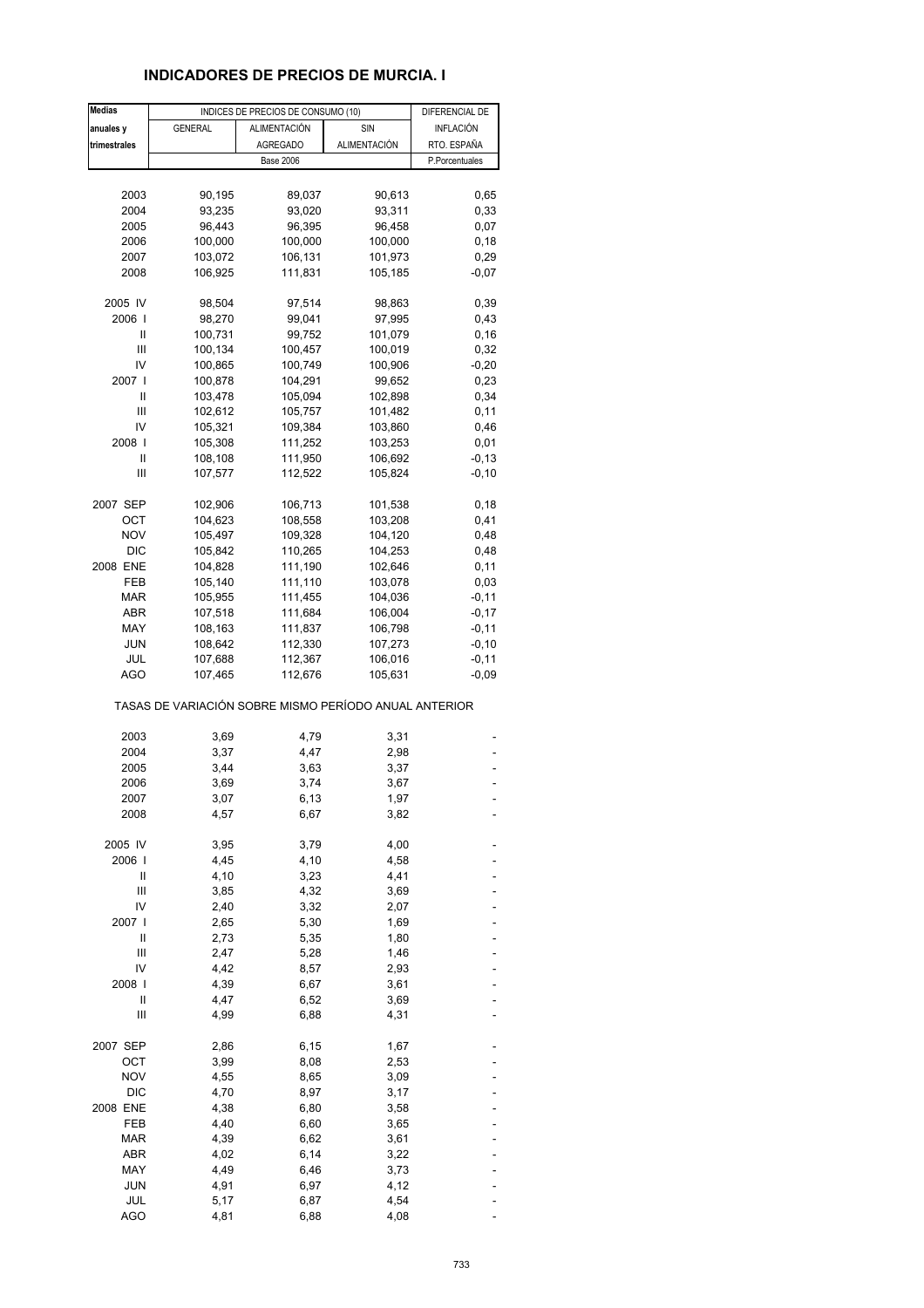# **INDICADORES DE PRECIOS DE MURCIA. II**

| <b>Medias</b>              |                    |              | INDICES DE PRECIOS DE CONSUMO (10)                    |                 |         |                 |
|----------------------------|--------------------|--------------|-------------------------------------------------------|-----------------|---------|-----------------|
| anuales y                  | <b>ALIMENTOS Y</b> | BEBIDAS ALC. | <b>VESTIDO Y</b>                                      | <b>VIVIENDA</b> | MENAJE  | <b>MEDICINA</b> |
| trimestrales               | BEB.NO ALCOH.      | Y TABACO     | CALZADO                                               |                 |         |                 |
|                            |                    |              | <b>Base 2006</b>                                      |                 |         |                 |
|                            |                    |              |                                                       |                 |         |                 |
| 2003                       | 88,961             | 89,437       | 94,042                                                | 85,719          | 95,064  | 98,965          |
| 2004                       | 92,978             | 93,265       | 96,170                                                | 89,665          | 96,386  | 98,879          |
| 2005                       | 96,108             | 97,909       | 98,249                                                | 93,295          | 98,020  | 99,341          |
| 2006                       | 100,000            | 100,000      | 100,000                                               | 100,000         | 100,000 | 100,000         |
| 2007                       | 105,990            | 106,933      | 101,043                                               | 102,673         | 102,417 | 97,264          |
| 2008                       | 111,933            | 111,094      | 99,556                                                | 108,161         | 103,040 | 96,494          |
|                            |                    |              |                                                       |                 |         |                 |
| 2005 IV                    | 97,173             | 99,314       | 106,437                                               | 97,115          | 99,316  | 99,282          |
| 2006                       | 99,302             | 97,657       | 92,433                                                | 98,714          | 98,940  | 99,327          |
| Ш                          | 99,563             | 100,754      | 106,579                                               | 100,146         | 100,254 | 99,748          |
| $\mathbf{III}$             | 100,424            | 100,636      | 93,008                                                | 100,730         | 99,811  | 100,366         |
| IV                         | 100,712            | 100,952      | 107,979                                               | 100,411         | 100,994 | 100,560         |
| 2007                       | 103,871            | 106,687      | 93,522                                                | 101,224         | 101,842 | 99,314          |
| Ш                          | 104,767            | 106,953      | 107,733                                               | 102,917         | 102,987 | 96,396          |
| Ш                          | 105,551            | 106,930      | 94,125                                                | 102,821         | 101,862 | 96,183          |
| IV                         | 109,769            | 107,162      | 108,793                                               | 103,731         | 102,978 | 97,163          |
| 2008                       | 111,330            | 110,642      | 94,372                                                | 106,054         | 102,422 | 97,299          |
| Ш                          | 112,017            | 111,404      | 108,573                                               | 108,541         | 103,838 | 96,142          |
| $\mathbf{III}$             | 112,712            | 111,308      | 93,806                                                | 110,751         | 102,771 | 95,816          |
| 2007 SEP                   | 106,673            | 106,931      | 95,538                                                | 102,790         | 101,886 | 96,231          |
| ОСТ                        | 108,823            | 107,026      | 106,633                                               | 103,529         | 102,706 | 97,090          |
| <b>NOV</b>                 | 109,703            | 107,164      | 111,026                                               | 103,788         | 103,094 | 97,200          |
| <b>DIC</b>                 | 110,780            | 107,297      | 108,720                                               | 103,875         | 103,133 | 97,200          |
| 2008 ENE                   | 111,415            | 109,792      | 93,850                                                | 105,257         | 102,339 | 97,563          |
| FEB                        | 111,105            | 110,949      | 93,522                                                | 105,768         | 102,360 | 97,822          |
| MAR                        | 111,471            | 111,184      | 95,743                                                | 107,137         | 102,567 | 96,513          |
| <b>ABR</b>                 | 111,724            | 111,283      | 108,716                                               | 108,164         | 103,479 | 96,684          |
| MAY                        | 111,871            | 111,467      | 109,218                                               | 108,544         | 103,883 | 95,843          |
| JUN                        | 112,455            | 111,463      | 107,784                                               | 108,915         | 104,152 | 95,898          |
| JUL                        | 112,518            | 111,367      | 93,901                                                | 110,804         | 102,720 | 95,838          |
| AGO                        | 112,905            | 111,248      | 93,710                                                | 110,697         | 102,821 | 95,793          |
|                            |                    |              | TASAS DE VARIACIÓN SOBRE MISMO PERÍODO ANUAL ANTERIOR |                 |         |                 |
|                            |                    |              |                                                       |                 |         |                 |
| 2003                       | 5,07               | 3,43         | 4,22                                                  | 4,50            | 2,26    | 3,02            |
| 2004                       | 4,52               | 4,28         | 2,26                                                  | 4,60            | 1,39    | -0,09           |
| 2005                       | 3,37               | 4,98         | 2,16                                                  | 4,05            | 1,69    | 0,47            |
| 2006                       | 4,05               | 2,14         | 1,78                                                  | 7,19            | 2,02    | 0,66            |
| 2007                       | 5,99               | 6,93         | 1,04                                                  | 2,67            | 2,42    | $-2,74$         |
| 2008                       | 7,13               | 3,97         | 0,74                                                  | 5,77            | 0,75    | $-0,96$         |
|                            |                    |              |                                                       |                 |         |                 |
| 2005 IV                    | 3,62               | 4,69         | 3,07                                                  | 7,62            | 2,29    | 0, 19           |
| 2006                       | 4,38               | 2,60         | 2,63                                                  | 8,80            | 2,73    | 0,00            |
| Ш                          | 3,39               | 2,39         | 1,66                                                  | 8,75            | 1,74    | 0,36            |
| $\mathbf{III}$             | 4,79               | 1,92         | 1,48                                                  | 8,02            | 1,93    | 1,01            |
| IV                         | 3,64               | 1,65         | 1,45                                                  | 3,39            | 1,69    | 1,29            |
| 2007                       | 4,60               | 9,25         | 1,18                                                  | 2,54            | 2,93    | $-0,01$         |
| $\sf II$                   | 5,23               | 6,15         | 1,08                                                  | 2,77            | 2,73    | $-3,36$         |
| $\mathsf{III}$             | 5,11               | 6,25         | 1,20                                                  | 2,08            | 2,05    | $-4, 17$        |
| IV                         | 8,99               | 6, 15        | 0,75                                                  | 3,31            | 1,96    | $-3,38$         |
| 2008                       | 7,18               | 3,71         | 0,91                                                  | 4,77            | 0,57    | $-2,03$         |
| $\ensuremath{\mathsf{II}}$ | 6,92               | 4,16         | 0,78                                                  | 5,46            | 0,83    | $-0,26$         |
| Ш                          | 7,36               | 4,09         | 0,41                                                  | 7,70            | 0,90    | $-0,36$         |
| 2007 SEP                   | 6, 12              | 6,29         | 1,02                                                  | 2,08            | 1,84    | $-4,23$         |
| OCT                        | 8,40               | 6,28         | 0,65                                                  | 3,18            | 1,94    | $-3,38$         |
| <b>NOV</b>                 | 9,06               | 6,29         | 0,74                                                  | 3,53            | 2,15    | $-3,37$         |
| <b>DIC</b>                 | 9,51               | 5,89         | 0,87                                                  | 3,21            | 1,80    | $-3,39$         |
| 2008 ENE                   | 7,44               | 3,11         | 0,87                                                  | 5,00            | 0,78    | $-3,16$         |
| FEB                        | 7,05               | 3,90         | 0,84                                                  | 5,07            | 0,65    | $-3,18$         |
| <b>MAR</b>                 | 7,04               | 4,11         | 1,01                                                  | 4,25            | 0,28    | 0,36            |
| ABR                        | 6,48               | 4,09         | 0,93                                                  | 5,26            | 0,52    | 0,51            |
| MAY                        | 6,84               | 4,23         | 0,85                                                  | 5,43            | 0,80    | $-0,44$         |
| <b>JUN</b>                 | 7,45               | 4,17         | 0,56                                                  | 5,70            | 1,16    | $-0,85$         |
| JUL                        | 7,33               | 4,19         | 0,40                                                  | 7,75            | 0,86    | $-0,35$         |
| <b>AGO</b>                 | 7,38               | 3,99         | 0,43                                                  | 7,64            | 0,95    | $-0,37$         |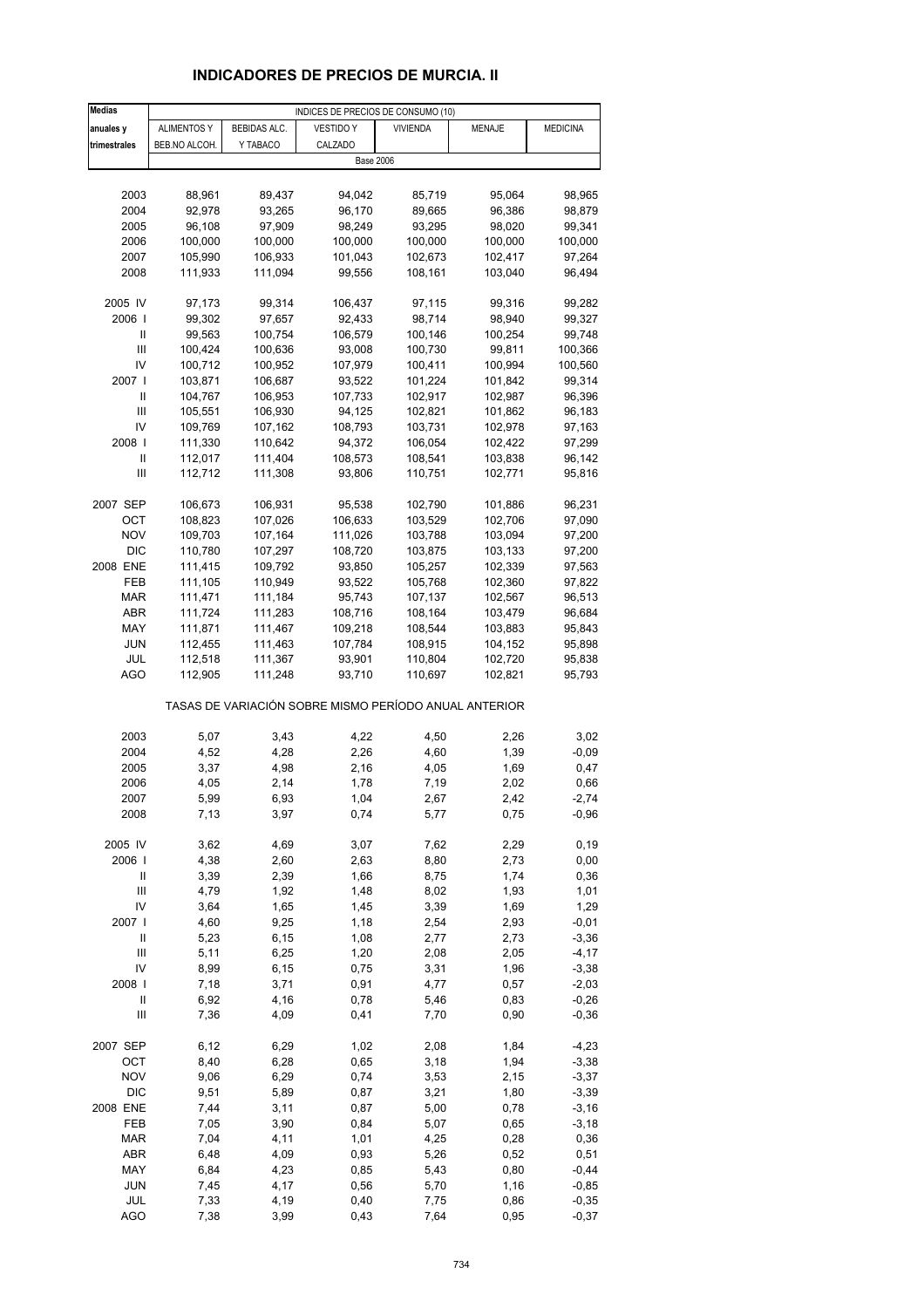# **INDICADORES DE PRECIOS DE MURCIA. III**

| <b>Medias</b> |            |               | INDICES DE PRECIOS DE CONSUMO (10)                    |           |               |              |
|---------------|------------|---------------|-------------------------------------------------------|-----------|---------------|--------------|
| anuales y     | TRANSPORTE | COMUNICA -    | OCIO <sub>Y</sub>                                     | ENSEÑANZA | HOTELES,      | <b>OTROS</b> |
| trimestrales  |            | <b>CIONES</b> | <b>CULTURA</b>                                        |           | CAFÉS Y REST. |              |
|               |            |               | <b>Base 2006</b>                                      |           |               |              |
|               |            |               |                                                       |           |               |              |
|               | 86,243     |               |                                                       |           |               |              |
| 2003          |            | 104,168       | 101,623                                               | 88,064    | 86,478        | 89,949       |
| 2004          | 90,045     | 103,014       | 101,176                                               | 91,457    | 90,314        | 92,888       |
| 2005          | 95,715     | 101,343       | 99,893                                                | 94,878    | 94,920        | 96,245       |
| 2006          | 100,000    | 100,000       | 100,000                                               | 100,000   | 100,000       | 100,000      |
| 2007          | 101,963    | 100,117       | 99,157                                                | 105,895   | 104,573       | 103,185      |
| 2008          | 109,745    | 100,138       | 99,493                                                | 110,086   | 108,610       | 106,318      |
|               |            |               |                                                       |           |               |              |
| 2005 IV       | 97,763     | 100,753       | 99,894                                                | 97,380    | 96,284        | 96,933       |
| 2006          | 98,638     | 100,772       | 99,545                                                | 98,012    | 97,795        | 98,593       |
| Ш             | 101,581    | 100,106       | 99,643                                                | 98,379    | 99,841        | 99,815       |
| Ш             | 101,864    | 99,775        | 101,196                                               | 99,626    | 101,166       | 100,516      |
| IV            | 97,917     | 99,347        | 99,616                                                | 103,983   | 101,198       | 101,076      |
| 2007          | 98,614     | 99,880        | 98,236                                                | 104,090   | 102,564       | 102,442      |
| Ш             | 102,131    | 100,392       | 99,310                                                | 104,472   | 104,431       | 103,299      |
| Ш             | 102,766    | 100,236       | 100,246                                               | 105,618   | 105,680       | 103,246      |
| IV            | 104,340    | 99,958        | 98,835                                                | 109,401   | 105,616       | 103,753      |
| 2008          | 106,306    | 100,163       | 98,951                                                | 109,824   | 107,382       | 105,623      |
| Ш             | 111,102    | 100,157       | 98,983                                                | 110,151   | 108,742       | 106,721      |
| Ш             |            |               | 101,070                                               |           |               | 106,758      |
|               | 112,868    | 100,071       |                                                       | 110,383   | 110,257       |              |
|               |            |               |                                                       |           |               |              |
| 2007 SEP      | 102,797    | 100,184       | 99,319                                                | 105,990   | 105,367       | 103,244      |
| OCT           | 103,048    | 100,080       | 98,887                                                | 109,136   | 105,377       | 103,559      |
| <b>NOV</b>    | 104,556    | 99,984        | 98,141                                                | 109,533   | 105,516       | 103,651      |
| <b>DIC</b>    | 105,416    | 99,810        | 99,477                                                | 109,533   | 105,955       | 104,048      |
| 2008 ENE      | 105,373    | 100,227       | 98,247                                                | 109,729   | 106,559       | 105,019      |
| FEB           | 105,829    | 100,102       | 99,146                                                | 109,729   | 107,354       | 105,904      |
| <b>MAR</b>    | 107,716    | 100,159       | 99,460                                                | 110,013   | 108,232       | 105,946      |
| <b>ABR</b>    | 108,329    | 100,138       | 98,742                                                | 110,013   | 108,542       | 106,519      |
| MAY           | 111,412    | 100,161       | 98,946                                                | 110,220   | 108,701       | 106,560      |
| JUN           | 113,566    | 100,173       | 99,262                                                | 110,220   | 108,982       | 107,084      |
| JUL           | 114,353    | 100,128       | 100,429                                               | 110,383   | 109,910       | 106,629      |
| AGO           | 111,383    | 100,013       | 101,711                                               | 110,383   | 110,603       | 106,886      |
|               |            |               | TASAS DE VARIACIÓN SOBRE MISMO PERÍODO ANUAL ANTERIOR |           |               |              |
|               |            |               |                                                       |           |               |              |
| 2003          | 1,93       | $-2,60$       | 1,71                                                  | 3,01      | 4,97          | 4,77         |
| 2004          | 4,41       | $-1,11$       | $-0,44$                                               | 3,85      | 4,44          | 3,27         |
| 2005          | 6,30       | $-1,62$       | $-1,27$                                               | 3,74      | 5,10          | 3,61         |
| 2006          | 4,48       | $-1,33$       | 0,11                                                  | 5,40      | 5,35          | 3,90         |
| 2007          | 1,96       | 0,12          | $-0,84$                                               | 5,90      | 4,57          | 3,19         |
| 2008          | 8,69       | $-0,03$       | 0,24                                                  | 5,28      | 4,35          | 3,26         |
|               |            |               |                                                       |           |               |              |
| 2005 IV       | 6,48       | $-1,75$       | $-1,49$                                               | 3,95      | 4,87          | 3,62         |
| 2006          | 7,37       | $-1,42$       | $-0,48$                                               | 4,62      | 5,13          | 3,47         |
| Ш             | 7,27       | $-1,25$       | 0,71                                                  | 4,60      | 5,38          | 3,70         |
| Ш             | 3,39       | $-1,24$       | 0,48                                                  | 5,54      | 5,79          | 4,15         |
| IV            | 0, 16      | $-1,39$       | $-0,28$                                               | 6,78      | 5,10          | 4,27         |
| 2007 l        | $-0,02$    | $-0,89$       | $-1,31$                                               | 6,20      | 4,88          | 3,90         |
| Ш             | 0,54       | 0,29          | $-0,33$                                               | 6,19      | 4,60          | 3,49         |
| Ш             | 0,89       | 0,46          | $-0,94$                                               | 6,02      | 4,46          | 2,72         |
| IV            | 6,56       | 0,61          | $-0,78$                                               | 5,21      | 4,37          | 2,65         |
| 2008          | 7,80       | 0,28          | 0,73                                                  | 5,51      | 4,70          | 3,10         |
|               |            |               |                                                       |           |               |              |
| Ш             | 8,78       | $-0,23$       | $-0,33$                                               | 5,44      | 4,13          | 3,31         |
| Ш             | 9,85       | $-0,19$       | 0,36                                                  | 4,70      | 4,18          | 3,40         |
| 2007 SEP      | 2,57       | 0,35          | $-1,29$                                               | 4,41      | 4,09          | 2,38         |
| OCT           | 5,21       | 0,50          | $-0,99$                                               | 5,05      | 4,19          | 2,45         |
| <b>NOV</b>    | 7,02       | 0,62          | $-0,78$                                               | 5,29      | 4,40          | 2,64         |
| <b>DIC</b>    | 7,45       | 0,73          | $-0,58$                                               | 5,29      | 4,51          | 2,85         |
| 2008 ENE      | 7,70       | 0,59          | 0,55                                                  | 5,62      | 4,76          | 2,87         |
| FEB           | 7,72       | 0,81          | 0,64                                                  | 5,50      | 4,64          | 3,49         |
| <b>MAR</b>    | 7,98       | $-0,54$       | 0,99                                                  | 5,41      | 4,70          | 2,96         |
| ABR           | 6,96       | $-0,34$       | $-0,94$                                               | 5,41      | 4,06          | 3,11         |
| MAY           | 8,86       | 0,04          | 0,01                                                  | 5,45      | 4,20          | 3,13         |
| <b>JUN</b>    | 10,50      | $-0,40$       | $-0,05$                                               | 5,45      | 4,12          | 3,71         |
| JUL           | 11,00      | $-0,21$       | 0,50                                                  | 4,64      | 4,14          | 3,28         |
| <b>AGO</b>    |            |               |                                                       |           |               |              |
|               | 8,69       | $-0,18$       | 0,22                                                  | 4,75      | 4,21          | 3,51         |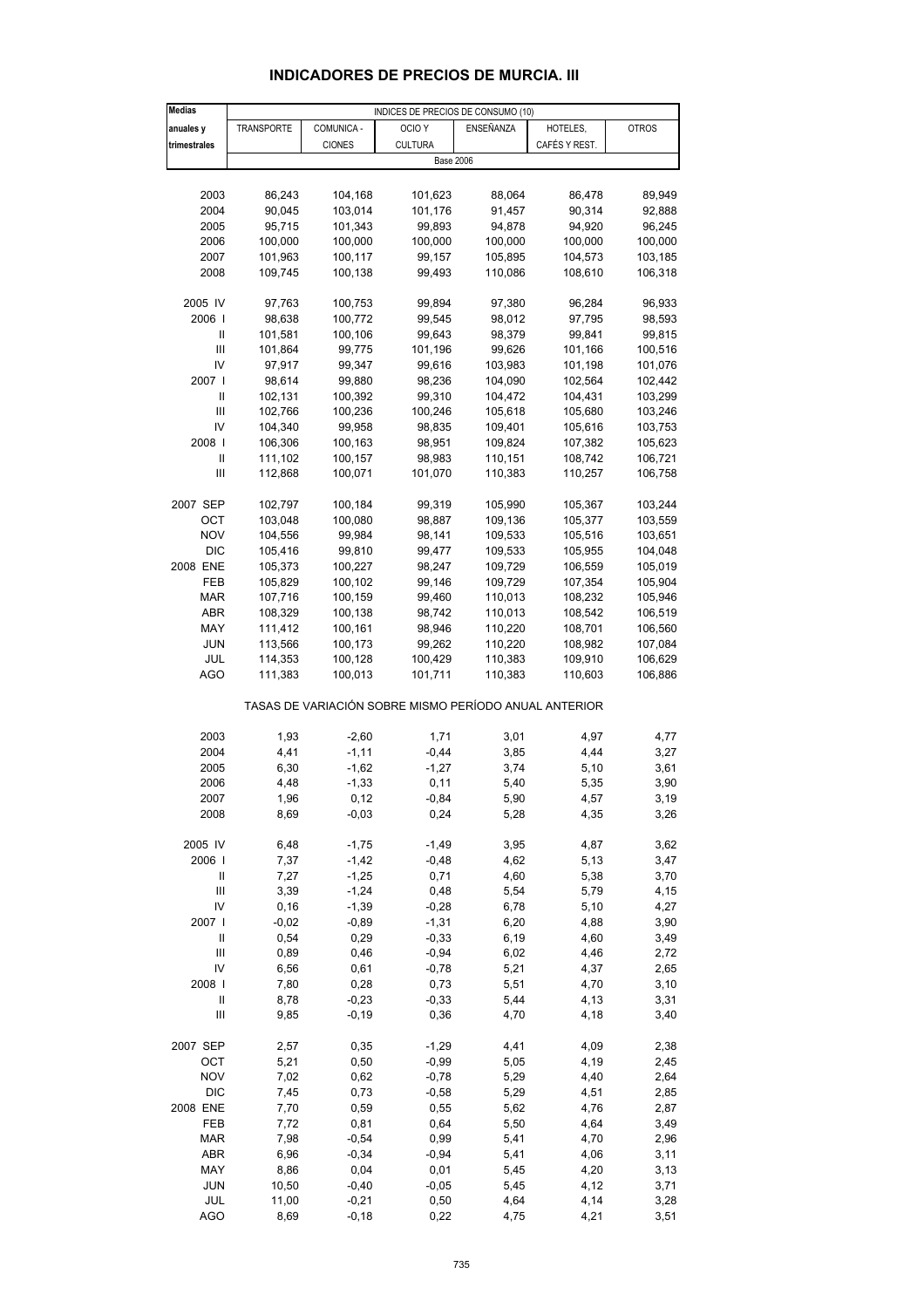## **INDICADORES DE SALARIOS DE MURCIA**

| <b>Medias</b>                      | <b>COSTE SALARIAL</b><br><b>SALARIOS</b> |                  |                              |                                                       |              |                                              |        |         |       |
|------------------------------------|------------------------------------------|------------------|------------------------------|-------------------------------------------------------|--------------|----------------------------------------------|--------|---------|-------|
| anuales y                          | POR TRABAJADOR Y MES                     |                  | POR HORA EFECTIVA DE TRABAJO |                                                       |              | INCREMENTO SALARIAL PACTADO EN CONVENIO (12) |        |         |       |
| trimestrales                       | <b>TOTAL</b>                             | <b>ORDINARIO</b> | <b>TOTAL</b>                 | <b>ORDINARIO</b>                                      | <b>TOTAL</b> | AGRIC.                                       | CONST. | INDUST. | SERV. |
|                                    |                                          | €                |                              |                                                       |              |                                              | $\%$   |         |       |
|                                    |                                          |                  |                              |                                                       |              |                                              |        |         |       |
| 2003                               | 1.216,99                                 | 1.069,97         | 8,91                         | 7,84                                                  | 3,94         | 4,33                                         | 4,80   | 3,88    | 3,47  |
| 2004                               | 1.276,85                                 | 1.107,40         | 9,45                         | 8,19                                                  | 4,07         | 5,14                                         | 4,60   | 3,75    | 3,35  |
| 2005                               | 1.317,30                                 | 1.154,63         | 9,76                         | 8,56                                                  | 3,98         | 4,02                                         | 4,50   | 4,20    | 3,70  |
| 2006                               | 1.364,54                                 | 1.196,55         | 10,19                        | 8,93                                                  | 4,17         | 4,45                                         | 5,20   | 4,17    | 3,69  |
| 2007                               | 1.411,90                                 | 1.237,11         | 10,71                        | 9,39                                                  | 3,73         | 2,99                                         | 3,50   | 3,49    | 4,33  |
| 2008                               | 1.459,79                                 | 1.305,42         | 10,52                        | 9,41                                                  | 3,67         | 3,13                                         | 3,51   | 4,83    | 3,35  |
|                                    |                                          |                  |                              |                                                       |              |                                              |        |         |       |
| 2005 IV                            | 1.434,92                                 | 1.172,24         | 10,56                        | 8,63                                                  | 3,53         | 3,67                                         | 2,80   | 3,75    | 3,49  |
| 2006                               | 1.297,64                                 | 1.184,46         | 9,01                         | 8,22                                                  | 3,71         | 4,39                                         | 2,80   | 4,00    | 3,62  |
| $\ensuremath{\mathsf{II}}$         | 1.371,77                                 | 1.194,18         | 9,96                         | 8,67                                                  | 4,12         | 4,39                                         | 4,50   | 4,05    | 3,70  |
| Ш                                  | 1.310,74                                 | 1.200,74         | 10,68                        | 9,78                                                  | 4,14         | 4,42                                         | 4,50   | 4,05    | 3,79  |
| IV                                 | 1.478,01                                 | 1.206,81         | 11,09                        | 9,06                                                  | 4,05         | 4,45                                         | 4,50   | 4,03    | 3,68  |
| 2007                               | 1.344,35                                 | 1.218,90         | 9,55                         | 8,66                                                  | 3,14         | 3,71                                         | 0,00   | 2,90    | 3,02  |
| Ш                                  | 1.404,29                                 | 1.232,63         | 10,29                        | 9,03                                                  | 3,18         | 3,71                                         | 0,00   | 3,42    | 3,02  |
| $\ensuremath{\mathsf{III}}\xspace$ | 1.344,19                                 | 1.234,38         | 11,21                        | 10,30                                                 | 3,19         | 3,71                                         | 0,00   | 3,44    | 3,04  |
| IV                                 | 1.554,76                                 | 1.262,54         | 11,80                        | 9,58                                                  | 3,18         | 2,94                                         | 3,50   | 3,30    | 3,06  |
| 2008                               | 1.422,88                                 | 1.289,56         | 10,40                        | 9,43                                                  | 3,19         | 2,99                                         | 3,50   | 3,34    | 3,07  |
| $\ensuremath{\mathsf{II}}$         | 1.496,70                                 | 1.321,28         | 10,63                        | 9,38                                                  | 3,60         | 2,65                                         | 3,51   | 5,30    | 3,34  |
| $\ensuremath{\mathsf{III}}\xspace$ |                                          |                  |                              |                                                       | 3,67         | 3,13                                         | 3,51   | 4,83    | 3,35  |
|                                    |                                          |                  |                              |                                                       |              |                                              |        |         |       |
| 2007 SEP                           |                                          |                  |                              | ÷,                                                    | 3,19         | 3,71                                         | 0,00   | 3,44    | 3,04  |
| OCT                                |                                          |                  |                              |                                                       | 3,29         | 3,71                                         | 3,50   | 3,44    | 3,06  |
| <b>NOV</b>                         |                                          |                  |                              | ä,                                                    | 3,29         | 3,71                                         | 3,50   | 3,30    | 3,06  |
| <b>DIC</b>                         |                                          |                  |                              | ÷                                                     | 3,18         | 2,94                                         | 3,50   | 3,30    | 3,06  |
| 2008 ENE                           |                                          |                  |                              |                                                       | 3,18         | 2,99                                         | 3,50   | 3,30    | 3,07  |
| FEB                                |                                          |                  |                              | L,                                                    | 3,19         | 2,99                                         | 3,50   | 3,34    | 3,07  |
| <b>MAR</b>                         |                                          |                  |                              | ÷                                                     | 3,19         | 2,99                                         | 3,50   | 3,34    | 3,07  |
| <b>ABR</b>                         |                                          |                  |                              |                                                       | 3,15         | 2,99                                         | 3,50   | 3,34    | 3,03  |
| MAY                                |                                          |                  |                              | L,                                                    | 3,15         | 2,99                                         | 3,50   | 3,34    | 3,03  |
| <b>JUN</b>                         |                                          |                  |                              | ÷,                                                    | 3,60         | 2,65                                         | 3,51   | 5,30    | 3,34  |
| JUL                                |                                          |                  |                              | ٠                                                     | 3,21         | 2,99                                         | 3,50   | 3,34    | 3,17  |
| <b>AGO</b>                         |                                          |                  |                              | L,                                                    | 3,67         | 3,13                                         | 3,51   | 4,83    | 3,35  |
|                                    |                                          |                  |                              | TASAS DE VARIACIÓN SOBRE MISMO PERÍODO ANUAL ANTERIOR |              |                                              |        |         |       |
|                                    |                                          |                  |                              |                                                       |              |                                              |        |         |       |
| 2003                               | 6,01                                     | 5,07             | 6,45                         | 5,45                                                  |              |                                              |        |         |       |
| 2004                               | 4,92                                     | 3,50             | 6,09                         | 4,53                                                  |              |                                              |        |         |       |
| 2005                               | 3,17                                     | 4,26             | 3,28                         | 4,49                                                  |              |                                              |        |         |       |
| 2006                               | 3,59                                     | 3,63             | 4,35                         | 4,35                                                  |              |                                              |        |         |       |
| 2007                               | 3,47                                     | 3,39             | 5,18                         | 5,15                                                  |              |                                              |        |         |       |
| 2008                               | 6,22                                     | 6,50             | 6,00                         | 6,33                                                  |              |                                              |        |         |       |
| 2005 IV                            | 2,40                                     | 4,07             | 2,42                         | 4,10                                                  |              |                                              |        |         |       |
| 2006                               | 5,20                                     | 4,68             | 1,69                         | 1,23                                                  |              |                                              |        |         |       |
| Ш                                  | 3,34                                     |                  | 7,33                         | 7,30                                                  |              |                                              |        |         |       |
| $\ensuremath{\mathsf{III}}\xspace$ |                                          | 3,31             |                              |                                                       |              |                                              |        |         |       |
| IV                                 | 2,94                                     | 3,62             | 3,29                         | 3,93                                                  |              |                                              |        |         |       |
|                                    | 3,00                                     | 2,95             | 5,02                         | 4,98                                                  |              |                                              |        |         |       |
| 2007 l                             | 3,60                                     | 2,91             | 5,99                         | 5,35                                                  |              |                                              |        |         |       |
| Ш                                  | 2,37                                     | 3,22             | 3,31                         | 4,15                                                  |              |                                              |        |         |       |
| $\ensuremath{\mathsf{III}}\xspace$ | 2,55                                     | 2,80             | 4,96                         | 5,32                                                  |              |                                              |        |         |       |
| IV                                 | 5,19                                     | 4,62             | 6,40                         | 5,74                                                  |              |                                              |        |         |       |
| 2008                               | 5,84                                     | 5,80             | 8,90                         | 8,89                                                  |              |                                              |        |         |       |
| Ш                                  | 6,58                                     | 7,19             | 3,30                         | 3,88                                                  |              |                                              |        |         |       |
| $\ensuremath{\mathsf{III}}\xspace$ |                                          |                  |                              |                                                       |              |                                              |        |         |       |
| 2007 SEP                           |                                          |                  |                              |                                                       |              |                                              |        |         |       |
| OCT                                |                                          |                  |                              |                                                       |              |                                              |        |         |       |
| <b>NOV</b>                         |                                          |                  |                              |                                                       |              |                                              |        |         |       |
| <b>DIC</b>                         |                                          |                  |                              |                                                       |              |                                              |        |         |       |
| 2008 ENE                           |                                          |                  |                              |                                                       |              |                                              |        |         |       |
| FEB                                |                                          |                  |                              |                                                       |              |                                              |        |         |       |
| MAR                                |                                          |                  |                              |                                                       |              |                                              |        |         |       |
| <b>ABR</b>                         |                                          |                  |                              |                                                       |              |                                              |        |         |       |
|                                    |                                          |                  |                              |                                                       |              |                                              |        |         |       |
| MAY                                |                                          |                  |                              |                                                       |              |                                              |        |         |       |
| <b>JUN</b>                         |                                          |                  |                              |                                                       |              |                                              |        |         |       |
| JUL                                |                                          |                  |                              |                                                       |              |                                              |        |         |       |
| <b>AGO</b>                         |                                          |                  |                              |                                                       |              |                                              |        |         |       |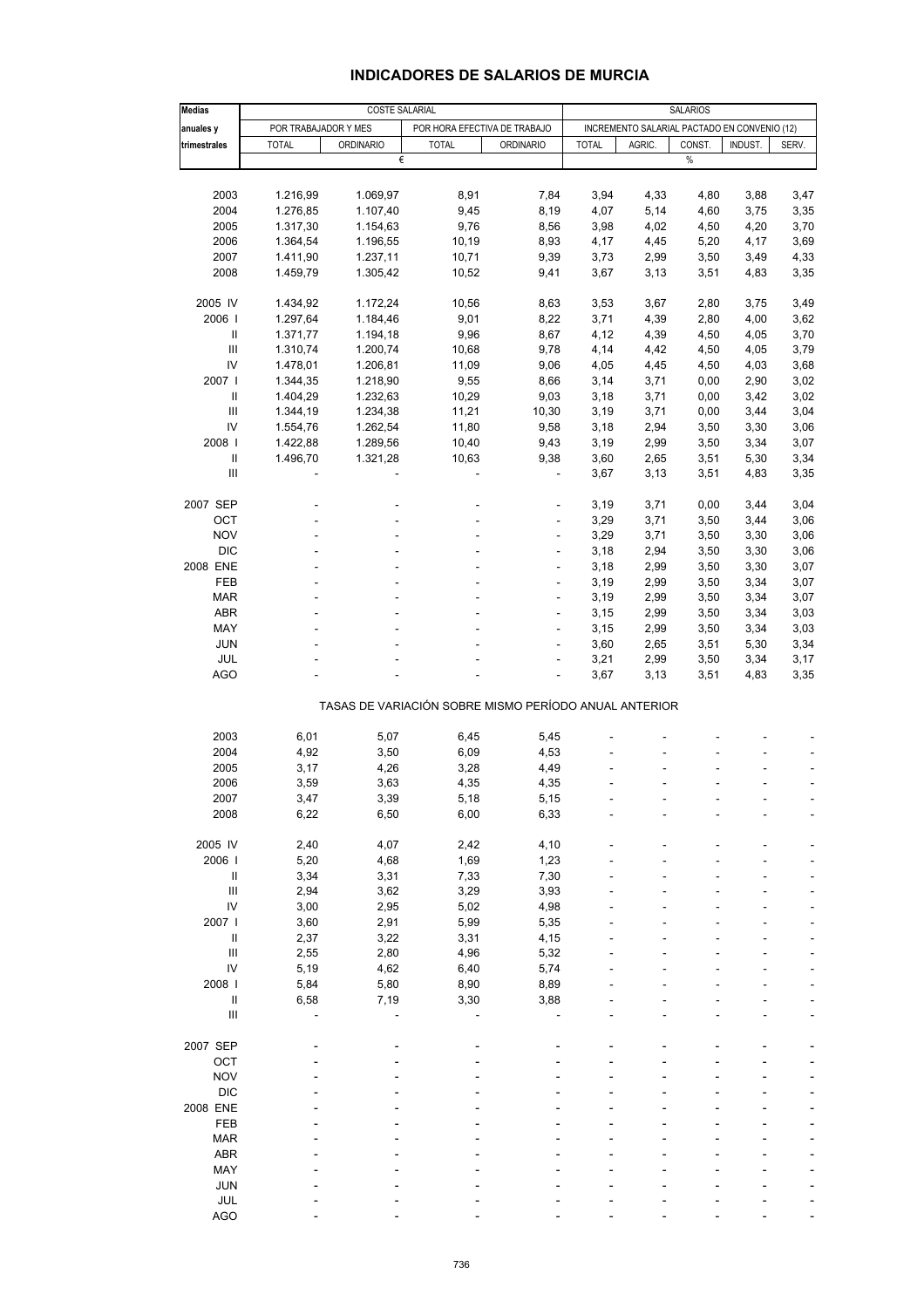| <b>Medias</b>  |                                                       | CRÉDITOS Y DEPÓSITOS DEL SISTEMA BANCARIO | HIPOTECAS INMOBILIARIAS             |           |                           |                |  |  |  |  |
|----------------|-------------------------------------------------------|-------------------------------------------|-------------------------------------|-----------|---------------------------|----------------|--|--|--|--|
| anuales y      |                                                       |                                           | <b>DEPÓSITOS</b>                    |           | FINCAS RÚSTICAS Y URBANAS |                |  |  |  |  |
|                | <b>CRÉDITOS</b><br>S.PÚBLICO                          |                                           |                                     |           |                           |                |  |  |  |  |
| trimestrales   | S.PRIVADO                                             |                                           | S.PRIVADO<br>Millones de $\epsilon$ | S.PÚBLICO | NÚMERO                    | <b>IMPORTE</b> |  |  |  |  |
|                |                                                       |                                           |                                     |           | Unidades                  | Miles de €     |  |  |  |  |
|                |                                                       |                                           |                                     |           |                           |                |  |  |  |  |
| 2003           | 17.157,35                                             | 673,75                                    | 13.024,16                           | 341,52    | 4.013                     | 318.806        |  |  |  |  |
| 2004           | 20.943,79                                             | 675,64                                    | 14.898,24                           | 385,68    | 5.104                     | 480.405        |  |  |  |  |
| 2005           | 27.682,69                                             | 651,56                                    | 16.506,91                           | 652,34    | 5.892                     | 695.930        |  |  |  |  |
| 2006           | 36.747,42                                             | 667,49                                    | 18.898,06                           | 1.029,24  | 6.348                     | 824.434        |  |  |  |  |
| 2007           | 45.234,86                                             | 669,34                                    | 21.392,77                           | 1.477,54  | 6.149                     | 1.006.468      |  |  |  |  |
| 2008           | 48.833,64                                             | 697,90                                    | 22.595,71                           | 1.176,90  | 6.134                     | 830.224        |  |  |  |  |
|                |                                                       |                                           |                                     |           |                           |                |  |  |  |  |
| 2005 IV        | 31.140,71                                             | 677,96                                    | 16.979,79                           | 891,00    | 5.238                     | 632.054        |  |  |  |  |
| 2006           | 33.191,40                                             | 689,45                                    | 17.624,92                           | 815,90    | 6.999                     | 810.964        |  |  |  |  |
| Ш              | 35.687,55                                             | 665,01                                    | 18.744,20                           | 845,55    | 5.969                     | 752.367        |  |  |  |  |
| Ш              | 37.745,78                                             | 654,67                                    | 19.156,16                           | 1.128,44  | 6.414                     | 925.553        |  |  |  |  |
| IV             | 40.364,95                                             | 660,83                                    | 20.066,96                           | 1.327,10  | 6.009                     | 808.853        |  |  |  |  |
| 2007 l         | 42.429,70                                             | 667,16                                    | 20.656,30                           | 1.297,99  | 6.363                     | 1.066.913      |  |  |  |  |
| Ш              | 44.949,37                                             | 675,97                                    | 21.525,95                           | 1.400,22  | 6.780                     | 1.125.593      |  |  |  |  |
| Ш              | 46.098,76                                             | 658,64                                    | 21.566,04                           | 1.697,18  | 5.977                     | 931.185        |  |  |  |  |
| IV             | 47.461,60                                             | 675,60                                    | 21.822,79                           | 1.514,78  | 5.475                     | 902.181        |  |  |  |  |
| 2008           |                                                       | 680,28                                    | 22.184,14                           |           |                           |                |  |  |  |  |
|                | 48.333,00                                             |                                           |                                     | 1.208,03  | 6.987                     | 928.780        |  |  |  |  |
| Ш              | 49.334,29                                             | 715,52                                    | 23.007,27                           | 1.145,76  | 5.893                     | 735.709        |  |  |  |  |
| Ш              |                                                       |                                           |                                     |           | 4.298                     | 818.104        |  |  |  |  |
| 2007 AGO       |                                                       |                                           |                                     |           | 4.494                     | 588.257        |  |  |  |  |
| SEP            | L,                                                    |                                           |                                     |           | 7.444                     | 983.730        |  |  |  |  |
| OCT            | -                                                     |                                           |                                     |           | 5.109                     | 886.473        |  |  |  |  |
| <b>NOV</b>     | L,                                                    |                                           |                                     |           | 5.703                     | 974.567        |  |  |  |  |
|                |                                                       |                                           |                                     |           |                           |                |  |  |  |  |
| <b>DIC</b>     |                                                       |                                           |                                     |           | 5.614                     | 845.504        |  |  |  |  |
| 2008 ENE       | L.                                                    |                                           |                                     | ä,        | 9.649                     | 1.135.659      |  |  |  |  |
| FEB            | L,                                                    |                                           |                                     |           | 5.829                     | 882.009        |  |  |  |  |
| MAR            |                                                       |                                           |                                     |           | 5.482                     | 768.671        |  |  |  |  |
| <b>ABR</b>     | L.                                                    |                                           |                                     |           | 8.413                     | 916.210        |  |  |  |  |
| MAY            |                                                       |                                           |                                     |           | 4.708                     | 574.836        |  |  |  |  |
| <b>JUN</b>     |                                                       |                                           |                                     |           | 4.558                     | 716.081        |  |  |  |  |
| JUL            |                                                       |                                           |                                     |           | 4.298                     | 818.104        |  |  |  |  |
|                | TASAS DE VARIACIÓN SOBRE MISMO PERÍODO ANUAL ANTERIOR |                                           |                                     |           |                           |                |  |  |  |  |
|                |                                                       |                                           |                                     |           |                           |                |  |  |  |  |
| 2003           | 16,38                                                 | 14,22                                     | 9,93                                | $-2,01$   | $-51,61$                  | $-50,75$       |  |  |  |  |
| 2004           | 22,07                                                 | 0,28                                      | 14,39                               | 12,93     | 27,19                     | 50,69          |  |  |  |  |
| 2005           | 32,18                                                 | $-3,56$                                   | 10,80                               | 69,14     | 15,44                     | 44,86          |  |  |  |  |
| 2006           | 32,75                                                 | 2,45                                      | 14,49                               | 57,78     | 7,74                      | 18,47          |  |  |  |  |
| 2007           | 23,10                                                 | 0,28                                      | 13,20                               | 43,56     | $-3, 13$                  | 22,08          |  |  |  |  |
| 2008           | 11,77                                                 | 3,92                                      | 7,13                                | $-12,76$  | $-5,47$                   | $-25,48$       |  |  |  |  |
|                |                                                       |                                           |                                     |           |                           |                |  |  |  |  |
| 2005 IV        | 36,53                                                 | 5,24                                      | 8,04                                | 63,67     | 15,81                     | 35,72          |  |  |  |  |
| 2006           | 40,30                                                 | 14,91                                     | 8,14                                | 92,82     | 22,83                     | 27,68          |  |  |  |  |
| Ш              | 31,87                                                 | 2,87                                      | 14,87                               | 61,30     | $-9,64$                   | $-4,76$        |  |  |  |  |
| Ш              | 30,74                                                 | $-3,98$                                   | 16,58                               | 46,35     | 6,43                      | 27,40          |  |  |  |  |
| IV             | 29,62                                                 | $-2,53$                                   | 18,18                               | 48,94     | 14,73                     | 27,97          |  |  |  |  |
| 2007           | 27,83                                                 | $-3,23$                                   | 17,20                               |           | $-9,08$                   |                |  |  |  |  |
|                |                                                       |                                           |                                     | 59,09     |                           | 31,56          |  |  |  |  |
| Ш              | 25,95                                                 | 1,65                                      | 14,84                               | 65,60     | 13,58                     | 49,61          |  |  |  |  |
| $\mathbf{III}$ | 22,13                                                 | 0,61                                      | 12,58                               | 50,40     | $-6,82$                   | 0,61           |  |  |  |  |
| IV             | 17,58                                                 | 2,24                                      | 8,75                                | 14,14     | $-8,89$                   | 11,54          |  |  |  |  |
| 2008           | 13,91                                                 | 1,97                                      | 7,40                                | $-6,93$   | 9,80                      | $-12,95$       |  |  |  |  |
| Ш              | 9,76                                                  | 5,85                                      | 6,88                                | $-18,17$  | $-13,08$                  | $-34,64$       |  |  |  |  |
| Ш              |                                                       |                                           |                                     |           | $-28,27$                  | $-33,03$       |  |  |  |  |
| 2007 AGO       |                                                       |                                           |                                     |           | -27,91                    | $-28,18$       |  |  |  |  |
|                |                                                       |                                           |                                     |           |                           |                |  |  |  |  |
| <b>SEP</b>     |                                                       |                                           |                                     |           | 1,81                      | -14,12         |  |  |  |  |
| OCT            |                                                       |                                           |                                     |           | $-23,43$                  | $-6,87$        |  |  |  |  |
| <b>NOV</b>     |                                                       |                                           |                                     |           | $-6,19$                   | 22,77          |  |  |  |  |
| DIC            |                                                       |                                           |                                     |           | 6,39                      | 24,18          |  |  |  |  |
| 2008 ENE       |                                                       |                                           |                                     |           | 29,88                     | 13,96          |  |  |  |  |
| FEB            |                                                       |                                           |                                     |           | $-5,69$                   | -35,64         |  |  |  |  |
| <b>MAR</b>     |                                                       |                                           |                                     |           | 0,04                      | -7,81          |  |  |  |  |
| ABR            |                                                       |                                           |                                     |           | 27,37                     | -27,43         |  |  |  |  |
| MAY            |                                                       |                                           |                                     |           | $-31,34$                  | $-47,24$       |  |  |  |  |

#### **INDICADORES MONETARIOS Y FINANCIEROS DE MURCIA**

 JUN - - - - -33,72 -30,13 JUL - - - - -28,27 -33,03